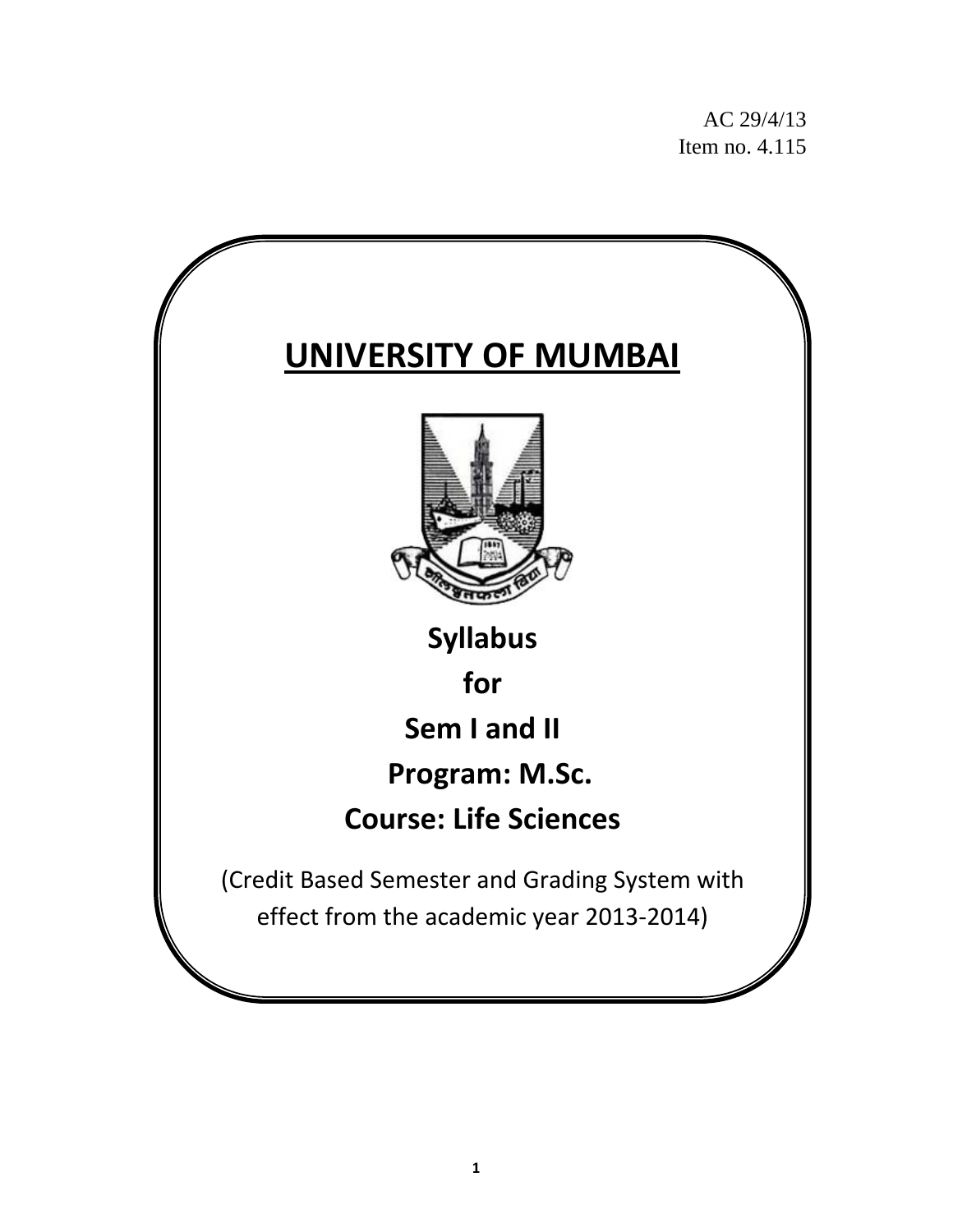# **M.Sc. Life Sciences Syllabus Credit Based and Grading System To be implemented from the Academic year 2013‐2014**

#### **SEMESTER I**

| <b>Course Code</b> | <b>UNIT</b> | <b>TOPIC HEADINGS</b>            | <b>Credits</b> | Week |
|--------------------|-------------|----------------------------------|----------------|------|
| <b>PSLSC101</b>    |             | <b>Evolution</b>                 | 4              |      |
|                    |             | <b>Diversity and Systematics</b> |                |      |
|                    | Ш           | <b>Ecology</b>                   |                |      |
|                    | IV          | <b>Environmental biology</b>     |                |      |

|          |    | <b>Foundations of Biochemistry</b>                                 | 4 |  |
|----------|----|--------------------------------------------------------------------|---|--|
| PSLSC102 |    | <b>Biomolecules</b>                                                |   |  |
|          | Ш  | <b>Bioenergetics</b>                                               |   |  |
|          | IV | <b>Regulation of Metabolic</b><br><b>Pathways and Biosynthesis</b> |   |  |

|          |    | <b>Basic Microbiology</b>    |              |  |
|----------|----|------------------------------|--------------|--|
|          | Ш  | <b>Advanced Microbiology</b> | $\mathbf{r}$ |  |
| PSLSC103 | Ш  | Immunology                   |              |  |
|          | IV | <b>Cell Communication</b>    |              |  |

|          |    | <b>Methods in Biology</b>                                |  |  |
|----------|----|----------------------------------------------------------|--|--|
|          | Ш  | <b>Techniques in Biology</b>                             |  |  |
| PSLSC104 | Ш  | <b>Analytical Methods in Biology</b>                     |  |  |
|          | IV | <b>Good Laboratory Practices and</b><br><b>Biosafety</b> |  |  |

| PSLSCP101 | Evolution, Biodiversity, Ecology,<br><b>Environmental Biology</b> |  |
|-----------|-------------------------------------------------------------------|--|
| PSLSCP102 | Biochemistry                                                      |  |
| PSLSCP103 | Microbiology, Immunology and Cell<br>communication                |  |
| PSLSCP104 | Methods in Biology and GLP/Biosafety                              |  |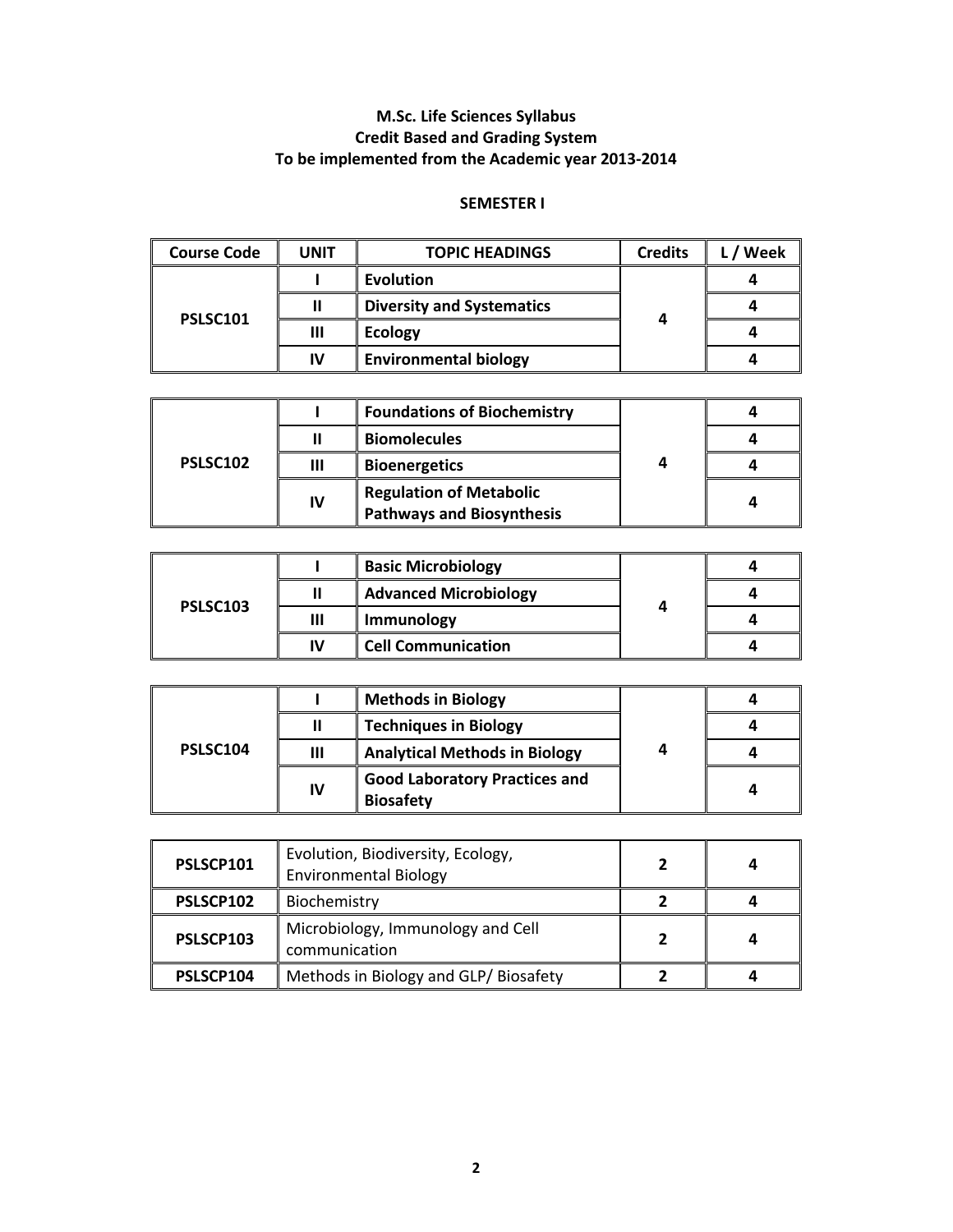#### **SEMESTER II**

| <b>Course Code</b> | <b>UNIT</b> | <b>TOPIC HEADINGS</b>                             | <b>Credits</b> | Week |
|--------------------|-------------|---------------------------------------------------|----------------|------|
| PSLSC201           |             | <b>Cells and organelles</b>                       | 4              |      |
|                    |             | <b>Membrane Structure and</b><br><b>Transport</b> |                |      |
|                    | Ш           | Cell regulation and cell signaling                |                |      |
|                    | IV          | <b>Plant and Animal Tissue Culture</b>            |                |      |

|                      |    | <b>Basics of Life Processes</b>                                |  |  |
|----------------------|----|----------------------------------------------------------------|--|--|
|                      | Ш  | <b>Genes and cloning</b>                                       |  |  |
| PSLSC <sub>202</sub> | Ш  | <b>DNA Typing, Proteomics,</b><br><b>Genomics &amp; Beyond</b> |  |  |
|                      | IV | <b>Molecular Diagnostics and Drug</b><br><b>Design</b>         |  |  |

|          |   | <b>Principles of Genetics</b>                    |  |  |
|----------|---|--------------------------------------------------|--|--|
| PSLSC203 |   | <b>Bacterial and Viral Genetics</b>              |  |  |
|          | Ш | <b>Genome maintenance and Model</b><br>organisms |  |  |
|          |   | <b>Applied Genetics</b>                          |  |  |

|          |    | <b>Developmental Biology</b> |   |  |
|----------|----|------------------------------|---|--|
| PSLSC204 |    | <b>Plant Physiology</b>      | 4 |  |
|          | Ш  | <b>Animal Physiology</b>     |   |  |
|          | IV | <b>Neurobiology</b>          |   |  |

| PSLSCP201 | Cell Biology                                          |  |
|-----------|-------------------------------------------------------|--|
| PSLSCP202 | <b>Molecular Biology</b>                              |  |
| PSLSCP203 | <b>Genetics</b>                                       |  |
| PSLSCP204 | Developmental Biology and Physiology and<br>Neurology |  |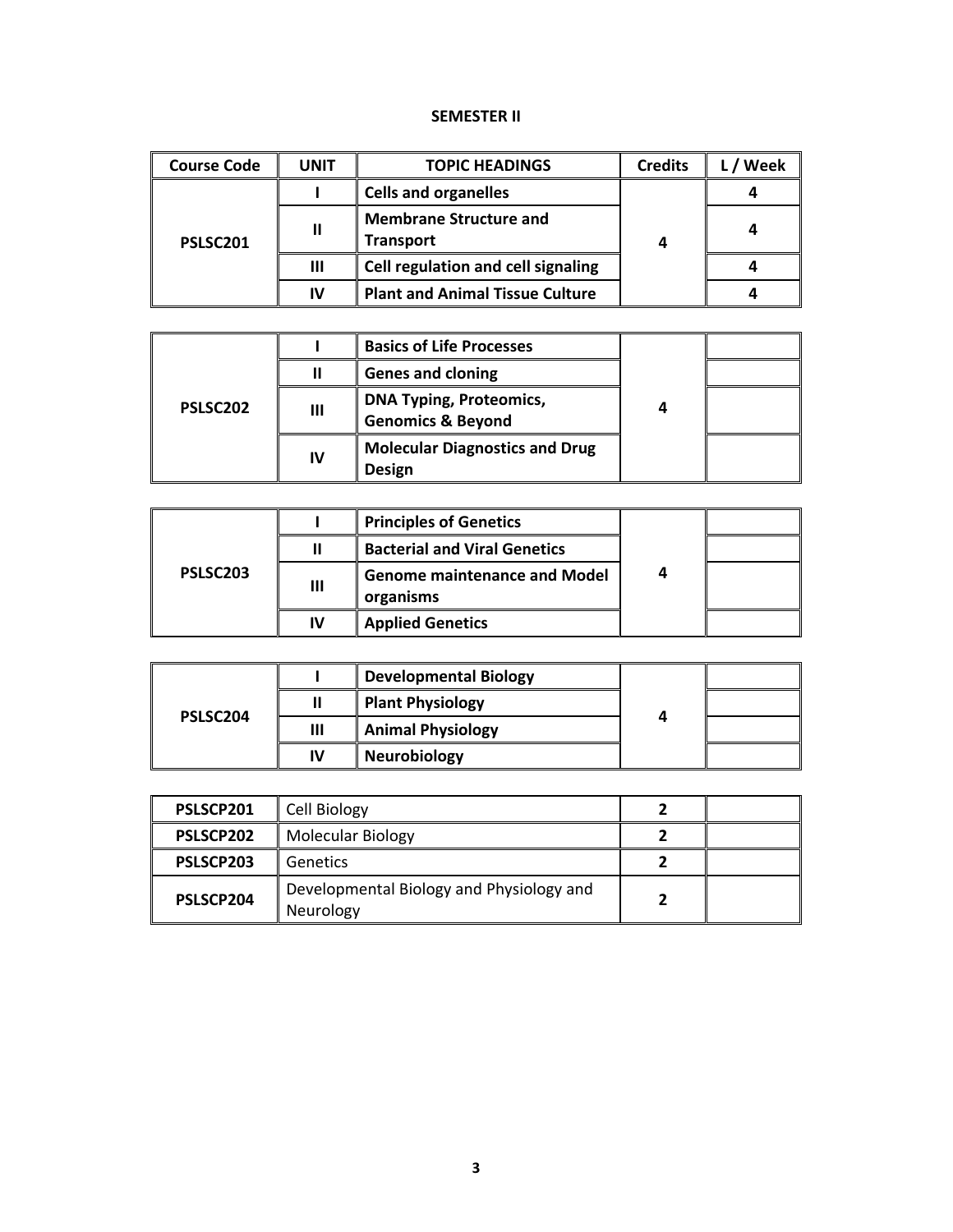#### **SEMESTER III**

| <b>Course Code</b> | UNIT | <b>TOPIC HEADINGS</b>           | <b>Credits</b> | Week |
|--------------------|------|---------------------------------|----------------|------|
| PSLSCEBT301        |      | <b>Biomathematics</b>           |                |      |
|                    |      | <b>Research Methodology</b>     |                |      |
|                    | Ш    | <b>Biostatistics</b>            |                |      |
|                    | IV   | <b>Population Biostatistics</b> |                |      |

| PSLSCEBT302 |    | <b>Foundations of Environment and</b><br><b>Ecology</b> |   |  |
|-------------|----|---------------------------------------------------------|---|--|
|             |    | <b>Ecosystems</b>                                       | Δ |  |
|             | Ш  | <b>Natural Resources</b>                                |   |  |
|             | IV | <b>Current global environmental</b><br><b>issues</b>    |   |  |

| PSLSCEBT303 |    | Air pollution                                                              |   |  |
|-------------|----|----------------------------------------------------------------------------|---|--|
|             |    | <b>Water pollution</b>                                                     | 4 |  |
|             | Ш  | <b>Land and Noise pollution</b>                                            |   |  |
|             | IV | Radiation, Thermal pollution, Oil<br><b>Pollution and Electronic waste</b> |   |  |

| <b>PSLSCEBT304</b> |    | <b>Environmental degradation</b>                        |   |  |
|--------------------|----|---------------------------------------------------------|---|--|
|                    | Ш  | <b>Environmental toxicology</b>                         | 4 |  |
|                    | Ш  | Environmental microbiology,<br>diversity and systematic |   |  |
|                    | IV | <b>Biotechnological methods to</b><br>control pollution |   |  |

| <b>PSLSCEBTP301</b>   Biomathematics and Biostatistics  |  |
|---------------------------------------------------------|--|
| <b>PSLSCEBTP302</b>   Environment and Natural Resources |  |
| <b>PSLSCEBTP303</b>   Environmental Pollution           |  |
| <b>PSLSCEBTP304</b>   Dissertation on Literature Review |  |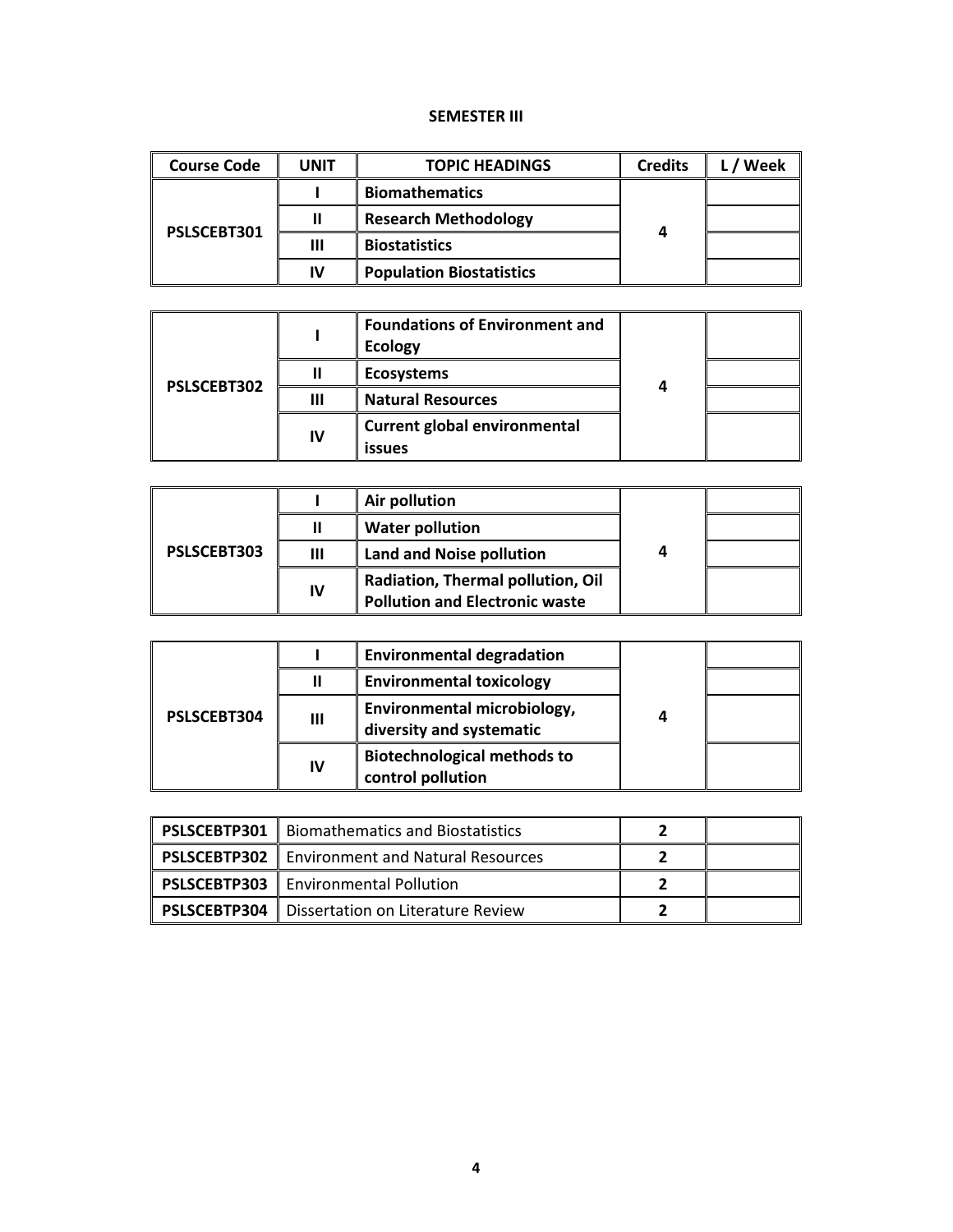#### **SEMESTER IV**

| <b>Course Code</b> | <b>UNIT</b> | <b>TOPIC HEADINGS</b>               | <b>Credits</b> | Week |
|--------------------|-------------|-------------------------------------|----------------|------|
| PSLSCEBT401        |             | <b>Bioinformatics-I</b>             |                |      |
|                    |             | <b>Bioinformatics - II</b>          |                |      |
|                    | Ш           | <b>Intellectual Property Rights</b> | 4              |      |
|                    | IV          | <b>Bioethics</b>                    |                |      |

| <b>PSLSCEBT402</b> |    | <b>Environmental Biotechnology</b>                    |  |  |
|--------------------|----|-------------------------------------------------------|--|--|
|                    | Ш  | <b>Fermentation in environmental</b><br>biotechnology |  |  |
|                    | Ш  | <b>Environmental monitoring</b>                       |  |  |
|                    | IV | <b>Agricultural biotechnology</b>                     |  |  |

| PSLSCEBT403 |    | <b>Biotechnology for industrial and</b><br>municipal wastes |   |  |
|-------------|----|-------------------------------------------------------------|---|--|
|             |    | Liquid waste management                                     | 4 |  |
|             | Ш  | Solid waste management                                      |   |  |
|             | IV | <b>Biological Degradation Of</b><br><b>Hazardous Wastes</b> |   |  |

| PSLSCEBT404 |    | Sustainable technology and<br>biotechnology   |   |  |
|-------------|----|-----------------------------------------------|---|--|
|             |    | <b>Biofuels</b>                               | 4 |  |
|             | Ш  | Natural resource recovery                     |   |  |
|             | IV | <b>Biotechnology of marine</b><br>environment |   |  |

| <b>PSLSCEBTP401</b>   Bioinformatics |                                                                                |  |
|--------------------------------------|--------------------------------------------------------------------------------|--|
|                                      | <b>PSLSCEBTP402</b>   Environmental Monitoring                                 |  |
| PSLSCEBTP403                         | Waste water analysis and isolation of<br>industrially important microorganisms |  |
| <b>PSLSCEBTP404</b>                  | Dissertation on Project                                                        |  |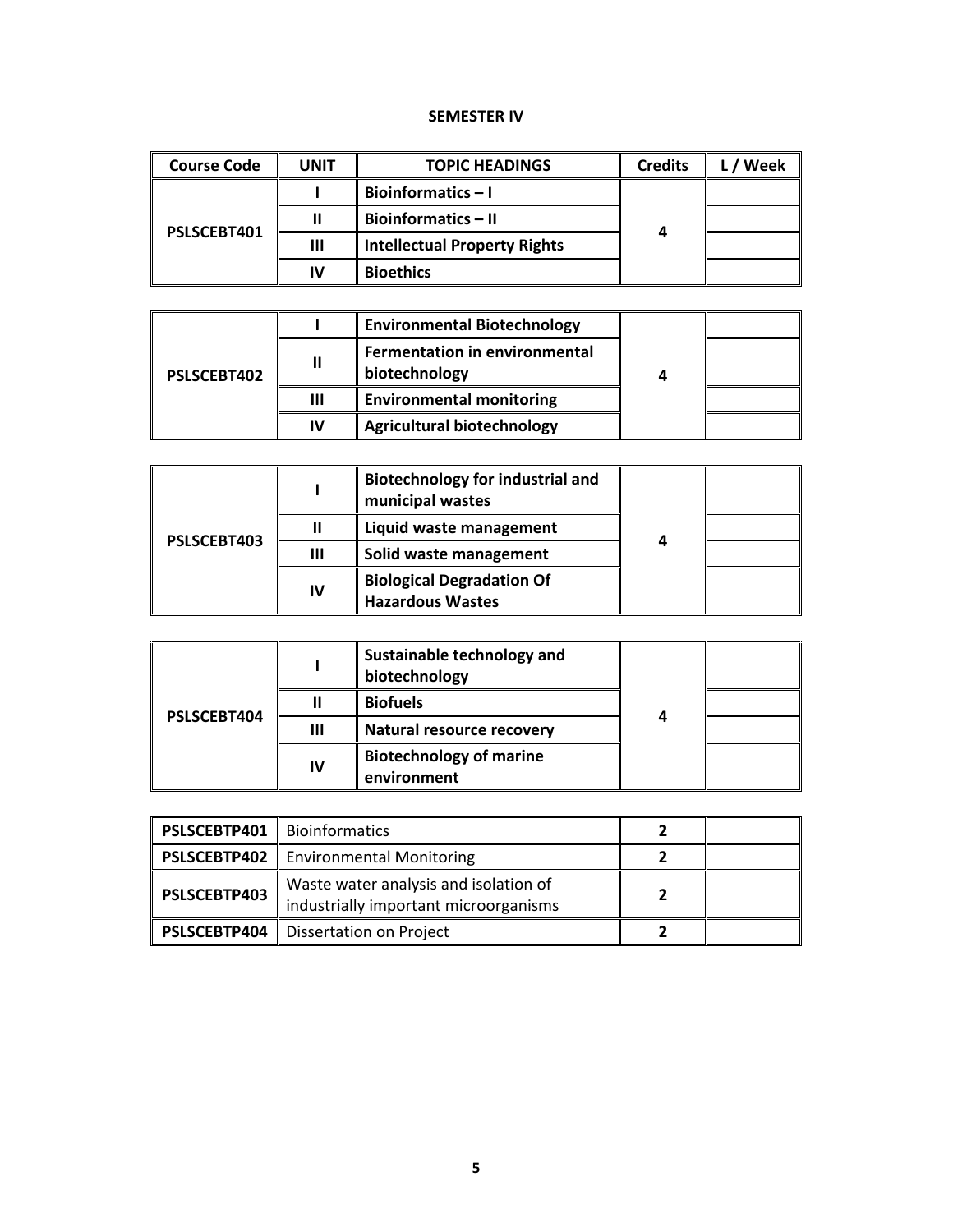# **Semester I Detail Syllabus**

| <b>Course Code</b>                                                   |                                                                                                                  |                                                           | <b>Title</b> |                                                                                                                                                                                                                                                                                                                                                                                                                                                                                                                                                                                                                                                                                          |       | <b>Credits</b> |
|----------------------------------------------------------------------|------------------------------------------------------------------------------------------------------------------|-----------------------------------------------------------|--------------|------------------------------------------------------------------------------------------------------------------------------------------------------------------------------------------------------------------------------------------------------------------------------------------------------------------------------------------------------------------------------------------------------------------------------------------------------------------------------------------------------------------------------------------------------------------------------------------------------------------------------------------------------------------------------------------|-------|----------------|
| <b>PSLSC101</b>                                                      | (60L)                                                                                                            |                                                           |              | Evolution, Biodiversity, Ecology, Environmental Biology                                                                                                                                                                                                                                                                                                                                                                                                                                                                                                                                                                                                                                  |       | 4              |
| Unit I: Evolution                                                    |                                                                                                                  |                                                           |              |                                                                                                                                                                                                                                                                                                                                                                                                                                                                                                                                                                                                                                                                                          | (15L) |                |
|                                                                      |                                                                                                                  |                                                           |              | Emergence of evolutionary thoughts: Origin of Life: Classical experiments                                                                                                                                                                                                                                                                                                                                                                                                                                                                                                                                                                                                                |       |                |
|                                                                      |                                                                                                                  | current concepts, evolution of biological macromolecules. |              |                                                                                                                                                                                                                                                                                                                                                                                                                                                                                                                                                                                                                                                                                          |       |                |
|                                                                      |                                                                                                                  |                                                           |              | Endosymbiotic theory for the evolution and evolution of cell organelles                                                                                                                                                                                                                                                                                                                                                                                                                                                                                                                                                                                                                  |       |                |
| Human evolution<br><b>Natural Selection:</b><br>Species & Speciation | and aerobic metabolism.<br>Genetic basis of evolution<br>from comparative genomics.<br>evolution (Neo-Darwinism) |                                                           |              | Origin of basic biological molecules; abiotic synthesis of organic monomers<br>and polymers; concept of Oparin and Haldane; experiment of Miller<br>(1953); the first cell; evolution of prokaryotes; origin of eukaryotic cells;<br>evolution of unicellular eukaryotes; anaerobic metabolism, photosynthesis<br>Evolution of early living forms, genetic / genomic evolution, recent insights<br>Darwinism, origin of natural selection theory and modern theory of                                                                                                                                                                                                                    |       |                |
|                                                                      |                                                                                                                  |                                                           |              | Population genetics: Populations, gene pool, gene frequency; Hardy-                                                                                                                                                                                                                                                                                                                                                                                                                                                                                                                                                                                                                      |       |                |
| evolution.                                                           |                                                                                                                  | natural selection, migration and random genetic drift;    |              | Weinberg law; concepts and rate of change in gene frequency through<br>Adaptive radiation and modifications; isolating mechanisms; speciation;<br>allopatricity and sympatricity; convergent evolution; sexual selection; co-                                                                                                                                                                                                                                                                                                                                                                                                                                                            |       |                |
|                                                                      | Adaptation, levels of selection                                                                                  |                                                           |              |                                                                                                                                                                                                                                                                                                                                                                                                                                                                                                                                                                                                                                                                                          |       |                |
| Mendelian genetics                                                   | parasitism, predation and Antibiosis.                                                                            | domestication and behavioral changes.                     |              | Brain, Behavior and Evolution: Approaches and methods in study of<br>behavior; proximate and ultimate causation; altruism and evolution-group<br>selection, kin selection (Breeding behaviours), reciprocal altruism;<br>Neural basis of learning, memory, cognition, sleep and arousal; biological<br>clocks; development of behavior; social communication; social dominance;<br>use of space and territoriality; mating systems, parental investment and<br>reproductive success; parental care; aggressive behavior; habitat selection<br>and optimality in foraging; migration, orientation and navigation;<br>Concepts of animal interactions: Symbiosis, Mutualism, commensalism, |       |                |
|                                                                      | Unit II: Diversity and Systematics                                                                               |                                                           |              |                                                                                                                                                                                                                                                                                                                                                                                                                                                                                                                                                                                                                                                                                          | (15L) |                |
|                                                                      |                                                                                                                  | taxonomy of plants, animals and microorganisms.           |              | Principles and methods of taxonomy: Concepts of species and hierarchical<br>taxa, biological nomenclature, classical and quantititative methods of                                                                                                                                                                                                                                                                                                                                                                                                                                                                                                                                       |       |                |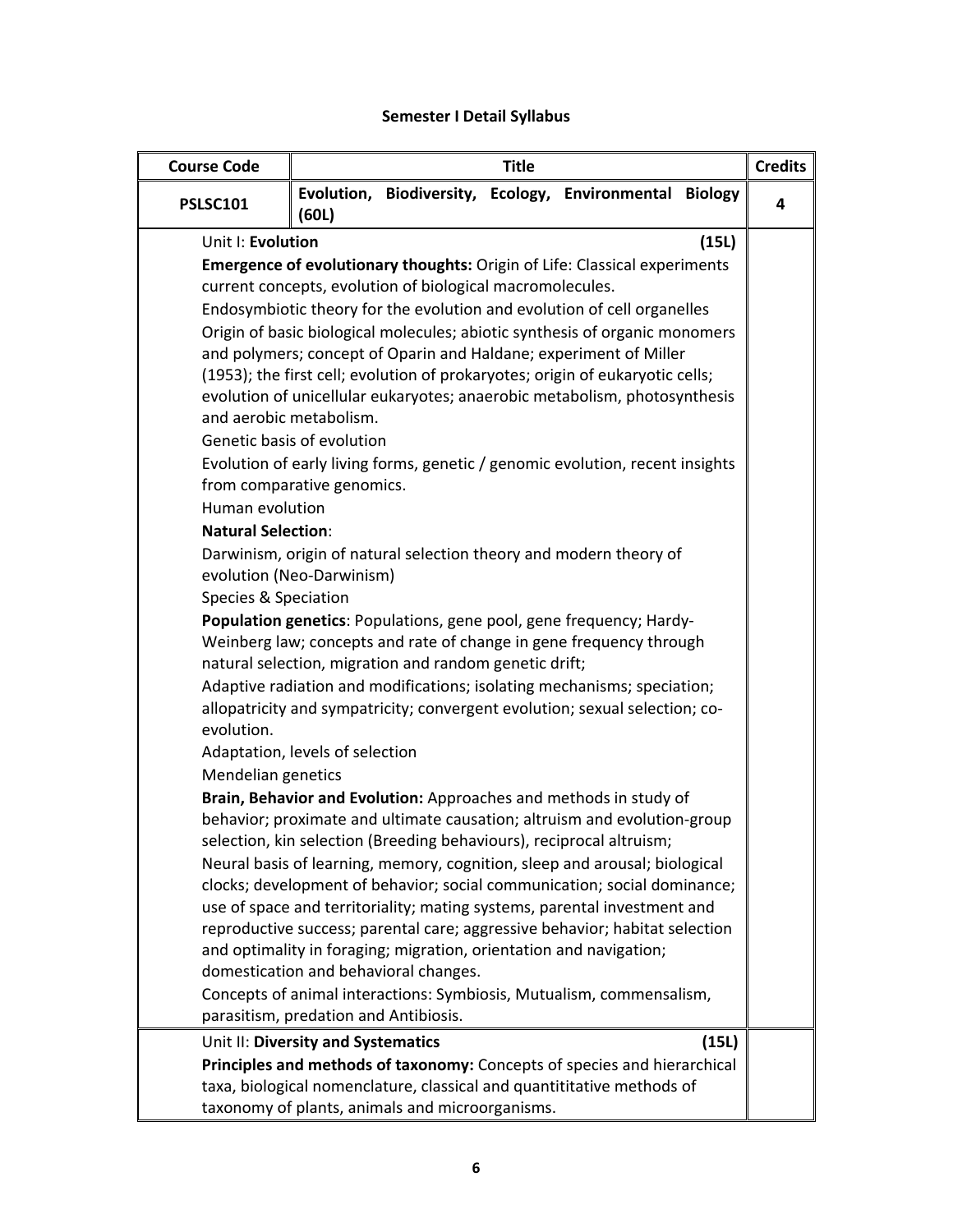| International Code of Botanical Nomenclature (ICBN)                                                                      |  |
|--------------------------------------------------------------------------------------------------------------------------|--|
| Haeckel, Whittaker, Carl Woese: their modes of classification and their                                                  |  |
| contributions to the taxonomy                                                                                            |  |
| Outline classification of plants, animals and microorganisms: Important                                                  |  |
| criteria used for classification in each taxon; classification of plants,                                                |  |
| animals and microorganisms; evolutionary relationships among taxa.                                                       |  |
| Systematics: understanding diversity from morphology / anatomy /                                                         |  |
| physiology / biochemistry to immunology,                                                                                 |  |
| Molecular systematics: methods of identification of biodiversity (genetics,                                              |  |
| genomics and proteomics, biomolecule analysis)                                                                           |  |
| Natural history of Indian subcontinent: Major habitat types of the                                                       |  |
| subcontinent, geographic origins and migrations of species; common                                                       |  |
| Indian mammals, birds; seasonality and phenology of the subcontinent.                                                    |  |
|                                                                                                                          |  |
| Unit : III Ecology<br>(15L)                                                                                              |  |
| The Environment: Physical environment; biotic environment; biotic and                                                    |  |
| abiotic interactions.                                                                                                    |  |
| Habitat and niche: Concept of habitat and niche; niche width and overlap;                                                |  |
| fundamental and realized niche; resource partitioning; character                                                         |  |
| displacement.                                                                                                            |  |
| Population ecology: Characteristics of a population; population growth                                                   |  |
| curves; population regulation; life history strategies (r and K selection);                                              |  |
| concept of metapopulation - demes and dispersal, interdemic extinctions,                                                 |  |
| age structured populations.                                                                                              |  |
| Species interactions: Types of interactions, interspecific competition,<br>herbivory, carnivory, pollination, symbiosis. |  |
| <b>Community ecology: Nature of communities; community structure and</b>                                                 |  |
| attributes; levels of species diversity and its measurement; edges and                                                   |  |
| ecotones.                                                                                                                |  |
| Ecological succession: Types; mechanisms; changes involved in succession;<br>concept of climax.                          |  |
| Ecosystem: Structure and function; energy flow and mineral cycling                                                       |  |
| (Carbon Nitrogen Phosphorus Oxygen and Water); primary production and                                                    |  |
| decomposition;                                                                                                           |  |
| Basics features / types, energy flow in ecosystems (Concepts of food chain                                               |  |
| and food web); Human activities affecting biogeochemical cycles,                                                         |  |
| ecological productivity ecosystem modelling and systems approach to                                                      |  |
| resource management and conservation.                                                                                    |  |
| Structure and function of some Indian ecosystems: terrestrial (forest,                                                   |  |
| grassland) and aquatic (fresh water, marine, eustarine).                                                                 |  |
| Biogeography: Major terrestrial biomes; theory of island biogeography;                                                   |  |
| biogeographical zones of India.                                                                                          |  |
| Applied ecology: Environmental pollution; global environmental change;                                                   |  |
| biodiversity-status, monitoring and documentation; major drivers of                                                      |  |
| biodiversity change; biodiversity management approaches.                                                                 |  |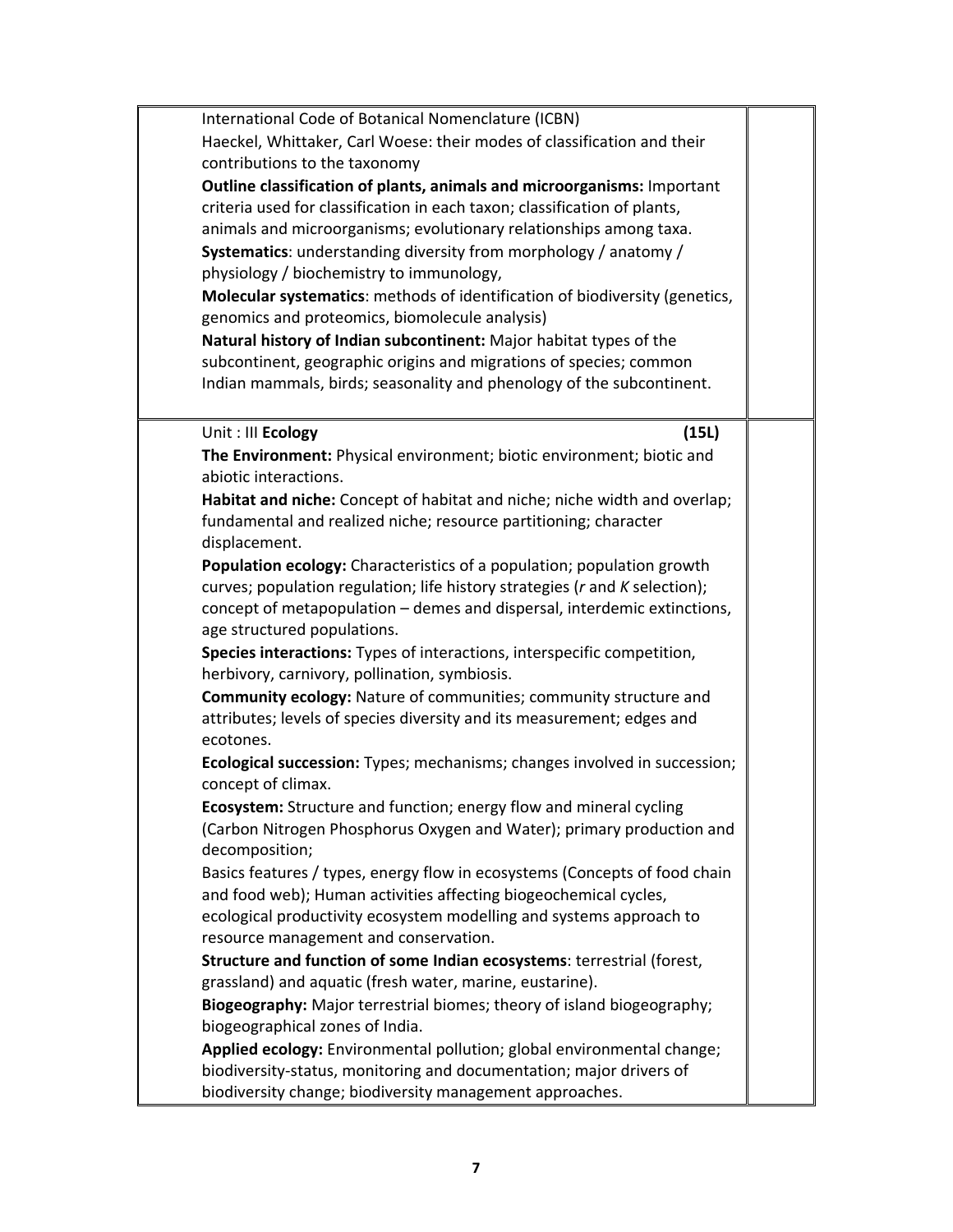| Unit: IV Environmental biology<br>(15L)                                                                                                                                                                                                                                                                                                                                                                                                                                                                                                                        |  |
|----------------------------------------------------------------------------------------------------------------------------------------------------------------------------------------------------------------------------------------------------------------------------------------------------------------------------------------------------------------------------------------------------------------------------------------------------------------------------------------------------------------------------------------------------------------|--|
| Renewable energy and biofuels                                                                                                                                                                                                                                                                                                                                                                                                                                                                                                                                  |  |
| <b>Environmental health:</b> Environmental stress and adaptations, Effect of<br>pollutants on living. Systems, their interactions at cellular and molecular<br>levels molecular epidemiology, mutagenecity, genotoxicity,<br>carcinogenicity, human disorders related to environmental pollution,<br>biomonitoring indicators, Bioremediation and phytoremediation of<br>pollution.<br>Toxicology: Basic principles of toxicology including LD50and ED50,<br>management of acute intoxication, natural detoxification – biochemical<br>and genetic mechanisms. |  |
| <b>Conservation biology:</b> Principles of conservation, major approaches to<br>management, Indian case studies on conservation/management strategy<br>(Project Tiger, Biosphere reserves).<br>Environmental Protection Act. Conservation of genetic resources, gene<br>pools land races, Global warming and costal ecosystems. Depletion of<br>forest cover, threats to mangroves. Urbanization and plant cover.                                                                                                                                              |  |

| PSLSCP101 | <b>Evolution, Biodiversity, Ecology, Environmental Biology</b>                                       | $\mathbf{2}$ | 04 |
|-----------|------------------------------------------------------------------------------------------------------|--------------|----|
|           | (60L)                                                                                                |              |    |
|           | 1. Mathematical Problems in Menedelian genetics.                                                     |              |    |
|           | 2. Study of animal interaction:                                                                      |              |    |
|           | a. Commensalism: Hermit crab and sea anemone,                                                        |              |    |
|           | <b>Echinus and shark</b>                                                                             |              |    |
|           | b. Mutualism: Termite and Trichonympha                                                               |              |    |
|           | c. Antibiosis: Effect of antibiotic on bacterial                                                     |              |    |
|           | growth on a petri plate                                                                              |              |    |
|           | d. Parasitism: Ectoparasite – head louse and bed<br>bug                                              |              |    |
|           | e. Endoparasite: Trichinella spiralis                                                                |              |    |
|           | f. Predation: Praying mantis and spider                                                              |              |    |
|           | 3. Determination of population density (Daphnia or<br>any suitable organism) by sub sampling method. |              |    |
|           | 4. Comparison of two population of a species<br>collected from two areas.                            |              |    |
|           | 5. Determination of dust load on lives of roadside<br>plant.                                         |              |    |
|           | 6. Effect of toxicity in water on Daphnia.                                                           |              |    |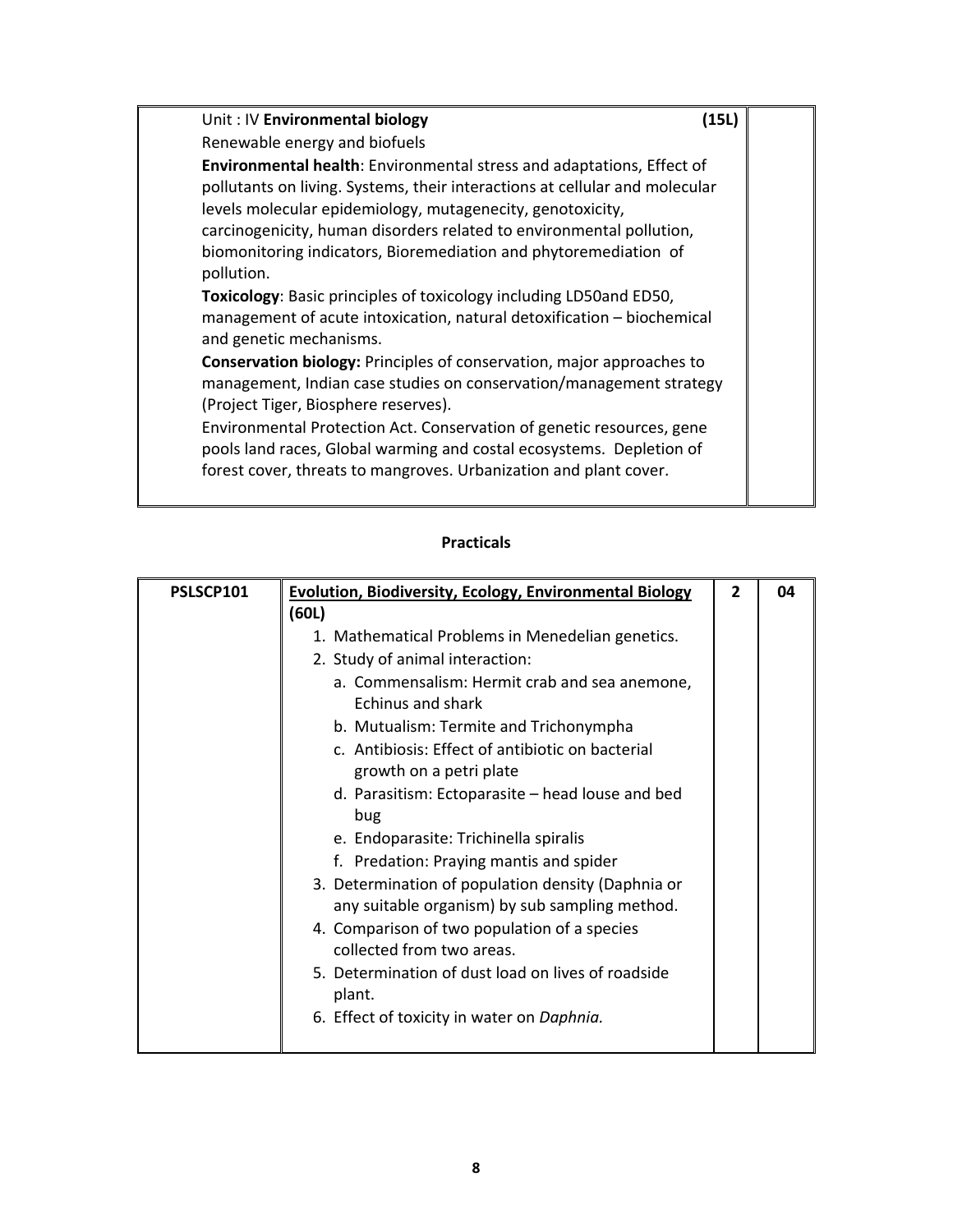| <b>Course Code</b>                                             | <b>Title</b>                                                                                                                                                                                                                                                                                                                                                                                                                                                                                                                                                                                                                                                                                                                                                                                                                                                                                                                                                                                                                                                                                                                                                                                                                                                                                                                                                                                                                                                                                                      |       | <b>Credits</b> |
|----------------------------------------------------------------|-------------------------------------------------------------------------------------------------------------------------------------------------------------------------------------------------------------------------------------------------------------------------------------------------------------------------------------------------------------------------------------------------------------------------------------------------------------------------------------------------------------------------------------------------------------------------------------------------------------------------------------------------------------------------------------------------------------------------------------------------------------------------------------------------------------------------------------------------------------------------------------------------------------------------------------------------------------------------------------------------------------------------------------------------------------------------------------------------------------------------------------------------------------------------------------------------------------------------------------------------------------------------------------------------------------------------------------------------------------------------------------------------------------------------------------------------------------------------------------------------------------------|-------|----------------|
| <b>PSLSC102</b>                                                | (60L)<br><b>Biochemistry</b>                                                                                                                                                                                                                                                                                                                                                                                                                                                                                                                                                                                                                                                                                                                                                                                                                                                                                                                                                                                                                                                                                                                                                                                                                                                                                                                                                                                                                                                                                      |       |                |
|                                                                | Unit I: Foundations of Biochemistry<br>Cellular; Chemical; Physical; Evolutionary Foundations<br>Water: Weak Interactions in Aqueous Systems, Ionization of Water,<br>Weak Acids, and Weak Bases, Buffering against pH Changes in Biological<br>Systems, Water as a Reactant<br>Stablizing interactions (Van der Waals, electrostatic, hydrogen bonding,<br>hydrophobic interaction, etc.).<br>Principles of biophysical chemistry (pH, buffer, reaction kinetics,<br>thermodynamics, colligative properties).                                                                                                                                                                                                                                                                                                                                                                                                                                                                                                                                                                                                                                                                                                                                                                                                                                                                                                                                                                                                    | (15L) |                |
| Unit II: Biomolecules<br>Glycolipids;<br>Enzyme classification | Composition, structure and function of biomolecules (carbohydrates,<br>lipids, proteins, nucleic acids and vitamins).<br>Carbohydrates and Glycobiology: Monosaccharides and Disaccharides;<br>Polysaccharides; Glycoconjugates: Proteoglycans, Glycoproteins, and<br>Carbohydrates as Informational Molecules: The Sugar Code;<br>Working with Carbohydrates: chemical properties<br>Lipids: Storage Lipids; Structural Lipids in Membranes;<br>Lipids as Signals, Cofactors, and Pigments;<br>Working with Lipids: chemical properties<br>Amino Acids, Peptides, and Proteins: Amino Acids, Peptides and Proteins,<br>Working with Proteins: chemical properties,<br>Covalent Structure of Proteins; Protein Sequences and Evolution;<br>Overview of Protein Structure; Protein Secondary Structure; Protein<br>Tertiary and Quaternary Structures;<br>Protein Denaturation and Folding;<br>Conformation of proteins (Ramachandran plot; domains; motif and folds);<br>Stability of protein structures.<br>Enzymes: Principles of catalysis, enzymes and enzyme kinetics, enzyme<br>regulation, mechanism of enzyme catalysis, isozymes;<br>Enzyme kinetics: Michaelis Menton equation; Line-Weaver Burk equation<br>Enzyme inhibition: types and mechanisms<br>Examples of Enzymatic Reactions; Regulatory Enzymes<br>Nucleotides and Nucleic Acids: Nucleic Acid Structure, Nucleic Acid<br>Chemistry, Other Functions of Nucleotides;<br>Conformation of nucleic acids (A-, B-, Z-, DNA), t-RNA, micro-RNA); | (15L) |                |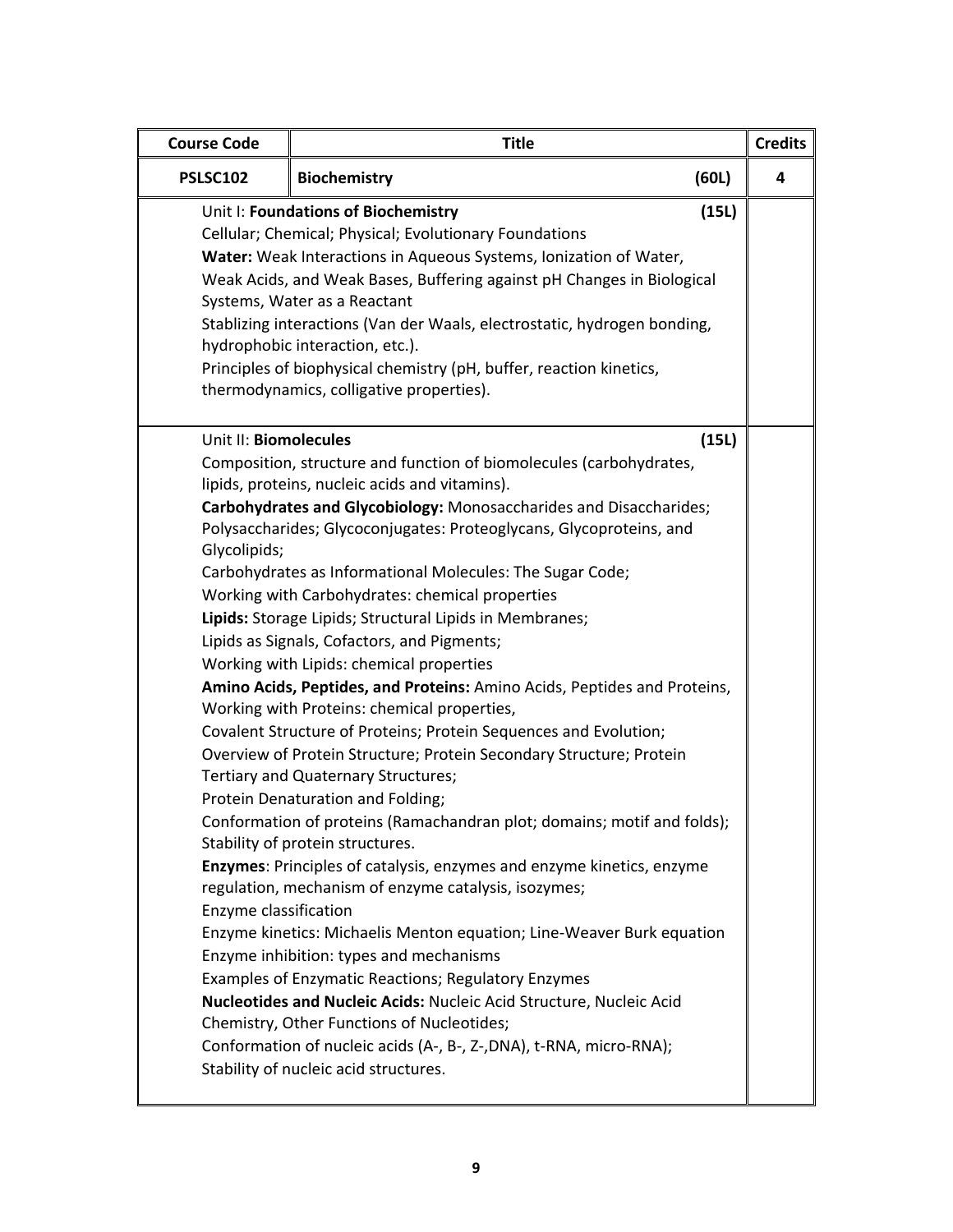| Unit : III Bioenergetics                                                                                                                                                                                 | (15L) |  |
|----------------------------------------------------------------------------------------------------------------------------------------------------------------------------------------------------------|-------|--|
| Bioenergetics and Thermodynamics; Phosphoryl Group Transfers and ATP;<br><b>Biological Oxidation-Reduction Reactions</b>                                                                                 |       |  |
| Glycolysis: Pathways for Glycolysis, Glycolysis oxidative phosphorylation,<br>coupled reaction, group transfer, biological energy transducers.                                                           |       |  |
| Fates of Pyruvate under Anaerobic Conditions: Fermentation,<br>Gluconeogenesis,                                                                                                                          |       |  |
| Pentose Phosphate Pathway of Glucose Oxidation                                                                                                                                                           |       |  |
| <b>TCA cycle</b><br>Fatty Acid Catabolism: Digestion, Mobilization, and Transport of Fats;<br><b>Oxidation of Fatty Acids;</b>                                                                           |       |  |
| <b>Ketone Bodies</b><br>Amino acids: Metabolic Fates of Amino Groups,                                                                                                                                    |       |  |
| Nitrogen Excretion and the Urea Cycle,<br>Pathways of Amino Acid Degradation                                                                                                                             |       |  |
| Oxidative Phosporylation: Electron-Transfer Reactions in Mitochondria,<br>ATP Synthesis, Regulation of Oxidative Phosphorylation;                                                                        |       |  |
| Mitochondrial Genes: Origin and Effects of Mutations, Role of<br>Mitochondria in Apoptosis and Oxidative Stress;                                                                                         |       |  |
| Photosynthesis: Harvesting Light Energy, Features of<br>Photophosphorylation, Light Absorption, Light-Driven Electron Flow; ATP                                                                          |       |  |
| Synthesis by Photophosphorylation                                                                                                                                                                        |       |  |
| Unit: IV Regulation of Metabolic Pathways and biosynthesis                                                                                                                                               | (15L) |  |
| Metabolism of carbohydrates, lipids, amino acids, nucleotides and vitamins<br>Coordinated Regulation of Glycolysis and Gluconeogenesis                                                                   |       |  |
| Coordinated Regulation of Glycogen Synthesis and Breakdown<br>Analysis of Metabolic Control                                                                                                              |       |  |
| Biosynthesis: Carbohydrate Biosynthesis in Plants and Bacteria,                                                                                                                                          |       |  |
| Photosynthetic Carbohydrate Synthesis, Photorespiration and the C4 and<br>CAM Pathways,                                                                                                                  |       |  |
| Biosynthesis of Starch and Sucrose, Synthesis of Cell Wall Polysaccharides:<br>Plant Cellulose and Bacterial, Peptidoglycan, Integration of Carbohydrate<br>Metabolism in the Plant Cell.                |       |  |
| Lipid Biosynthesis: Biosynthesis of Fatty Acids and Eicosanoids,<br>Biosynthesis of Triacylglycerols, Biosynthesis of Membrane Phospholipids,<br>Biosynthesis of Cholesterol, Steroids, and Isoprenoids, |       |  |
| Biosynthesis of Amino Acids, Nucleotides, and Related Molecules:<br>Overview of Nitrogen Metabolism, Biosynthesis of Amino Acids, Molecules                                                              |       |  |
| Derived from Amino Acids, Biosynthesis and Degradation of Nucleotides.                                                                                                                                   |       |  |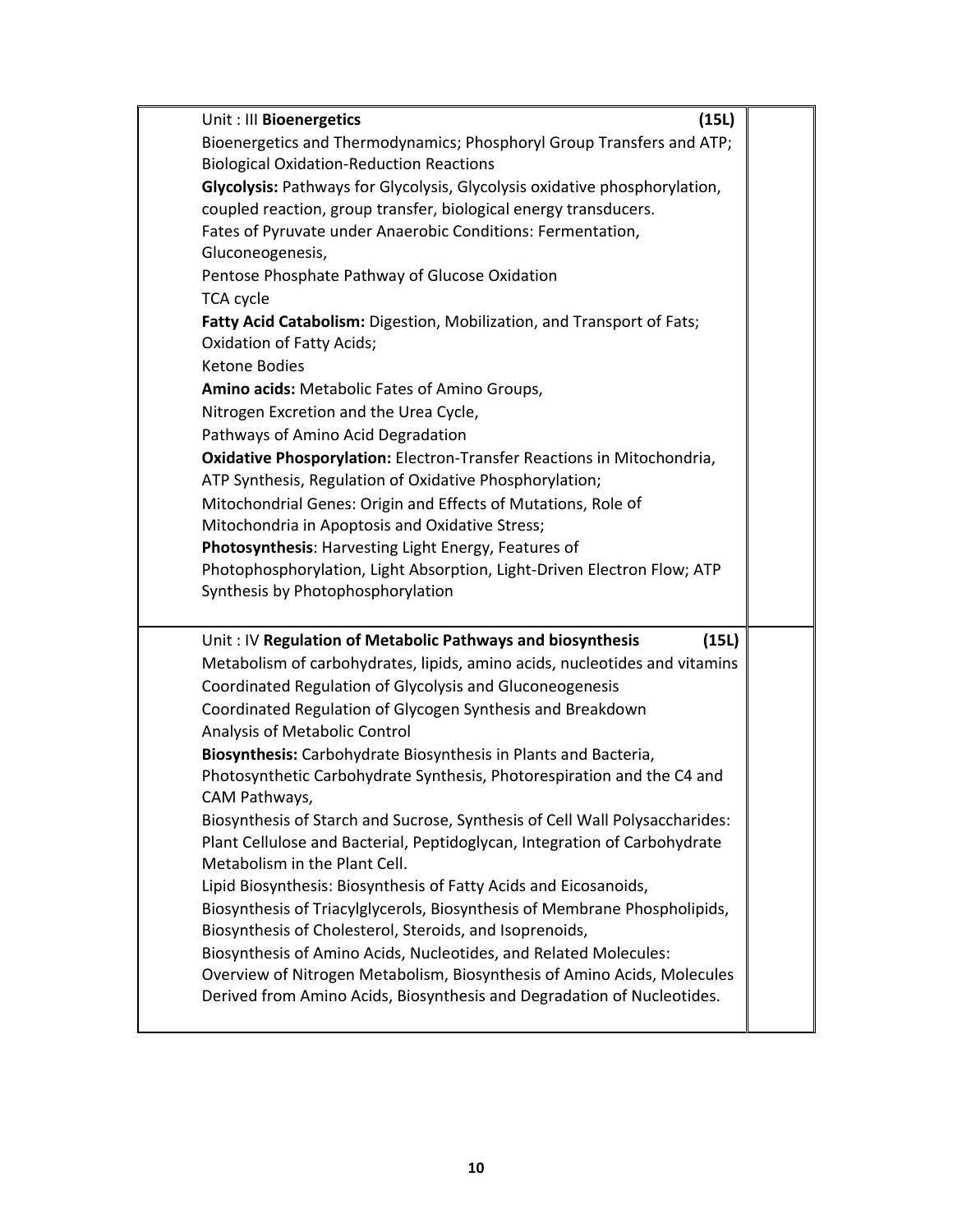| PSLSCP102 | (60L)<br><b>Biochemistry</b>                                        | $\overline{2}$ | 04 |
|-----------|---------------------------------------------------------------------|----------------|----|
|           | <b>Estimation of total activity of following enzymes</b>            |                |    |
|           | a. Amylase (Km, optimum pH, optimum temperature)                    |                |    |
|           | from Sweet Potatos                                                  |                |    |
|           | b. Urease (Km) from Jack Beans Meal/ Soya been                      |                |    |
|           | Seeds                                                               |                |    |
|           | c. Lipase (Km) from Ground Nut Seeds                                |                |    |
|           | d. Transaminase (Km) from Germinating Moong Seeds                   |                |    |
|           | e. Kinetic characteristics of alkaline phosphatase: (i)             |                |    |
|           | Progress curve; (ii) pH optima; (iii) temperature                   |                |    |
|           | optima (iv) Km and Vmax; (v) specific activity                      |                |    |
|           | Isolation and estimation of RNA and DNA from yeast,                 |                |    |
|           | liver, and plants (Qualitative tests Orcinol reagent,               |                |    |
|           | Diphenylamine)                                                      |                |    |
|           | <b>Estimation of:</b>                                               |                |    |
|           | a. Proteins by Biuret or Bradford or Folin-Lowry or BCA<br>methods. |                |    |
|           | b. Amino acids by Ninhydrin method                                  |                |    |
|           | c. Glucose by Anthrone or Folin-Wu or DNSA methods.                 |                |    |
|           | d. Percentage Purity of Starch from Starch                          |                |    |
|           | Hydrolystate by Willstatter's method.                               |                |    |
|           | Estimation of: (from blood/plasma/serum/urine)                      |                |    |
|           | a. Glucose by GOD-POD Method                                        |                |    |
|           | b. Calcium (Ca) by Clark and Collip Method/ Trinder                 |                |    |
|           | Method                                                              |                |    |
|           | c. Iron (Fe) by Dipyridyl Method                                    |                |    |
|           | d. Copper (Cu) by Dithiocarbonate Method                            |                |    |
|           | e. Phosphorus (P) by Fiske- Subbaraow Method                        |                |    |
|           |                                                                     |                |    |

| <b>Course Code</b>                                                       | <b>Title</b>                                                              |       | <b>Credits</b> |
|--------------------------------------------------------------------------|---------------------------------------------------------------------------|-------|----------------|
| <b>PSLSC103</b>                                                          | Microbiology, Immunology and Cell communication                           | (60L) | 4              |
|                                                                          | Unit I: Basic Microbiology                                                | (15L) |                |
|                                                                          | History and Scope of Microbiology                                         |       |                |
| Microbial Structure: Prokaryotic Cell Structure and Function; Eukaryotic |                                                                           |       |                |
|                                                                          | Cell Structure and Function                                               |       |                |
| Microbial Nutrition, Microbial Growth, Control of Microorganisms by      |                                                                           |       |                |
|                                                                          | <b>Physical and Chemical Agents</b>                                       |       |                |
|                                                                          | <b>Microbial genetics:</b> Methods of genetic transfers – transformation, |       |                |
|                                                                          | conjugation, transduction and sexduction, mapping genes by interrupted    |       |                |
|                                                                          | mating, fine structure analysis of genes.                                 |       |                |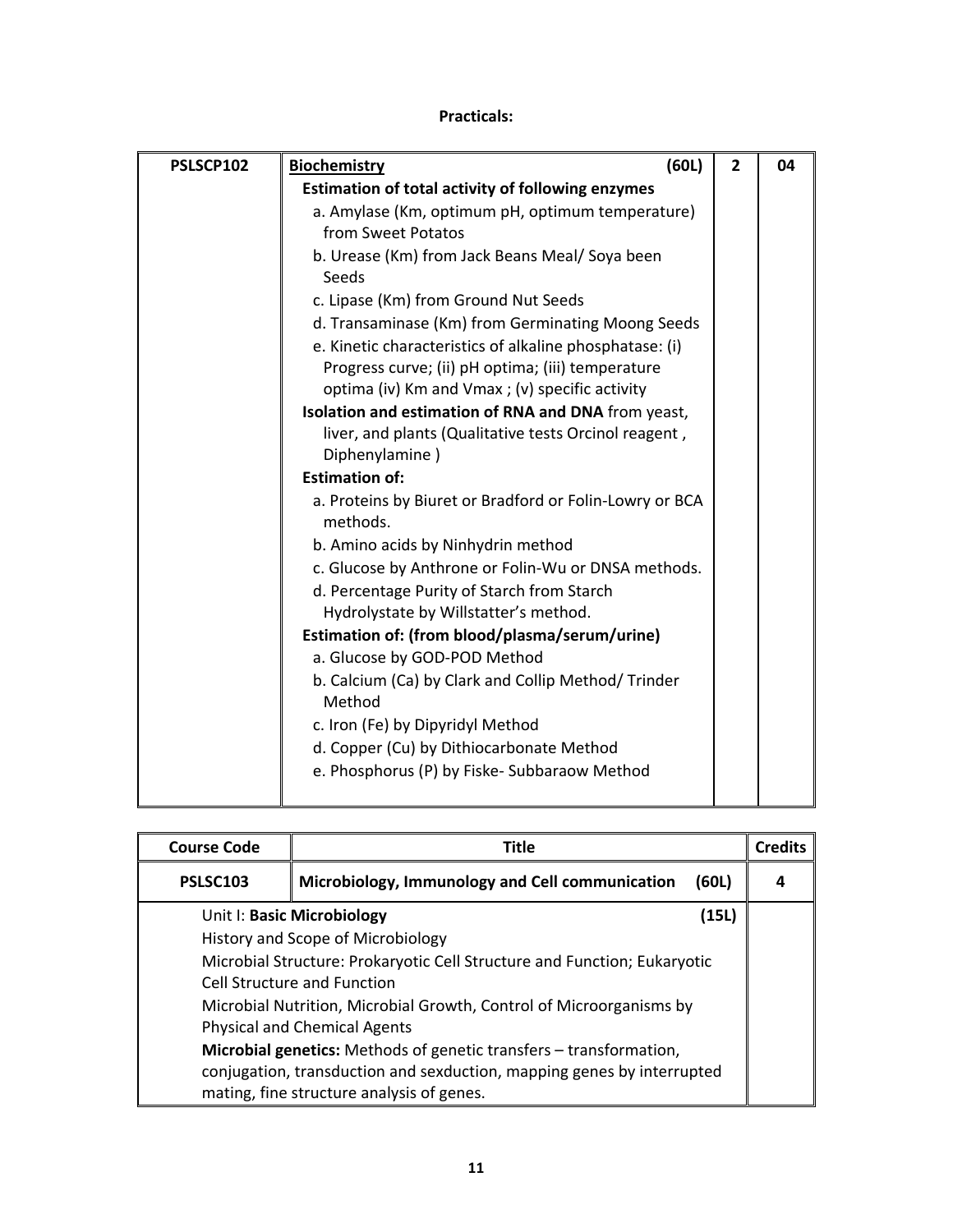| Microbial Physiology: Growth, yield and characteristics, strategies of cell<br>division, stress response<br>Applied microbiology: Microbial fermentation and production of small and   |  |
|----------------------------------------------------------------------------------------------------------------------------------------------------------------------------------------|--|
| macro molecules; Biotransformation.                                                                                                                                                    |  |
| (15L)<br>Unit II: Advanced Microorganisms                                                                                                                                              |  |
| Bacteriology - Morphology and ultra structure of bacteria - morphological<br>types - cell walls of archaebacteria, Gram negative and Gram positive<br>eubacteria, Eukaryotes, L-forms. |  |
| Cell wall synthesis, antigenic properties; Capsule: types, composition and<br>function;                                                                                                |  |
| Cell membranes: structure, composition and properties.                                                                                                                                 |  |
| Virology: Discovery, nomenclature, classification and general characters of<br>viruses, Distinctive properties of viruses,                                                             |  |
| Morphology and ultra structure, capsids and their arrangements, types of<br>envelopes and their composition.                                                                           |  |
| Viral genome, their types and structures,                                                                                                                                              |  |
| Virus related agents- Viroids and prions.                                                                                                                                              |  |
| Mycology: Classification and general features of fungi;                                                                                                                                |  |
| Life cycle of Penicillin, Saccharomyces and Fusarium.                                                                                                                                  |  |
| Structure of fungal cells and growth - Hyphae and non-motile unicellular<br>fungi, motile cells, effect of environment on growth, prevention of fungal<br>growth.                      |  |
| Phycology: Distribution of algae, Classification of algae,                                                                                                                             |  |
| Algal nutrition, reproduction, green algae, diatoms, euglenoids, brown<br>Rhodophyta, Microalgae.                                                                                      |  |
| (15L)<br>Unit: III Immunology                                                                                                                                                          |  |
| Basics: Types of immunity & immune response, lymphoid organism<br>structure and classes of antibodies.                                                                                 |  |
| Cell of the immune system, origin, maturation and differentiation of T cells<br>& B cells, their subsets and functions, cytokines and their receptors-types,<br>functions & disorders. |  |
| Cells and molecules involved in innate and adaptive immunity, antigens,<br>antigenicity and immunogenicity, antigen and antibody reactions<br>complement system.                       |  |
| Innate and adaptive immune system: B and T cell epitopes, structure and                                                                                                                |  |
| function of antibody                                                                                                                                                                   |  |
| Generation of antibody diversity, monoclonal antibodies, antibody<br>engineering, antigen-antibody interactions,                                                                       |  |
| MHC molecules, antigen processing and presentation,                                                                                                                                    |  |
| Activation and differentiation of B and T cells, B and T cell receptors,                                                                                                               |  |
| humoral and cell-mediated immune responses,                                                                                                                                            |  |
| Primary and secondary immune modulation, the complement system, Toll-<br>like receptors, cell-mediated effector functions, inflammation,                                               |  |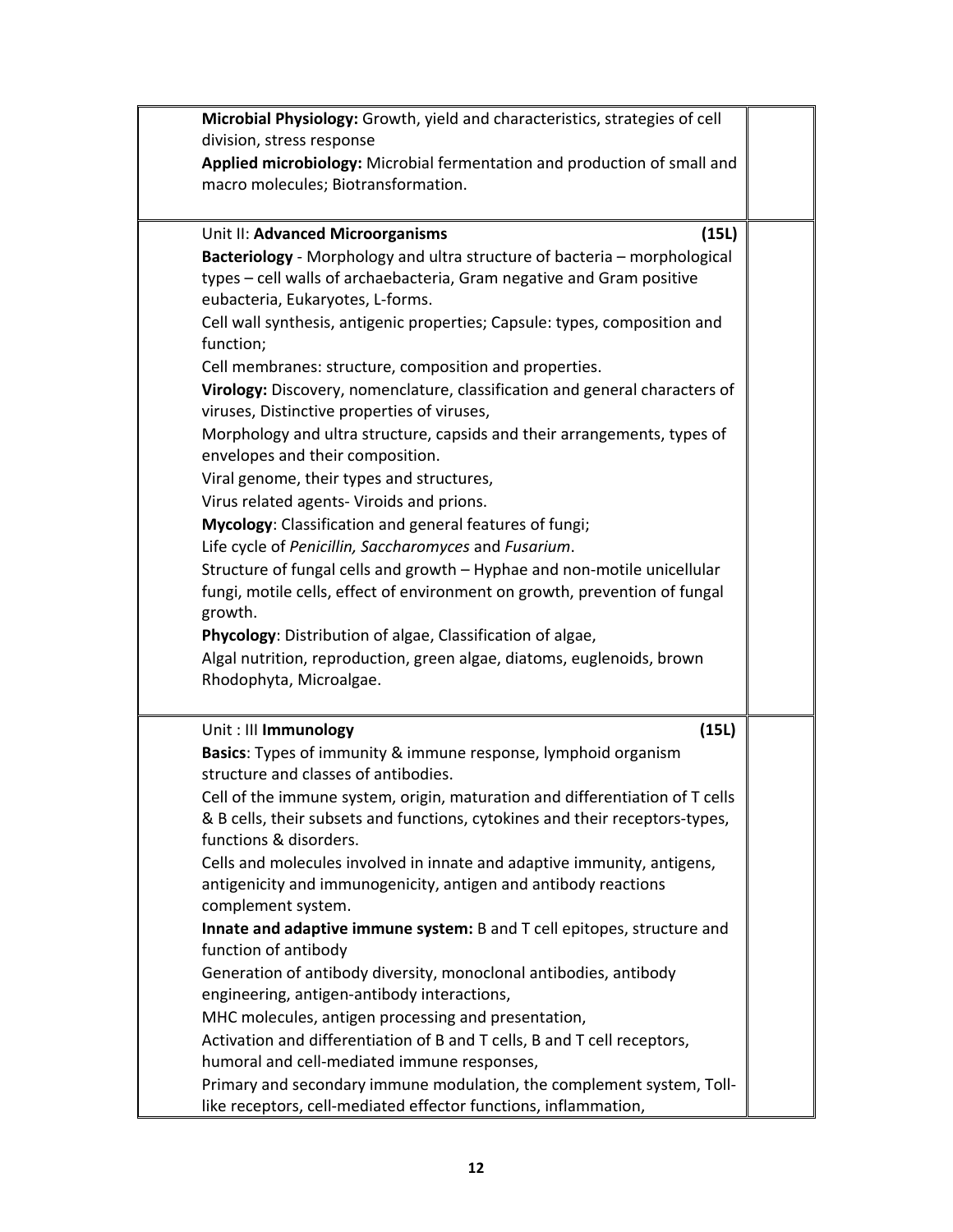| hypersensitivity and autoimmunity, immune response during bacterial<br>(tuberculosis), parasitic (malaria) and viral (HIV) infections, congenital and<br>acquired immunodeficiencies, vaccines.<br>Applied immunology: Application of immunological principles (vaccines,<br>diagnostics); engineered antibodies (monoclonal, bispecific, chimeric<br>phage display, vaccination (live & attenuated vaccines, recombinant &<br>naked DNA vaccines); tissue and cell culture methods for plants and<br>animals |  |
|---------------------------------------------------------------------------------------------------------------------------------------------------------------------------------------------------------------------------------------------------------------------------------------------------------------------------------------------------------------------------------------------------------------------------------------------------------------------------------------------------------------|--|
| Unit: IV Cell Communication<br>(15L)                                                                                                                                                                                                                                                                                                                                                                                                                                                                          |  |
| Host parasite interaction: Recognition and entry processes of different                                                                                                                                                                                                                                                                                                                                                                                                                                       |  |
| pathogens like bacteria, viruses into animal and plant host cells, alteration                                                                                                                                                                                                                                                                                                                                                                                                                                 |  |
| of host cell behavior by pathogens, virus-induced cell transformation,                                                                                                                                                                                                                                                                                                                                                                                                                                        |  |
| pathogen-induced diseases in animals and plants, cell-cell fusion in both<br>normal and abnormal cells.                                                                                                                                                                                                                                                                                                                                                                                                       |  |
| Cellular communication: Regulation of hematopoiesis, general principles                                                                                                                                                                                                                                                                                                                                                                                                                                       |  |
| of cell communication, cell adhesion and roles of different adhesion                                                                                                                                                                                                                                                                                                                                                                                                                                          |  |
| molecules, gap junctions, extracellular matrix, integrins, neurotransmission<br>and its regulation.                                                                                                                                                                                                                                                                                                                                                                                                           |  |
| <b>Cancer:</b> interaction of cancer cells with normal cells and its role in                                                                                                                                                                                                                                                                                                                                                                                                                                  |  |
| metastasis, therapeutic interventions of uncontrolled cell growth.                                                                                                                                                                                                                                                                                                                                                                                                                                            |  |

| PSLSCP103 | <b>Microbiology, Immunology and Cell communication (60L)</b>                                                                                                            |  |
|-----------|-------------------------------------------------------------------------------------------------------------------------------------------------------------------------|--|
|           | <b>Basic Microbiology</b>                                                                                                                                               |  |
|           | 1. Microscopy - Light microscopy: principles, parts &                                                                                                                   |  |
|           | function, Operation.                                                                                                                                                    |  |
|           | 2. Image analysis of different classes of Microbes.                                                                                                                     |  |
|           | 3. Preparation of Microbial media (bacteria, yeast, mold,<br>algae, protozoa)                                                                                           |  |
|           | 4. Sterilization: principles & operations – Autoclave, Hot<br>Air Oven, Filtration, Laminar Air Flow                                                                    |  |
|           | 5. Sampling and quantification of microorganisms in air,<br>soil and water.                                                                                             |  |
|           | 6. Isolation of bacteria [Streak plate, spread plate, pour<br>plate, serial dilution]                                                                                   |  |
|           | 7. Identification of microorganisms from the habitats<br>[simple staining, differential staining, acid fast<br>staining, capsule staining, spore staining and motility] |  |
|           | 8. Methods of inoculation of different microbes in<br>selective media.                                                                                                  |  |
|           | 9. Microscopic measurements, micrometer (ocular and<br>stage), haemocytometer.                                                                                          |  |
|           | 10. Microscopic study of phyto- & zooplanktons.                                                                                                                         |  |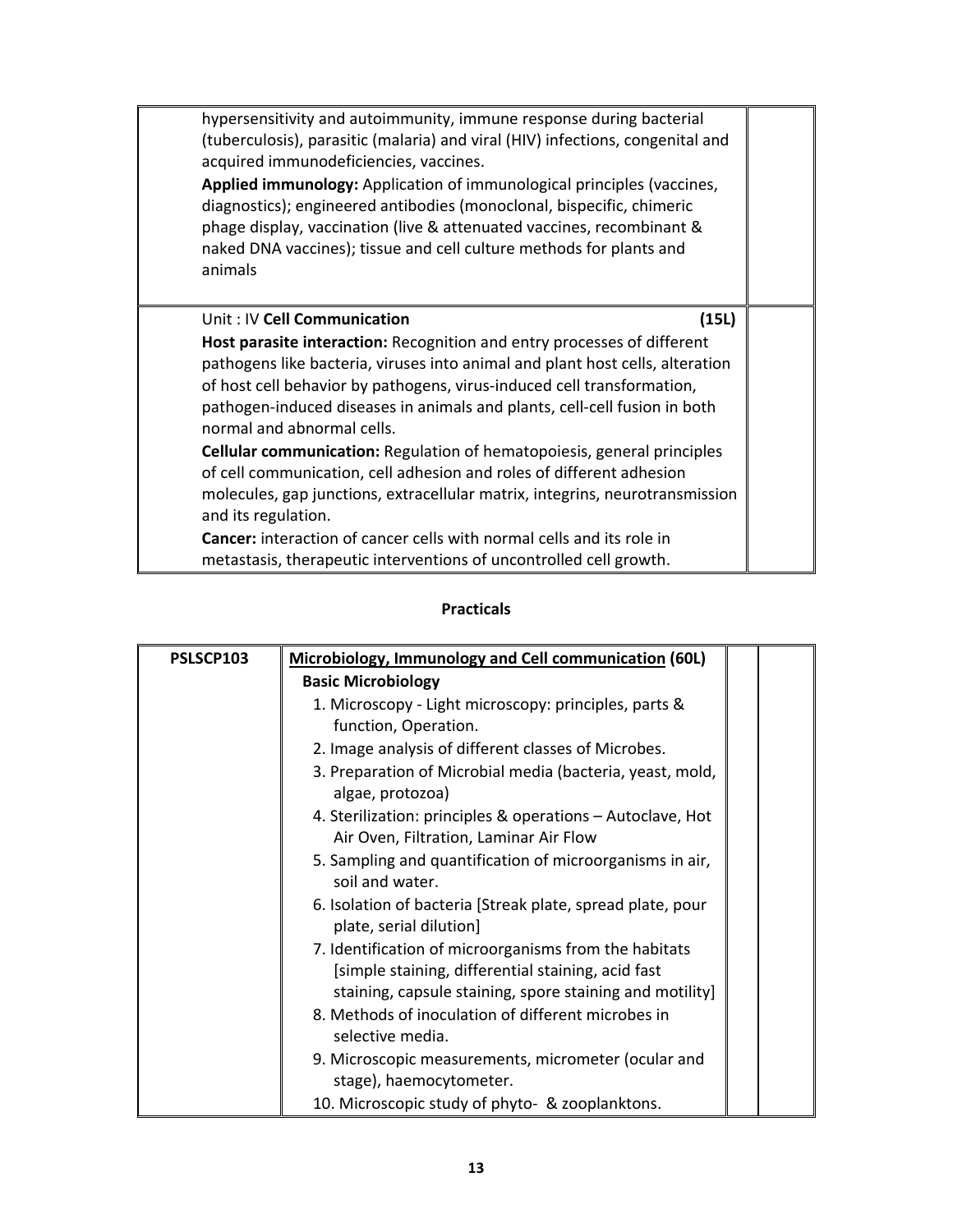| Immunology                                                                 |  |
|----------------------------------------------------------------------------|--|
| 1. Grouping of blood and Rh typing.                                        |  |
| 2. Latex agglutination test for rheumatoid factor and<br>pregnancy.        |  |
| 3. ELISA (Kit).                                                            |  |
| 4. Antigen-Antibody reactions - Agglutination (Blood<br>grouping testing). |  |
| 5. Antibody titration (Ouchterlony Double Diffusion).                      |  |
| 6. Antigen-Antibody reactions - Immuno-                                    |  |
| electrophoresis, Rocket immuno-electrophoresis.                            |  |
| 7. Antigen-Antibody reactions - Coomb's test.                              |  |
| 8. Antigen-Antibody reactions - ELISA.                                     |  |

| <b>Course Code</b>                                                       | <b>Title</b>                                                                                                                                           | <b>Credits</b> |
|--------------------------------------------------------------------------|--------------------------------------------------------------------------------------------------------------------------------------------------------|----------------|
| PSLSC104                                                                 | <b>Methods in Biology and Biosafety</b><br>(60L)                                                                                                       | 4              |
|                                                                          | (15L)<br>Unit I: Methods in biology                                                                                                                    |                |
|                                                                          | Spectroscopy: Basic principles, nature of electromagnetic radiation,                                                                                   |                |
|                                                                          | Beer-Lambert laws, colorimetric methods & instruments,                                                                                                 |                |
|                                                                          | Principles of spectroscopy; types of spectra-absorbance, emission;                                                                                     |                |
|                                                                          | fluorescence and action spectra, single and double beam                                                                                                |                |
|                                                                          | spectrophotometers, densitometers, flame photometers,                                                                                                  |                |
|                                                                          | pH, Buffers and calorimetry: Principles and theory, pH meters.                                                                                         |                |
| preparative & analytical.                                                | Centrifugation: Principles & types simple & differential, ultracentrifugation                                                                          |                |
|                                                                          | Cell separation and flow cytometry, magnetic beads, elutriator.                                                                                        |                |
| Chromatography: Principles methodology and applications of               |                                                                                                                                                        |                |
|                                                                          | chromatography using paper, thin layer, column (gel filtrations, ion                                                                                   |                |
|                                                                          | exchange, affinity), gas, HPCL, FPCL etc.                                                                                                              |                |
|                                                                          | Electrophoresis: Principles and types of electrophoresis and their                                                                                     |                |
|                                                                          | applications for proteins, nucleic acids, including gradient gel and pulse-                                                                            |                |
|                                                                          | field gel electrophoresis; gel matrices polyacrylamide, agarose etc critical                                                                           |                |
|                                                                          | parameters for optimum separation and resolution, two dimensional                                                                                      |                |
| electrophoresis (IEF).                                                   |                                                                                                                                                        |                |
|                                                                          | Unit II: Techniques in Biology<br>(15L)                                                                                                                |                |
|                                                                          | Histochemical and immune-techniques: Antibody generation, detection of                                                                                 |                |
|                                                                          | molecules using ELISA, RIA, western blot, immunoprecipitation, immune-                                                                                 |                |
| fluorescence microscopy, detection of molecules in living cells, in situ |                                                                                                                                                        |                |
|                                                                          | localization by techniques such as FISH and GISH.                                                                                                      |                |
|                                                                          | Radio-labelling techniques: Properties of different types of radioisotopes<br>normally used in biology, their detection and measurement; incorporation |                |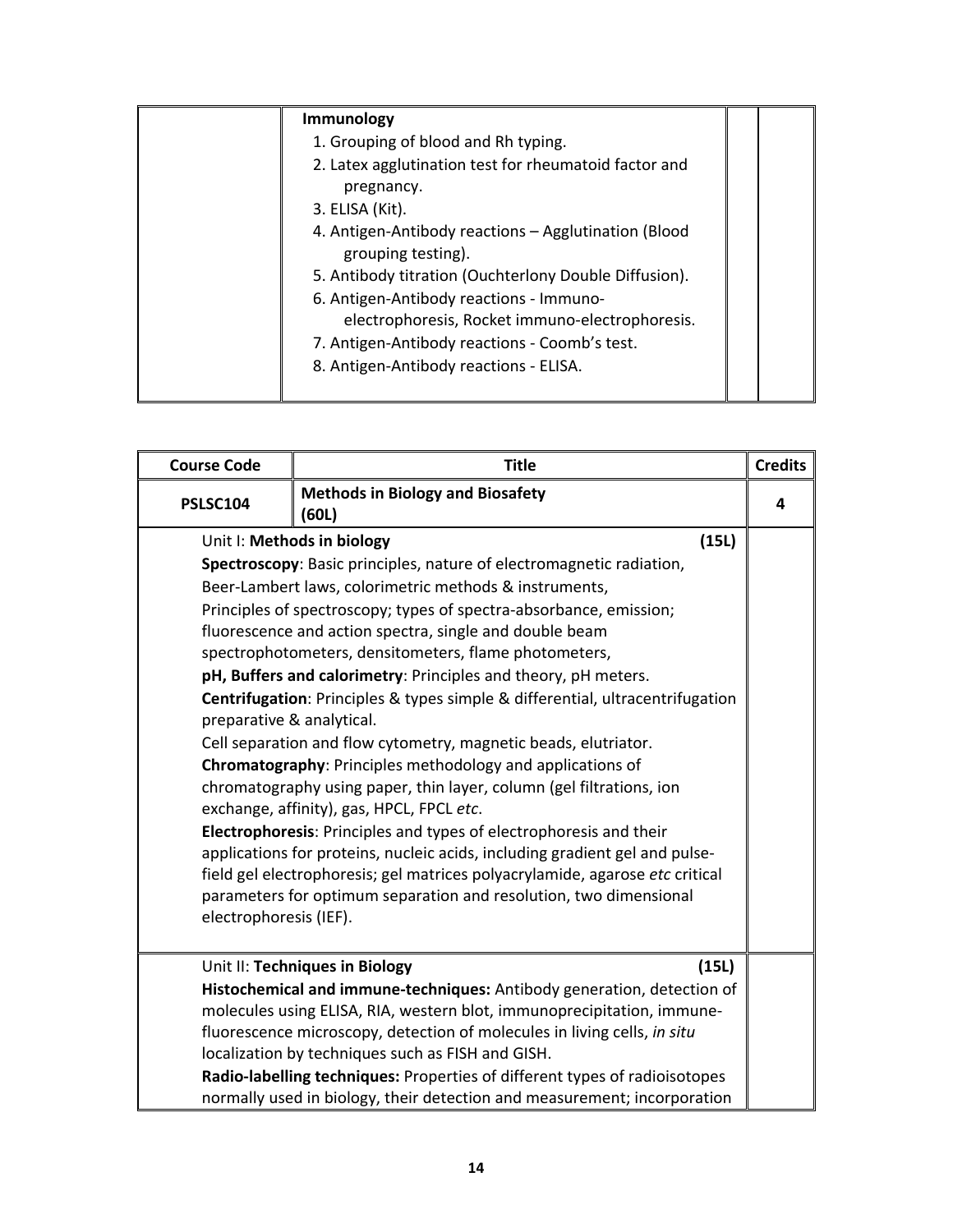| of radioisotopes in biological tissues and cells, molecular imaging of       |  |
|------------------------------------------------------------------------------|--|
| radioactive material, safety guidelines. Geiger Muller & scintillation       |  |
| counters, autoradiography, radio nuclide imaging, CT scan                    |  |
| Microscopic techniques: Visualization of cells and sub-cellular components   |  |
| by light microscopy, resolving powers of different microscopes, microscopy   |  |
| of living cells,                                                             |  |
| Principles and application of light, phase contrast, fluorescence, scanning  |  |
| and transmission electron microscopy, interference, polarisation, inverted,  |  |
| fluorescence, confocal & electron microscopes & their applications.          |  |
| Cyto-photometry and flow cytometry, fixation and staining.                   |  |
| Microtomy: Principles & types, sample preparation & sectioning<br>parameters |  |
| Scanning and transmission electron microscopes, different fixation and       |  |
| staining techniques for EM, freeze-etch and freeze-fracture methods for      |  |
| EM, image processing methods in microscopy.                                  |  |
|                                                                              |  |
| Unit: III Analytical Methods in Biology<br>(15L)                             |  |
| Biophysical methods: Analysis of biomolecules using UV/visible,              |  |
| fluorescence, circular dichroism, NMR and ESR spectroscopy, structure        |  |
| determination using X-ray diffraction and NMR; analysis using light          |  |
| scattering, different types of mass spectrometry and surface plasma          |  |
| resonance methods. Mass spectrometry.                                        |  |
| Electrophysiological methods: Single neuron recording, patch-clamp           |  |
| recording, ECG, Brain activity recording, lesion and stimulation of brain,   |  |
| pharmacological testing, PET, MRI, fMRI, CAT.                                |  |
| Methods in field biology: Methods of estimating population density of        |  |
| animals and plants, ranging patterns through direct, indirect and remote     |  |
| observations, sampling methods in the study of behavior, habitat             |  |
| characterization-ground and remote sensing methods.                          |  |
| Computational methods: Nucleic acid and protein sequence databases;          |  |
| data mining methods for sequence analysis, web-based tools for sequence      |  |
| searches, motif analysis and presentation.                                   |  |
|                                                                              |  |
| (15L)<br>Unit: IV Good Laboratory Practices and Biosafety                    |  |
| GLP: Meaning, Safety and safety measures, Protection - personal and          |  |
| laboratory, Signs of danger, Material handling and storage - MSDS and        |  |
| HAZOP; Handling harmful, hazardous and toxic chemicals.                      |  |
| Biosafety: Meaning, Biological Safety cabinets, Primary containment for      |  |
| Biohazards, Biosafety levels, Biosafety level of specific microorganisms,    |  |
| Recommended Biosafety levels for infectious agents and infected animals;     |  |
| Biosafety guidelines - Government of India                                   |  |
| Definition of GMOs & LMOs, Roles of Institutional Biosafety Committee,       |  |
| RCGM, GEAC etc. For GMO applications in food and agriculture, Release of     |  |
| GMO in environment – risk analysis, risk assessment and risk management      |  |
| National regulations and relevant International Agreements include           |  |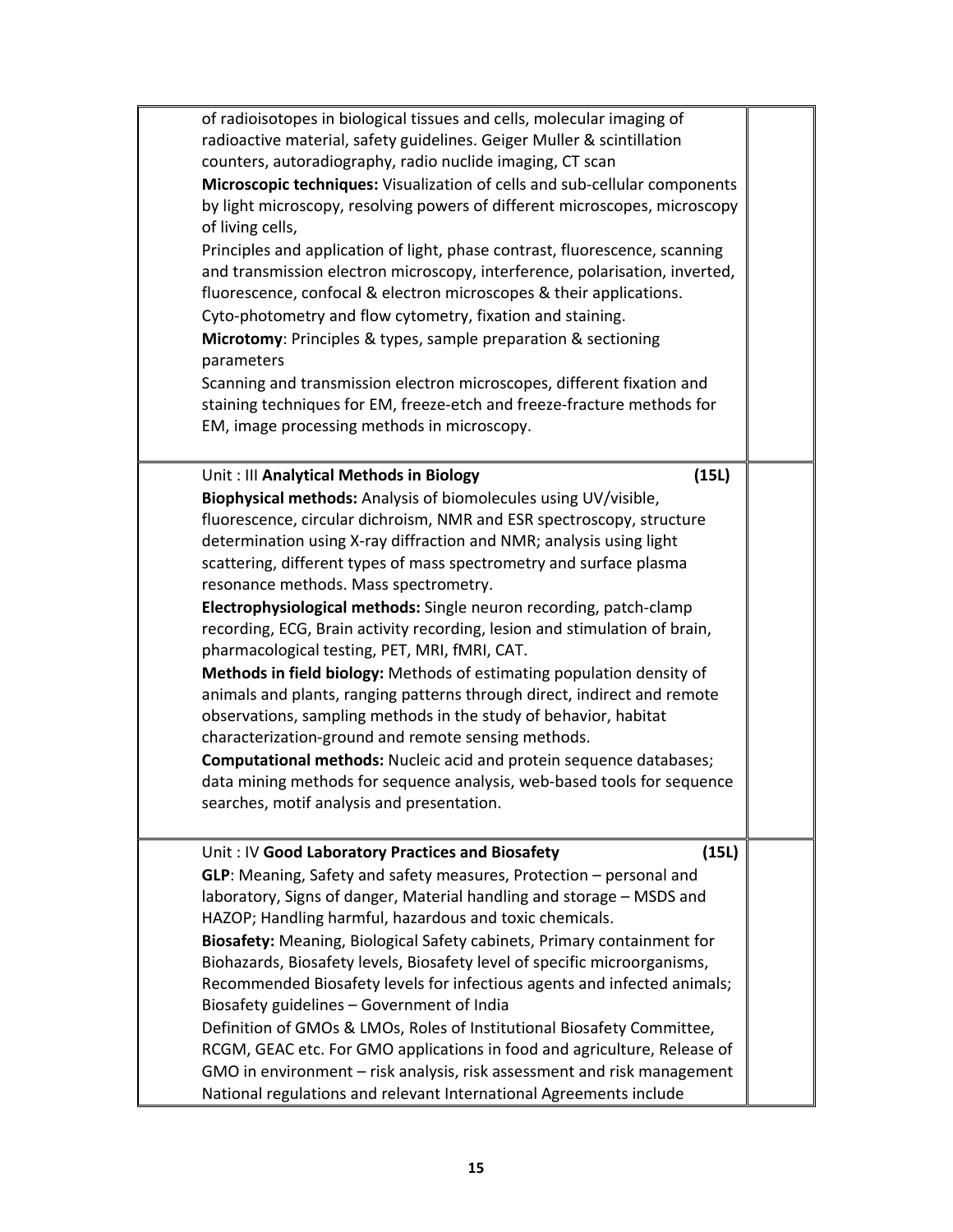Cartagena Protocol. Overview of national regulations and relevant international agreements. Ecolabelling, IS 22000, Generally Recognized as Safe (GRAS)

| PSLSCP104 | (60L)<br><b>Methods in Biology and GLP/ Biosafety</b>                                                                                                                 | $\overline{2}$ | 04 |
|-----------|-----------------------------------------------------------------------------------------------------------------------------------------------------------------------|----------------|----|
|           | 1. Principles & operations of Incubators & Shakers;                                                                                                                   |                |    |
|           | Centrifuge; pH meter; Colorimeter;                                                                                                                                    |                |    |
|           | Spectrophotometer                                                                                                                                                     |                |    |
|           | 2. Preparation of buffers and understanding                                                                                                                           |                |    |
|           | Henderson Hasselbach equation.                                                                                                                                        |                |    |
|           | 3. Use of pH meter: Determine pKa values of Ala or<br>Gly by Titration Curve.                                                                                         |                |    |
|           | 4. Titration of a weak acid using a pH meter.                                                                                                                         |                |    |
|           | 5. Preparation of buffers and measurement of pH<br>using indicators and pH meter.                                                                                     |                |    |
|           | 6. Column chromatography - Separation of a mixture<br>of proteins and salt using Sephadex column                                                                      |                |    |
|           | 7. Paper chromatography - ascending and descending<br>- separation of amino acids, sugars, purines and<br>pyrimidines. Qualitative tests for their<br>identification. |                |    |
|           | 8. Thin - layer chromatography of amino acids and<br>lipids.                                                                                                          |                |    |
|           | 9. Ion Exchange chromatography of amino acids.                                                                                                                        |                |    |
|           | 10. Extraction of and Chlorophylls from spinach and<br>determination of absorption maxima                                                                             |                |    |
|           | 11. Absorption spectra of BSA / DNA and                                                                                                                               |                |    |
|           | determination of absorption maxima                                                                                                                                    |                |    |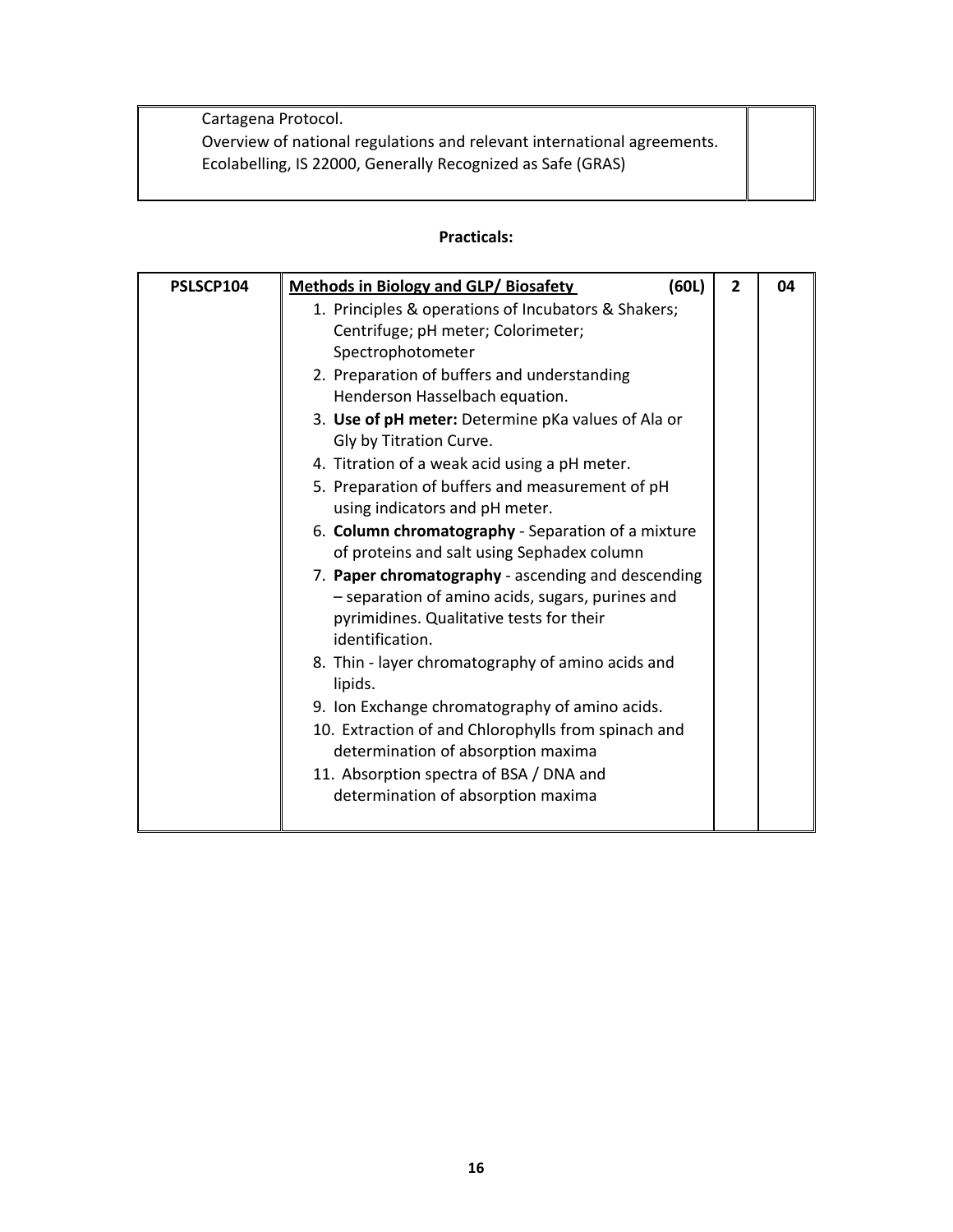### **SEMESTER II DETAILED SYLLABUS**

| <b>Course Code</b>                                    | <b>Title</b>                                                                                                                                                                                                                                                                                                                                                                                                                                                                                                                                                                                                                                                                                                                                                                                                                                                                                                                                                                                                                                                                                                                                                                                                                                                                                                                                                                                                                                                                                                                                                                                                                                                                                            |       | <b>Credits</b> |
|-------------------------------------------------------|---------------------------------------------------------------------------------------------------------------------------------------------------------------------------------------------------------------------------------------------------------------------------------------------------------------------------------------------------------------------------------------------------------------------------------------------------------------------------------------------------------------------------------------------------------------------------------------------------------------------------------------------------------------------------------------------------------------------------------------------------------------------------------------------------------------------------------------------------------------------------------------------------------------------------------------------------------------------------------------------------------------------------------------------------------------------------------------------------------------------------------------------------------------------------------------------------------------------------------------------------------------------------------------------------------------------------------------------------------------------------------------------------------------------------------------------------------------------------------------------------------------------------------------------------------------------------------------------------------------------------------------------------------------------------------------------------------|-------|----------------|
| PSLSC201                                              | (60L)<br><b>Cell Biology</b>                                                                                                                                                                                                                                                                                                                                                                                                                                                                                                                                                                                                                                                                                                                                                                                                                                                                                                                                                                                                                                                                                                                                                                                                                                                                                                                                                                                                                                                                                                                                                                                                                                                                            |       | 4              |
| Unit I: Cells and organelles<br>cysts.<br>peroxisomes | Cells Discovery of cell and cell theory, relation between the surface area<br>and the volume of a cell, cell size and multicellularity,<br>prokaryotic and eukaryotic cells, differences and similarities, molecular and<br>chemical components of a cell, catalysis and use of energy by cells<br><b>Structure and function of Prokaryotic cell</b><br>The Slime and the cell wall of bacteria containing peptidoglycan and<br>related molecules; the outer membrane of Gram-negative bacteria,<br>Cytoplasmic membrane, Water and ion transport, mesosomes, flagella,<br>Pilus, fimbriae, ribosomes, carboxysomes, sulfur granules, glycogen,<br>polyphosphate bodies, fat bodies, gas vesicles; endospores, exospores,<br>Mycelia of fungi and Actinomycetes, Cytoskeleton filament, heterocysts<br>and akinets of Cyanobacteria, Gliding and motility<br><b>Eukaryotic cell Structure and Function</b><br>Cell wall, cell membrane, plasma membrane, modification of plasma<br>membrane and intracellular junctions, protoplasm, cell organelles -<br>nucleus, the actin-myosin cytoskeleton, the extracellular matrix,<br>mitochondrion, lysosome, endoplasmic reticulum, Golgi apparatus,<br>vacuole, chloroplasts, endosome and microbodies, ribosome, centriole,<br>Genome, Chromatin, Gene - structure and function<br>Organization of prokaryotic and eukaryotic genomes - difference between<br>prokaryotic and eukaryotic gene structure, introns and exons, ORF and its<br>prediction, Universal genetic code, codon bias, eukaryotic genome -<br>repetitive and non-repetitive DNA sequences and their significance, gene<br>duplication and pseudogenes, packaging, chromatin structure, | (15L) |                |
|                                                       | centromeres, telomeres, nucleosomes, histones, non-histone proteins,<br>relationship between genetic disease and biosynthetic pathways-PKU,<br>Elucidation of biosynthetic pathway using nutritional supplementation<br><b>Biogenesis of Cellular organelles and trafficking</b>                                                                                                                                                                                                                                                                                                                                                                                                                                                                                                                                                                                                                                                                                                                                                                                                                                                                                                                                                                                                                                                                                                                                                                                                                                                                                                                                                                                                                        |       |                |
| components.                                           | Biosynthesis of mitochondria, chloroplast, ER, Golgi complex, lysosomes,<br>perioxisomes, nucleus, Biosynthetic process in ER and golgi apparatus;<br>Protein synthesis and folding in the cytoplasm; Degradation of cellular                                                                                                                                                                                                                                                                                                                                                                                                                                                                                                                                                                                                                                                                                                                                                                                                                                                                                                                                                                                                                                                                                                                                                                                                                                                                                                                                                                                                                                                                           |       |                |
| membrane system                                       | Lipid modification, Protein modifications and intracellular targeting and<br>transport, glycosylation, Protein secretion and membrane secretory<br>system - exocytosis, gated transport, transmembrane transport from ER to<br>golgi, vesicular transport, receptor mediated endocytosis and endosomal                                                                                                                                                                                                                                                                                                                                                                                                                                                                                                                                                                                                                                                                                                                                                                                                                                                                                                                                                                                                                                                                                                                                                                                                                                                                                                                                                                                                  |       |                |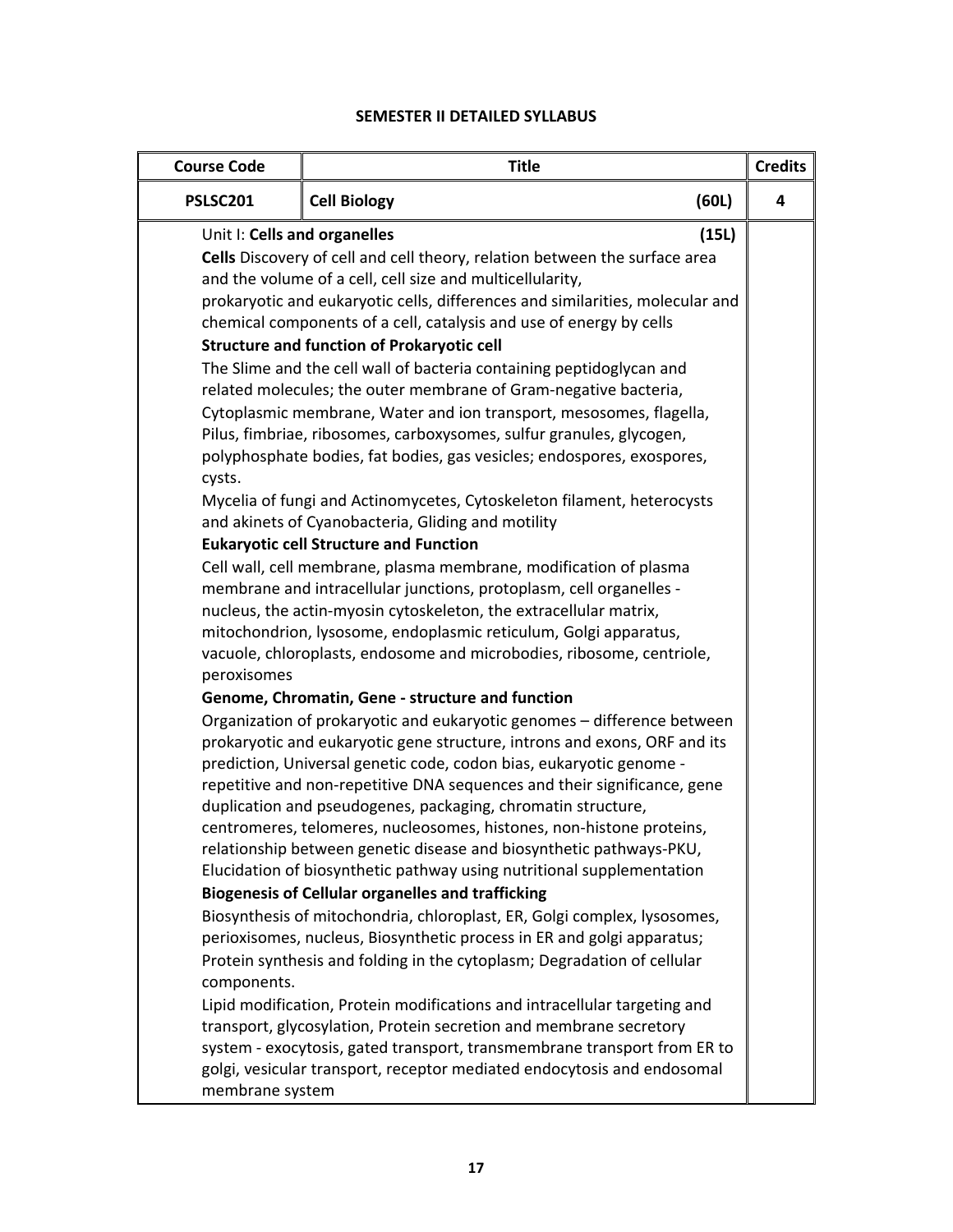| Unit II: Membrane Structure and Transport                                                                                                                         | (15L) |
|-------------------------------------------------------------------------------------------------------------------------------------------------------------------|-------|
| Structure - Models and resemblance to fluid mosaic of lipids, proteins, and                                                                                       |       |
| carbohydrates, Archaeal membranes,                                                                                                                                |       |
| Serial endosymbiosis and eukaryote evolution, membrane transport -                                                                                                |       |
| passive, active and facilitated transport and examples of each,                                                                                                   |       |
| Membrane proteins, Pumps, channels, transporters, biogenesis of                                                                                                   |       |
| membrane proteins,                                                                                                                                                |       |
| Osmosis and its effect on animal and plant cell pressure, Membrane                                                                                                |       |
| Potential and Transport, Transport and Calcium Signaling,                                                                                                         |       |
| Vesicle Transport and Receptor Mediated Endocytosis, Nucleus and                                                                                                  |       |
| Nuclear Transport, Nerve cells, ion channels, synapse, Ca <sup>++</sup> regulated                                                                                 |       |
| events, role of membrane chemistry and regulation in cell communication                                                                                           |       |
|                                                                                                                                                                   |       |
| Unit: III Cell regulation and cell signaling                                                                                                                      | (15L) |
| Cell cycle: overview of cell cycle; Components of cell cycle control system,                                                                                      |       |
| Intracellular and Extra-cellular control of cell division,                                                                                                        |       |
| Regulation of DNA replication,                                                                                                                                    |       |
| Mitotic spindle, spindle assembly checkpoint, microtubule cytoskeleton,                                                                                           |       |
| Regulation of mitosis, Meiosis and Gamete Formation,                                                                                                              |       |
| Recombination and Genetic Variability, Cell cycle checkpoints                                                                                                     |       |
| Cell signalling: Types of Signaling, Mechanisms of cell signaling in                                                                                              |       |
| prokaryotes and eukaryotes-give examples,                                                                                                                         |       |
| Hormones and their receptors, cell surface receptor- G-protein Coupled                                                                                            |       |
| Receptors, signalling through G-protein coupled receptors, receptor                                                                                               |       |
| activation and regulation,                                                                                                                                        |       |
| Signal transduction pathways, second messengers, regulation of signalling                                                                                         |       |
| pathways, bacterial and plant two-component signalling systems, bacterial                                                                                         |       |
| chemotaxis and quorum sensing.                                                                                                                                    |       |
| Electrical Signaling, protein modification and role in cell signaling, role of<br>intracellular signaling cascades in cellular activities, including cytoskeleton |       |
| rearrangements, motility and changes in gene expression, cell signaling                                                                                           |       |
| and cancer-Receptor Tyrosine Kinases: Her2 and Breast Cancer, Oncogenes                                                                                           |       |
| & Mechanisms for Blocking Kinase Activity, Ras/MAPK Pathways and the                                                                                              |       |
| Targeting of Intracellular Signaling Pathways, cancer therapy                                                                                                     |       |
| Homeostasis: Homeostasis-single-celled and multi-cellular organisms,                                                                                              |       |
| types of homeostatis, homeostatic control mechanisms – positive and                                                                                               |       |
| negative feedback mechanisms and their components, control of body                                                                                                |       |
| temperature - endothermic and exothermic animals, basal metabolic rate                                                                                            |       |
| and its relation to the thermoneutral zone, homeostatic imbalance and its                                                                                         |       |
| effects                                                                                                                                                           |       |
| Apoptosis and cell regeneration: Mechanisms, intrinsic and extrinsic                                                                                              |       |
| pathways of cell death, caspases, central regulators of apotosis, role of                                                                                         |       |
| signaling pathways, p53 and Apoptosis, Ubiquitination, Autophagy,                                                                                                 |       |
| Apoptosis in relation with Cancer, Viral disease (AIDS) & Organ transplant,                                                                                       |       |
| stem cells - adult stem cells and embryonic stem cells, progenitor cells,                                                                                         |       |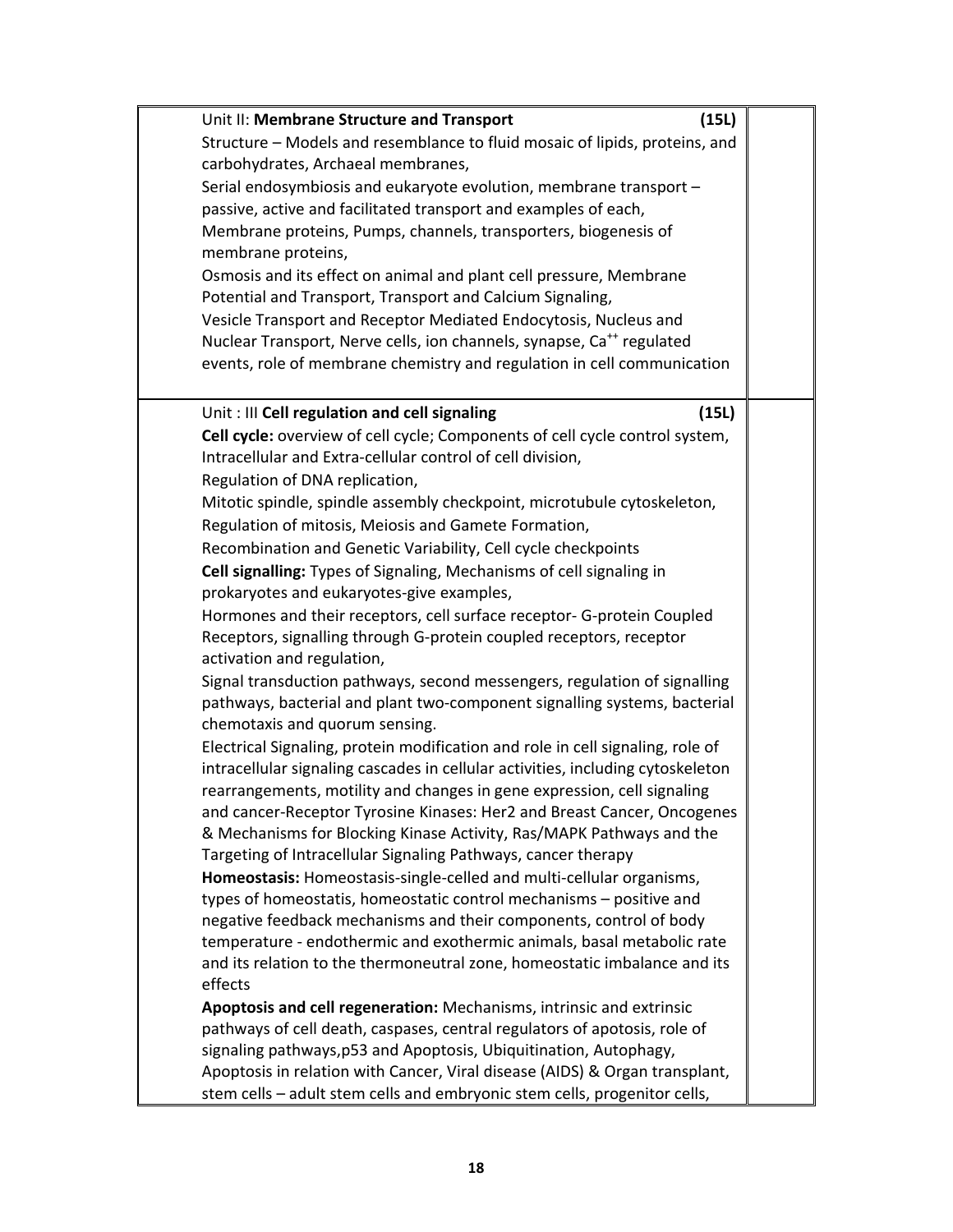| proliferation of differentiated cells, applications of adult stem cells,<br>somatic cell nuclear transfer, cloning                                                                                                                                                                                                                                                                                                                                                                                                                                                                                                                                                                                                                                                                                                                                                                                                                                                                                                                                                                                                                                                                                                                                                                                                                                                                                                                                                                                                                                                                                                                                                                                                                                            |  |
|---------------------------------------------------------------------------------------------------------------------------------------------------------------------------------------------------------------------------------------------------------------------------------------------------------------------------------------------------------------------------------------------------------------------------------------------------------------------------------------------------------------------------------------------------------------------------------------------------------------------------------------------------------------------------------------------------------------------------------------------------------------------------------------------------------------------------------------------------------------------------------------------------------------------------------------------------------------------------------------------------------------------------------------------------------------------------------------------------------------------------------------------------------------------------------------------------------------------------------------------------------------------------------------------------------------------------------------------------------------------------------------------------------------------------------------------------------------------------------------------------------------------------------------------------------------------------------------------------------------------------------------------------------------------------------------------------------------------------------------------------------------|--|
| Unit: IV Plant and Animal Tissue Culture<br>(15L)<br>Techniques and its application<br>Introduction to Techniques - Introductory history, Laboratory organization,<br>Media, Aseptic manipulation<br>Plant tissue culture: Basic concepts in cell culture - cell culture, Cellular<br>Totipotency, Somatic Embryogenesis<br>In vitro culture: approaches & methodologies - preparation steps for tissue<br>culture, surface sterilization of plant tissue material, basic procedure for<br>aseptic tissue transfer, incubation of culture.<br>Tissue nutrition: Growth Hormones - Composition of culture media,<br>Growth hormones, Vitamins, Unidentified supplements, selection of media<br>Tissue culture methodologies introduction - Callus Culture, Cell Suspension<br>Culture, Protoplast culture and hybridization, Organogenesis, plant micro<br>propagation, Somatic Embryogenesis, cryopreservation. Genetic<br>modifications<br>Animal tissue and cell culture: Basic concepts in cell culture - cell culture<br>In vitro culture: approaches & methodologies - preparation steps for tissue<br>culture, basic procedure for aseptic tissue transfer, incubation of culture.<br>Tissue nutrition: Growth Hormones - substrate on which cells grow, Feeder<br>layer on substrate, gas phase for tissue culture, media and supplements<br>Tissue culture methodologies introduction - Source of tissue, primary<br>culture, differentiation of cells, growth kinetics, animal cell lines and their<br>origin and characterization<br>Cloning & Selection of specific cell types - cloning, somatic cell fusion and<br>HAT selection, Medium suspension fusion, selection of Hybrid clone,<br>production of monoclonal antibodies, stem cell culture |  |
| Organ Culture - Culture of embryonic organs, whole embryo culture,<br>culture of adult organs                                                                                                                                                                                                                                                                                                                                                                                                                                                                                                                                                                                                                                                                                                                                                                                                                                                                                                                                                                                                                                                                                                                                                                                                                                                                                                                                                                                                                                                                                                                                                                                                                                                                 |  |

|           |                     | riallilais.                                            |    |
|-----------|---------------------|--------------------------------------------------------|----|
|           | <b>Cell biology</b> | (60L)                                                  |    |
|           | Microscopy          |                                                        |    |
|           |                     | 1. Counting of viable and non viable yeast cells using |    |
| PSLSCP201 |                     | haemocytometer                                         | በ4 |
|           |                     | 2. Observation of epithelial cells                     |    |
|           |                     | 3. Observation of leaf cells                           |    |
|           |                     |                                                        |    |
|           |                     |                                                        |    |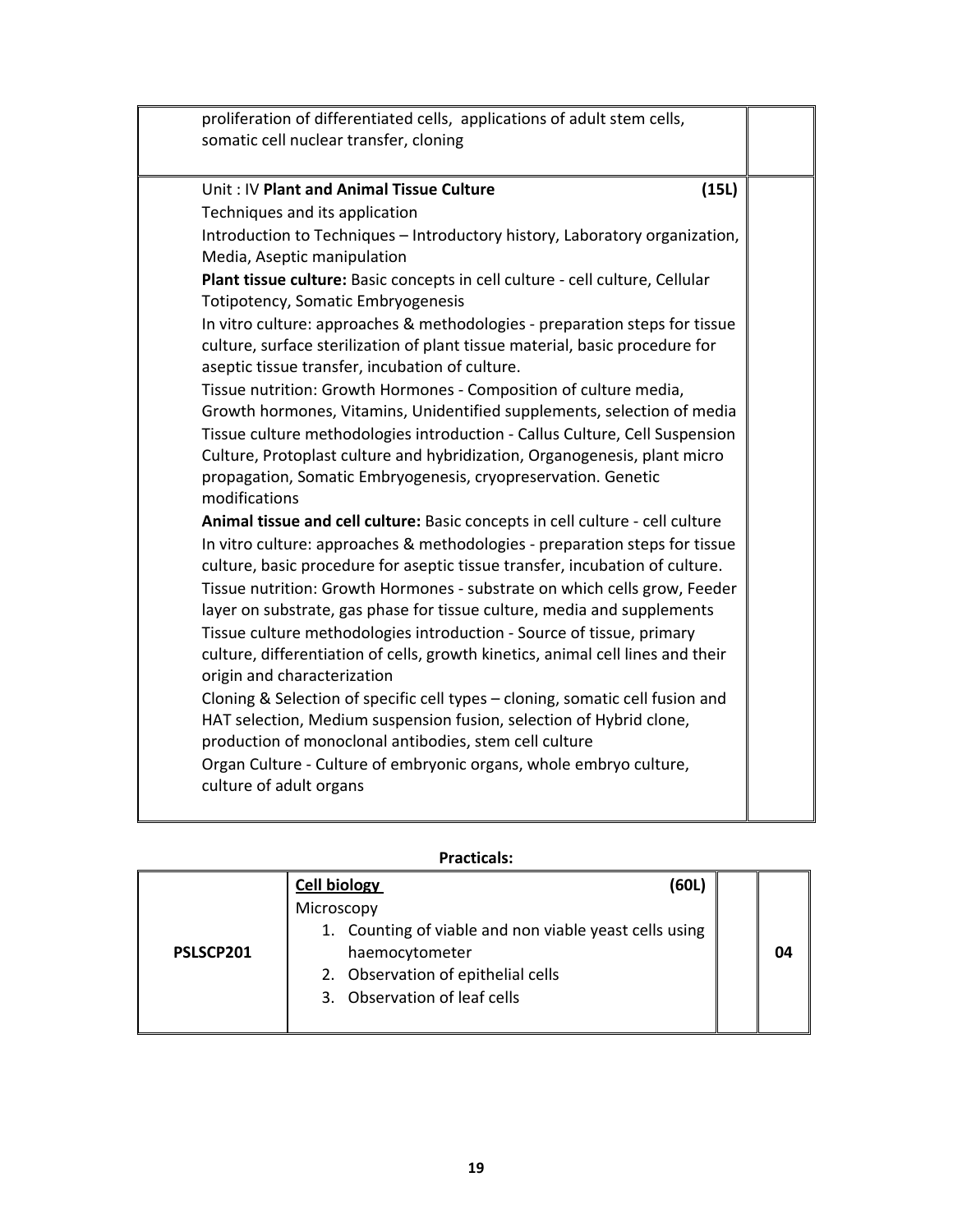| PSLSCP201 | Study of organelles                                                                     | $\overline{2}$ | 04 |
|-----------|-----------------------------------------------------------------------------------------|----------------|----|
|           | 1. Isolation of mitochondria from liver cells                                           |                |    |
|           | 2. Study of succinate dehydrogenase activity                                            |                |    |
|           | 3. Isolation of chloroplast and chlorophyll -                                           |                |    |
|           | spectrophotometric estimation and profiling                                             |                |    |
|           | 4. Plasma membrane                                                                      |                |    |
|           | Molecular methods                                                                       |                |    |
|           | 1. Antigen-antibody reaction - blood grouping                                           |                |    |
|           | 2. Nucleus staining, Karyotyping                                                        |                |    |
|           | 3. Mitotic spindle                                                                      |                |    |
|           | 4. Detection of protein in sub cellular extracts by                                     |                |    |
|           | western blotting                                                                        |                |    |
|           | 5. RNA isolation from Blood/yeast                                                       |                |    |
|           | 6. mRNA capture                                                                         |                |    |
|           | 7. Full length cDNA synthesis                                                           |                |    |
|           | 8. Protoplasting of plant and fungal cells                                              |                |    |
|           | 9. Yeast Transformation                                                                 |                |    |
|           | Tissue culture techniques                                                               |                |    |
|           | 1. In vitro Culture - Washing & Sterilization,                                          |                |    |
|           | Preparatory steps for tissue culture, surface                                           |                |    |
|           | sterilization of plant material, basic procedures for                                   |                |    |
|           | Aseptic tissue transfer, incubation of culture.                                         |                |    |
|           | 2. Preparation of Culture media & Reagents - Media<br>composition, Nutrition, Hormones. |                |    |
|           | 3. Tissue Culture - Callus culture, Cell suspension                                     |                |    |
|           | 4. Organ Micro-culture - Shoot tip, excised root, Leaf<br>culture                       |                |    |
|           | 5. Plant micro-propagation – micro-culture of plants.                                   |                |    |

| <b>Course Code</b>   | Title                                                                       |       | <b>Credits</b> |
|----------------------|-----------------------------------------------------------------------------|-------|----------------|
| PSLSC <sub>202</sub> | <b>Molecular Biology</b>                                                    | (60L) |                |
|                      | Unit I: Basics of Life processes                                            | (15L) |                |
|                      | Transcription: Classes of RNA molecules - structure and function,           |       |                |
|                      | Transcription factors and machinery - Enzymatic Synthesis of RNA, Basic     |       |                |
|                      | features of RNA synthesis, E. coli RNA polymerase, transcription activators |       |                |
|                      | and repressors, transcription in prokaryotes-initiation, elongation and     |       |                |
|                      | termination, processing of tRNA and rRNA in E. coli, Transcription in       |       |                |
|                      | Eukaryotes - formation of initiation complex, capping, elongation &         |       |                |
|                      | termination, RNA processing, RNA editing, splicing, polyadenylation,        |       |                |
|                      | Eukaryotic rRNA genes, formation of eukaryotic tRNA molecules, RNA          |       |                |
|                      | Polymerases of eukaryotes, RNA polymerase II Promoters, Eukaryotic          |       |                |
|                      | Promoters for RNA polymerase III, Hypersensitive sites, Upstream            |       |                |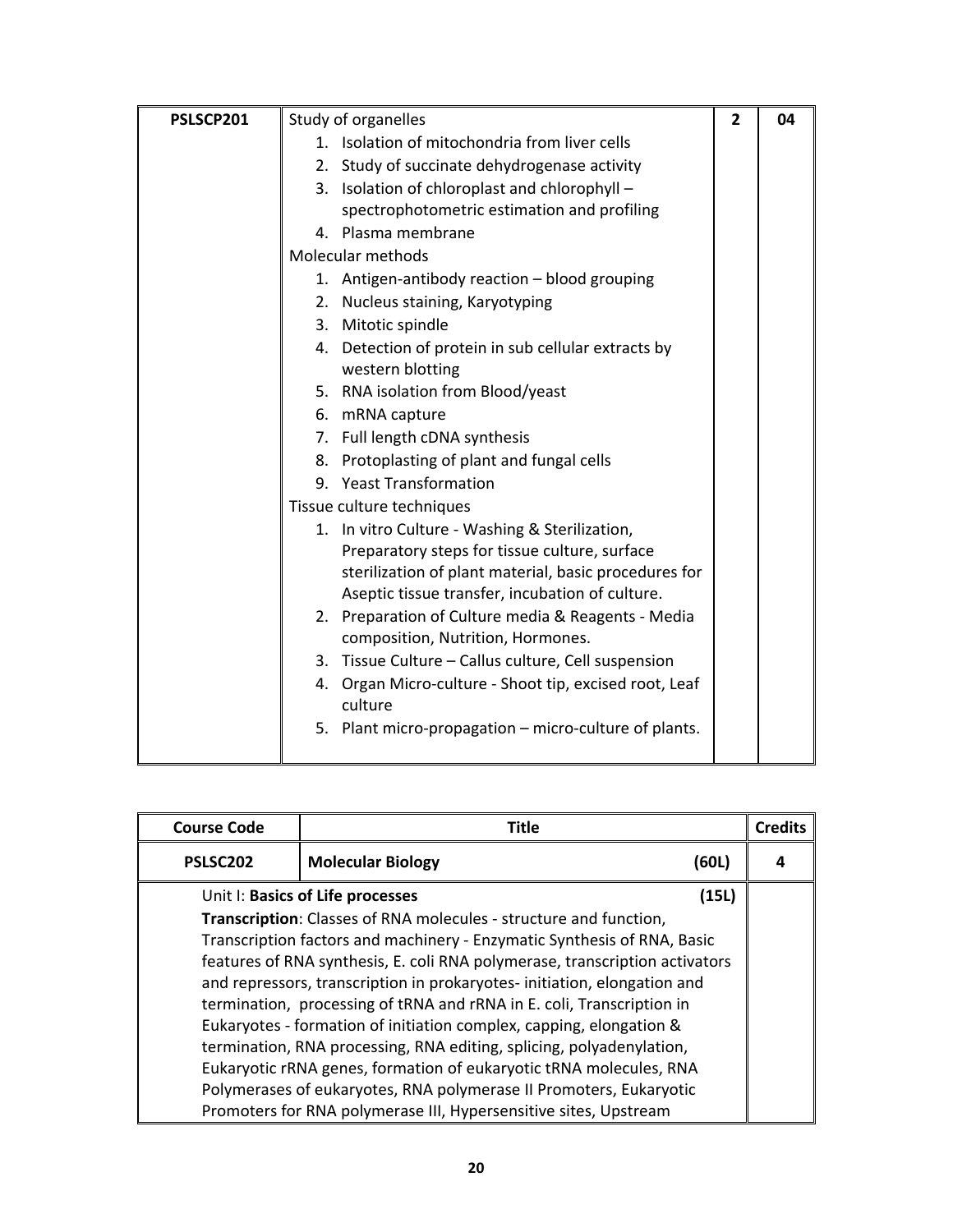activation sites and enhancers, *Archeal transcription*

**RNA Splicing and editing**: Splicing mechanisms‐ major and minor, Alternative splicing pathways, Self splicing introns, Splicing of tRNA precursors, rRNA precursors, small RNAs, Micro RNAs, Splicing without a protein enzyme, RNA editing, RNA transport, exon shuffling.

**Translation**: Outline of Translation, The Genetic Code, The Decoding System, Codon Anticodon interaction, the special properties of the prokaryotic Initiator tRNAfMet, Transfer RNA genes, Ribosomes, Protein Synthesis ‐ formation of initiation complex, initiation factors and their regulation, elongation and elongation factors, termination, aminoacylation of tRNA, tRNA‐identity, aminoacyltRNAsynthetase, translational proof‐ reading, Complex Translation units, some numerical parameters of protein synthesis, suppressors, Inhibitors and Modifiers of protein synthesis, Protein Synthesis in Eukaryotes.

**Protein modification and processing:** polypeptide processing – cleavage of signal peptide, propeptide, protein folding‐ role of chaperonones, heat shock proteins and other factors, protein targeting, post-translational modification of proteins, give examples and explain its role in regulation of gene expression and enzyme activity, mutational effects.

**Regulation of Gene expression in Prokaryotes:** General aspects of Regulation, transcriptional regulation ‐ inducible and repressible system, positive regulation and negative regulation; Operon concept – lac, trp, Ara operons, the galactose operon, relative positions of Promoters and Operators, Regulons, Master switches, Regulation of Translation, Regulation of the synthesis of Ribosomes, Unregulated changes in gene expression, Feedback Inhibition. RNA interference, mRNA half‐life, riboswitches, ribozymes

**Gene expression in Eukaryotes:** Regulatory strategies in Eukaryotes, Gene alteration (Gene loss, Gene amplification, Gene rearrangement: the joining of coding sequences in the immune system) Transcriptional Control by hormones and signaling factors, Regulation mediate through Transcription factors, Regulation of enhancer activity, role of chromatin changes in regulating gene expression, role of nucleosome remodeling and post‐ translational modifications in transcription initiation, methylation and epigenetics, Regulation of processing, regulation through RNA splicing, RNA degradation and RNA interference, Translational control, Regulation of gene expression in plant cells by light. Diseases associated with defects in regulation

#### **Protein‐protein and protein‐DNA interactions**

Classifications and specificity: protein domains, protein networks and complexes, structural properties of Interacting proteins, forces of interaction, thermodyanamics and energetic, regulation, significance, Methods of studying and theoretical prediction of protein – protein interactions, biotechnological and medical applications Protein‐DNA interactions – sequence specific DNA binding, DNA binding motifs, thermodynamics, methods of study, medical and biotechnological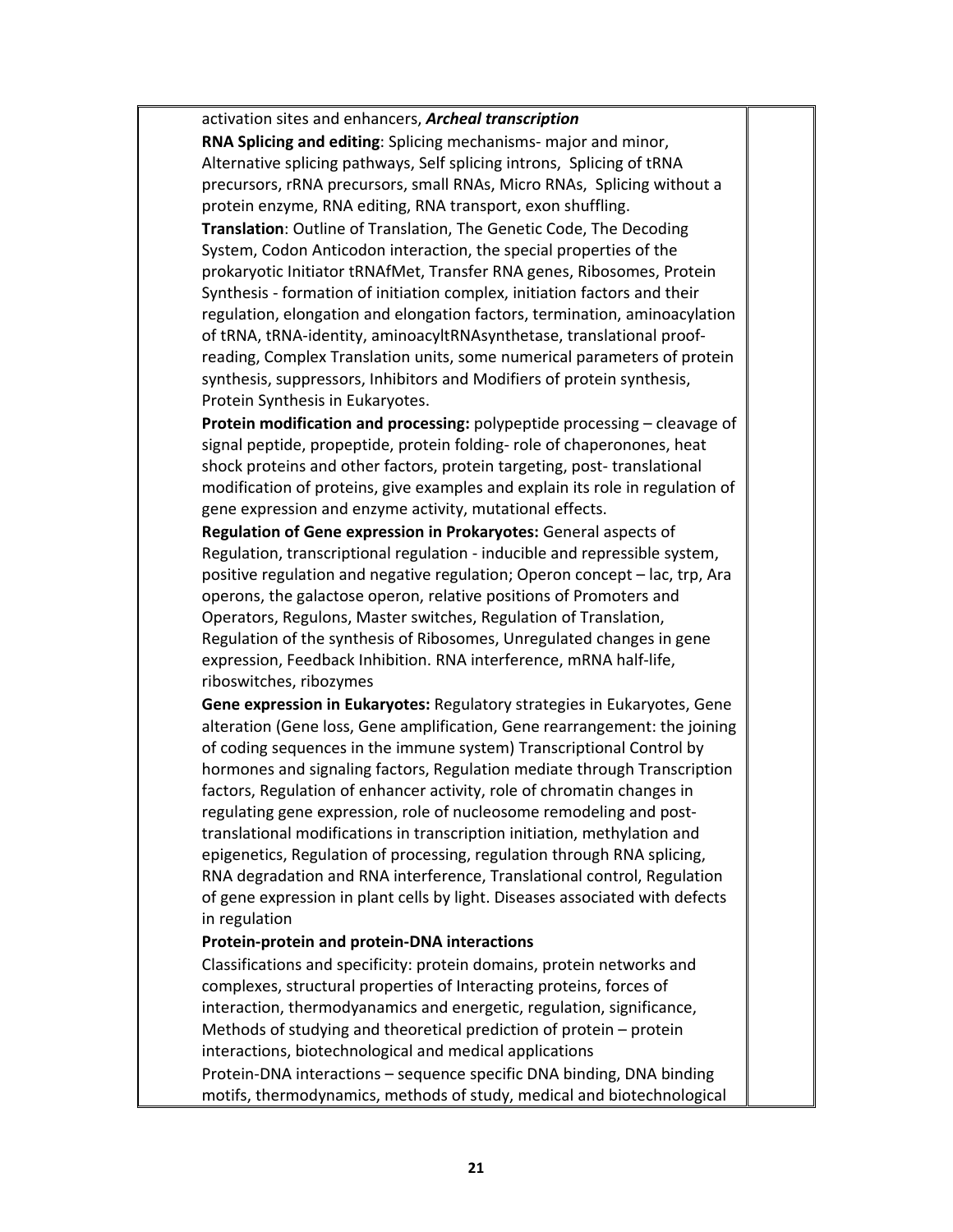| applications                                                                |  |
|-----------------------------------------------------------------------------|--|
| (15L)<br>Unit II: Genes and cloning                                         |  |
| <b>Essentials of Gene cloning</b>                                           |  |
| Clone: meaning, Overview of the procedure, Gene library, Hybridization,     |  |
| Importance of DNA Cloning, Principles of Cell-based DNA Cloning and cell    |  |
| independent DNA cloning                                                     |  |
| Isolation, identification and manipulation of genes                         |  |
| Purification and Separation of nucleic acids - Extraction and Purification  |  |
| of nucleic acids, Detection and Quantitation of Nucleic acids, Gel          |  |
| Electrophoresis.                                                            |  |
| Modification of nucleic acids- Cutting and Joining DNA - Restriction        |  |
| Endonucleases, Ligation, Alkaline Phosphate, Double Digest, Modification    |  |
| of Restriction Fragments ends, Other Ways of joining DNA Molecules,         |  |
| ligation independent gene cloning, methylases, DNA polymerases,             |  |
| Nucleases, T4 polynucleotide kinases.                                       |  |
| Amplifying DNA : Primer design, PCR: basic features and application, types  |  |
| - standard, hot start PCR, touch-down PCR, Nested PCR, RT-PCR, Real time    |  |
| PCR, overlap PCR, RACE, Inverse PCR and others                              |  |
| Changing genes: site-directed mutagenesis and Protein engineering:          |  |
| Primer extension is a simple method for site directed mutation, PCR based   |  |
| site directed mutagenesis, Random mutagenesis, Use of Phage display         |  |
| techniques to facilitate the selection of mutant peptides, Gene shuffling,  |  |
| production of chimeric proteins.                                            |  |
| Cloning Vectors and their properties - Essential components of vectors      |  |
| and their significance- ori, reporter genes, detection markers, linkers,    |  |
| polylinkers, adapters, promoters, RBS, signal sequences, termination        |  |
| sequence, fusion sequence, Plasmid vectors, Vectors based on the lambda     |  |
| Bacteriophage, Cosmids, M13 vectors, "TA" vectors, linear cloning vectors,  |  |
| Expression vectors, Vectors for cloning and expression in Eukaryotic cells, |  |
| Super vectors: YACs and BACs, viral expression systems for mammals.         |  |
| Specialized cloning systems - Cloning PCR products, cloning difficult DNA - |  |
| promoters, terminators and repetitive DNA, cloning multiple genes in        |  |
| tandem, Cloning System for amplifying different sized fragments, Cloning    |  |
| System for producing single-stranded and mutagenized DNA, library           |  |
| construction.                                                               |  |
| Nucleic Acid Hybridization to detect genes - Principle and application -    |  |
| Preparation of nucleic probes, Principle of Nucleic acid hybridization,     |  |
| Nucleic acid hybridization assays - clone detection, southern, Northern     |  |
| hybridization and gene diagnosis, and microarrays.                          |  |
| Other molecular techniques - Gene libraries, in situ hybridization,         |  |
| positional cloning, In Silico Gene discovery                                |  |
| <b>Gene Transfer Technology</b>                                             |  |
| Gene transfer: Bacterial Conjugation, Transformation, Transduction,         |  |
| Microinjection, Electroporation, Transfection, Microprojectile, Shot Gun    |  |
| method, Ultrasonication, Liposome fusion, Microlaser.                       |  |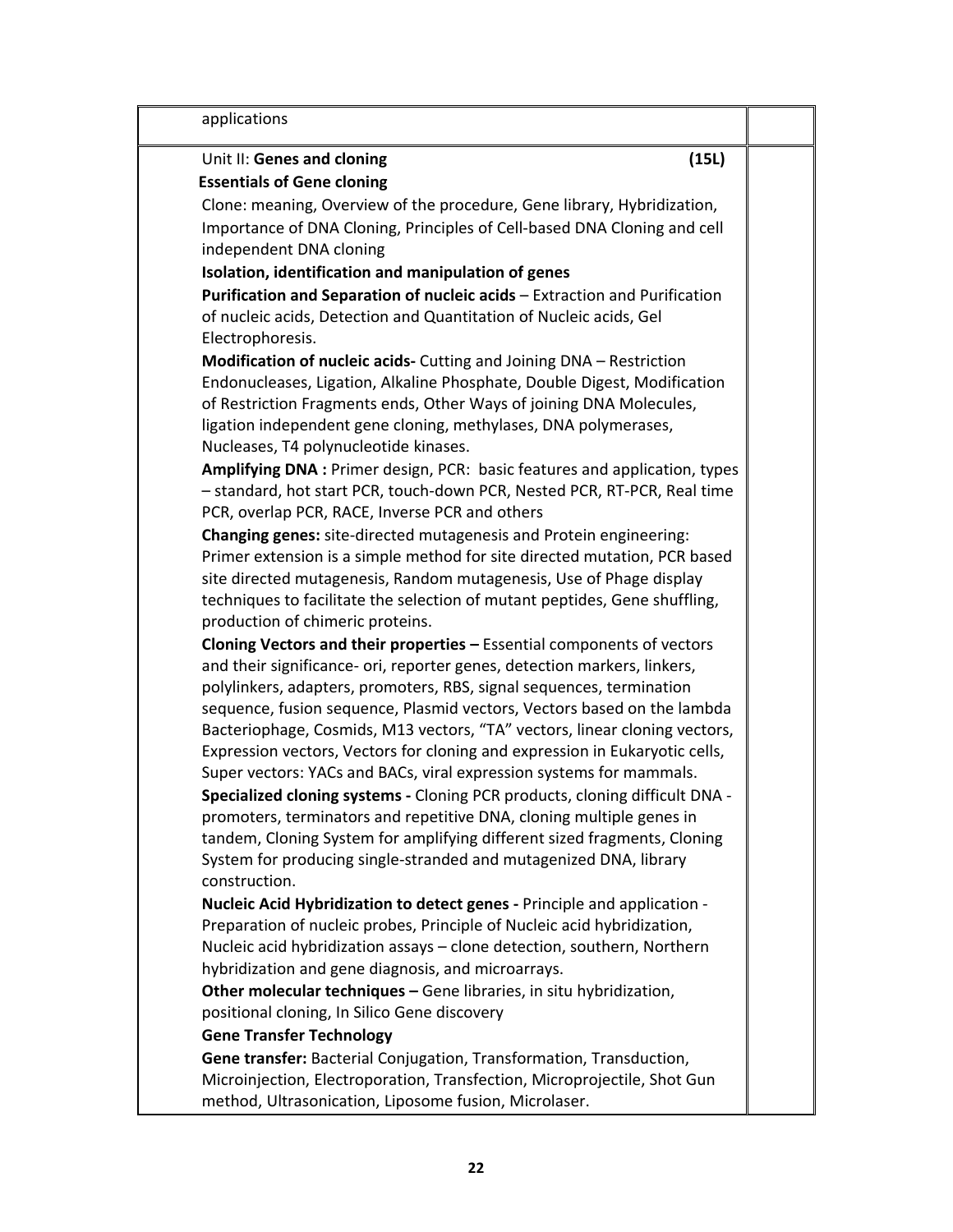| Genetic engineering in animals: Production of transgenic mice, ES cells can  |  |
|------------------------------------------------------------------------------|--|
| be used for gene targeting in mice                                           |  |
| Genetic engineering in plants: Use of Agrobacterium tumefaciens and A.       |  |
| rhizogenes, Ti plasmids, Strategies for gene transfer to plant cells, Direct |  |
| DNA transfer to plants, Gene targeting in plants, Use of plant viruses as    |  |
| episomal expression vectors.                                                 |  |
| <b>Tools for analyzing Gene Expression</b>                                   |  |
| Expression of recombinant proteins - E. coli, Yeast, insect cells,           |  |
| mammalian cell lines, cell free extracts, cell free systems, reticulocyte    |  |
| lysates, use recombinant baculoviruses.                                      |  |
| Reporter Genes - Commonly used reporter genes, Analysis of gene              |  |
| regulation, Purification and detection tags.                                 |  |
| Antisense technology - Antisense oligonucleotides, RNA interference          |  |
| (RNAi), RNAi therapies                                                       |  |
| Analysis at the level of gene transcription - Northern blot, In situ         |  |
| hybridization, RNase protection assay, RT-PCR.                               |  |
| <b>Protein purification and analysis</b>                                     |  |
| Protein precipitation, Biochemical assays, Native and SDS polyacrylamide     |  |
| gel electrophoresis, 2-D gel electrophoresis, Western blotting, proteins     |  |
| purification-immuno-precipitation, protein tags, protein sequencing,         |  |
| proteomics, mass spectrometry-multiprotein complexes, In situ analysis,      |  |
| ELISA, Antibody production.                                                  |  |
| Analysis of DNA protein interactions: Electrophoretic mobility shift assay   |  |
| (EMSA), DNase I                                                              |  |
| footprinting, Chromatin immuno-precipitation assay.                          |  |
| Analysis of protein-protein interactions- Pull-down assay, Yeast two         |  |
| hybrid assay, Co-immunoprecipitation assay, Fluorescence resonance           |  |
| energy transfer (FRET).                                                      |  |
|                                                                              |  |
| Unit : III DNA Typing, Proteomics, Genomics & Beyond<br>(15L)                |  |
| DNA Typing: DNA polymorphisms: the basis of DNA typing, Minisatellite        |  |
| analysis, Polymerase chain reaction based analysis, Short tandem repeat      |  |
| analysis, Mitochondrial DNA analysis, Y chromosome analysis, Randomly        |  |
| Amplified Polymorphic DNA (RAPD) analysis.                                   |  |
| Genomics: DNA sequencing-chemical and enzymatic, genome sequencing           |  |
| - Random shotgun sequencing, WGS, Next-Generation Sequencing -               |  |
| Solexa, ion proton, etc, BAC end sequencing, genetic mapping, Radiation      |  |
| hybrid mapping, HAPPY mapping, STS, ESTs, SNPs, Sequencing length            |  |
| polymorphism (AFLPs), FISH, Fibre fish, optical mapping and CGH, genomic     |  |
| and cDNA libraries, metagenomics.                                            |  |
| Functional Genomics: identification and analysis of individual genes,        |  |
| positional cloning, Gene trap, High-throughput analysis of gene function-    |  |
| Tissue Arrays, SAGE, Substractive hybridization, , Array methods,            |  |
| Macroarrays, Protein arrays, Mass spectrometry, Transcriptome and            |  |
| Bisulphite sequencing, RNA fingerprinting, cell based methods and assays,    |  |
| GFP Techniques and alternatives to GFP, FRET and Fluorescence Recovery       |  |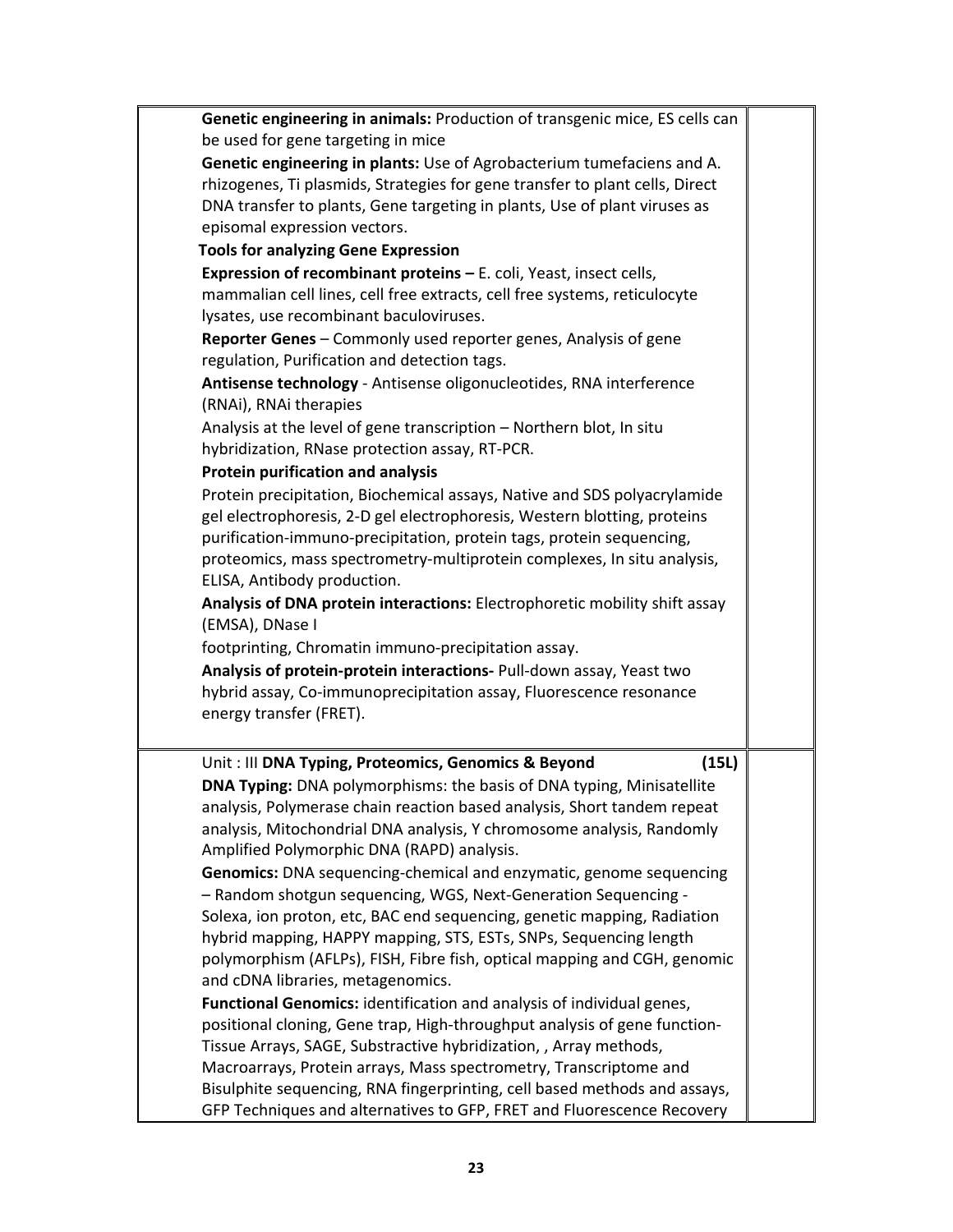| After Photobleaching (FRAT)                                                 |  |
|-----------------------------------------------------------------------------|--|
| Proteomics and beyond: Analysis of the transcriptome, Proteomics-           |  |
| Expression analysis & Characterization of proteins, Metabolomics and        |  |
| global biochemical networks.                                                |  |
| Single Nucleotide Polymorphisms - The nucleolar proteome, Mapping           |  |
| disease-associated SNPs; Alzheimer's disease.                               |  |
|                                                                             |  |
| Unit: IV Molecular Diagnostics and Drug Design<br>(15L)                     |  |
| <b>Molecular Diagnostics:</b>                                               |  |
| Introduction, Uses, Monogenic and Polygenic diseases, Individual            |  |
| variability in genomes - forensics, HLA typing, Pharmacogenomics, disease   |  |
| susceptibility, Viral, Microbial and resistance diagnosis, Detection of     |  |
| molecular variation, diagnostic Methods - Direct length polymorphisms,      |  |
| RFLP, ACRS, ARMS, MS-PCR, Allele specific hybridization, LCR,               |  |
| Minisequencing, pyrosequencing, qPCR, Chip technology.                      |  |
| Drug Design, targeting and Prodrugs                                         |  |
| Drug Design - Introduction, Active compounds and their targets, Methods     |  |
| for identification of targets, difference between Target candidates and     |  |
| genuine targets, Biologicals, DNA/RNA based therapeutics, compound          |  |
| libraries, High throughput screening, virtual ligand screening, chemical    |  |
| optimization and lead structures, Preclinical pharmacology and Toxicology,  |  |
| Clinical development and testing,                                           |  |
| Drug targeting - Passive, active, physical, cellular carrier systems and    |  |
| nanoparticles                                                               |  |
| <b>Prodrugs</b> – effect on drug solubility, stability, biological membrane |  |
| permeation, duration of effect, for targeted release, to minimize side      |  |
| effects.                                                                    |  |
|                                                                             |  |

| PSLSCP202 | <b>Molecular Biology Practicals</b><br>(60L)                                                                                                              | 2 | 04 |
|-----------|-----------------------------------------------------------------------------------------------------------------------------------------------------------|---|----|
|           | 1. Bacterial Antibiotic sensitivity                                                                                                                       |   |    |
|           | 2. Genomic DNA extraction - from Plant cell (leaf of<br>cabbage / mustard), Animal cell (goat liver), Human<br>Blood (Fresh / Stored / Frozen) & Microbes |   |    |
|           | 3. DNA molecular size determination                                                                                                                       |   |    |
|           | 4. Plasmid preparation                                                                                                                                    |   |    |
|           | 5. Restriction enzyme digestion                                                                                                                           |   |    |
|           | 6. Ligation                                                                                                                                               |   |    |
|           | 7. Gel electrophoresis,                                                                                                                                   |   |    |
|           | 8. PCR amplification of 16S rRNA                                                                                                                          |   |    |
|           | 9. RT-PCR of yeast gene                                                                                                                                   |   |    |
|           | 10. Bacterial gene expression (using Lac promoter<br>system)                                                                                              |   |    |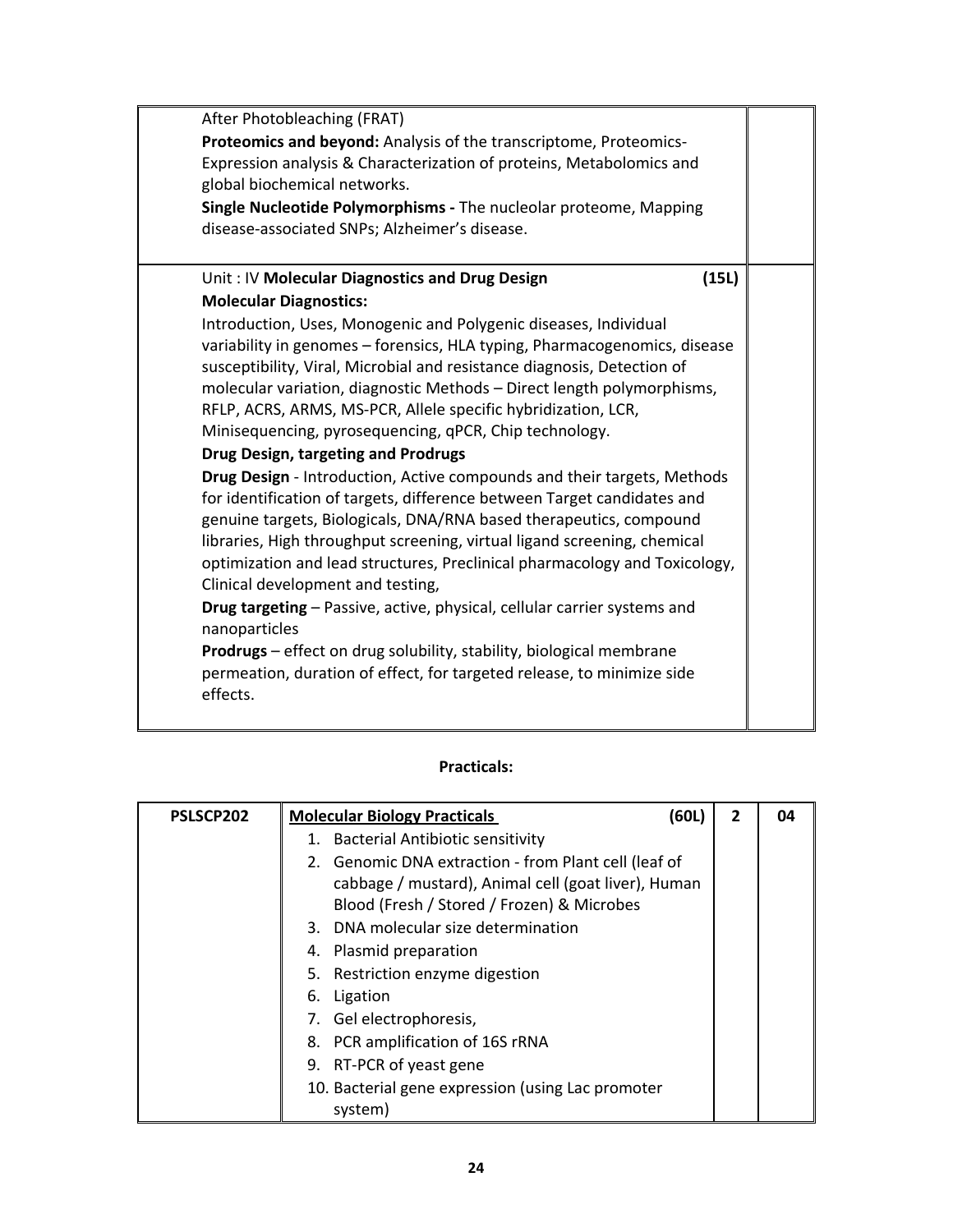| Analysis of Gene Expression Practical                       |  |
|-------------------------------------------------------------|--|
| 1. Screening & Analysis:                                    |  |
| a) GFP Cloning                                              |  |
| b) Bacterial Gene Expression                                |  |
| c) Southern Hybridization.                                  |  |
| 2. Protein purification                                     |  |
| a) salt precipitation                                       |  |
| b) affinity chromatography                                  |  |
| 3. PCR Application: Single Nucleotide Polymorphism<br>(SNP) |  |
| 4. DNA Fingerprinting:                                      |  |
| a) DNA Fingerprinting (Using RAPD techniques)               |  |
| b) Rice variety identification by RAPD analysis             |  |
| c) Genotyping Analysis in Human                             |  |

| <b>Course Code</b>       | <b>Title</b>                                                                                                                                |       | <b>Credits</b> |
|--------------------------|---------------------------------------------------------------------------------------------------------------------------------------------|-------|----------------|
| PSLSC203                 | <b>Genetics</b>                                                                                                                             | (60L) | 4              |
|                          | Unit I: Principles of Genetics                                                                                                              | (15L) |                |
|                          | History of Genetics - an overview of modern history of Genetics before                                                                      |       |                |
|                          | 1860, 1860-1900, 1900-1944, 1944-Present, about 3 general areas of                                                                          |       |                |
|                          | Genetics (Classical, Molecular & Evolutionary).                                                                                             |       |                |
|                          | Mendelism and Chromosome Theory - Mendel's principles, applications                                                                         |       |                |
|                          | of Mendel's principles, Chromosome Theory of Heredity (Sutton-Boveri),                                                                      |       |                |
|                          | Inheritance patterns, phenomenon of Dominance, Inheritance patterns in<br>Human (Sex-linked, Autosomal, Mitochondrial, Unifactorial, Multi- |       |                |
|                          | factorial), karyotyping, Down's syndrome and mother's age.                                                                                  |       |                |
|                          | <b>Extension and modifications of Mendelism - Deviation from Mendel's</b>                                                                   |       |                |
|                          | Dihybrid phenotype, Linkage, Sutton's view on linkage, Morgan's view on                                                                     |       |                |
|                          | linkage, Bateson & Punnet's Coupling & Repulsion hypothesis, Cuenot's                                                                       |       |                |
| odd yellow mice.         |                                                                                                                                             |       |                |
|                          | Linkage and Crossing over - Chromosome theory of Linkage, kinds of                                                                          |       |                |
|                          | linkage, linkage groups, types of Crossing over, mechanism of Meiotic                                                                       |       |                |
|                          | Crossing over, kinds of Crossing over, theories about the mechanism of                                                                      |       |                |
|                          | Crossing over, cytological detection of Crossing over, significance of                                                                      |       |                |
| Crossing over.           | Allelic Variation and Gene function - Multiple allele, Genetic interaction,                                                                 |       |                |
| Epistatic interactions,  |                                                                                                                                             |       |                |
|                          | Non-Epistatic inter-allelic genetic interactions, Atavism/Reversion,                                                                        |       |                |
|                          | Penetrance (complete & incomplete), Expressivity, Pleiotropism,                                                                             |       |                |
| Modifier/Modifying genes |                                                                                                                                             |       |                |
|                          | Non-Mendelian inheritance - Evidences for Cytoplasmic factors,                                                                              |       |                |
|                          | cytoplasmic inheritance, extranuclear inheritance (mitochondrial,                                                                           |       |                |
|                          | chloroplast), non-chromosomal inheritance, maternal inheritance,                                                                            |       |                |
| uniparental inheritance. |                                                                                                                                             |       |                |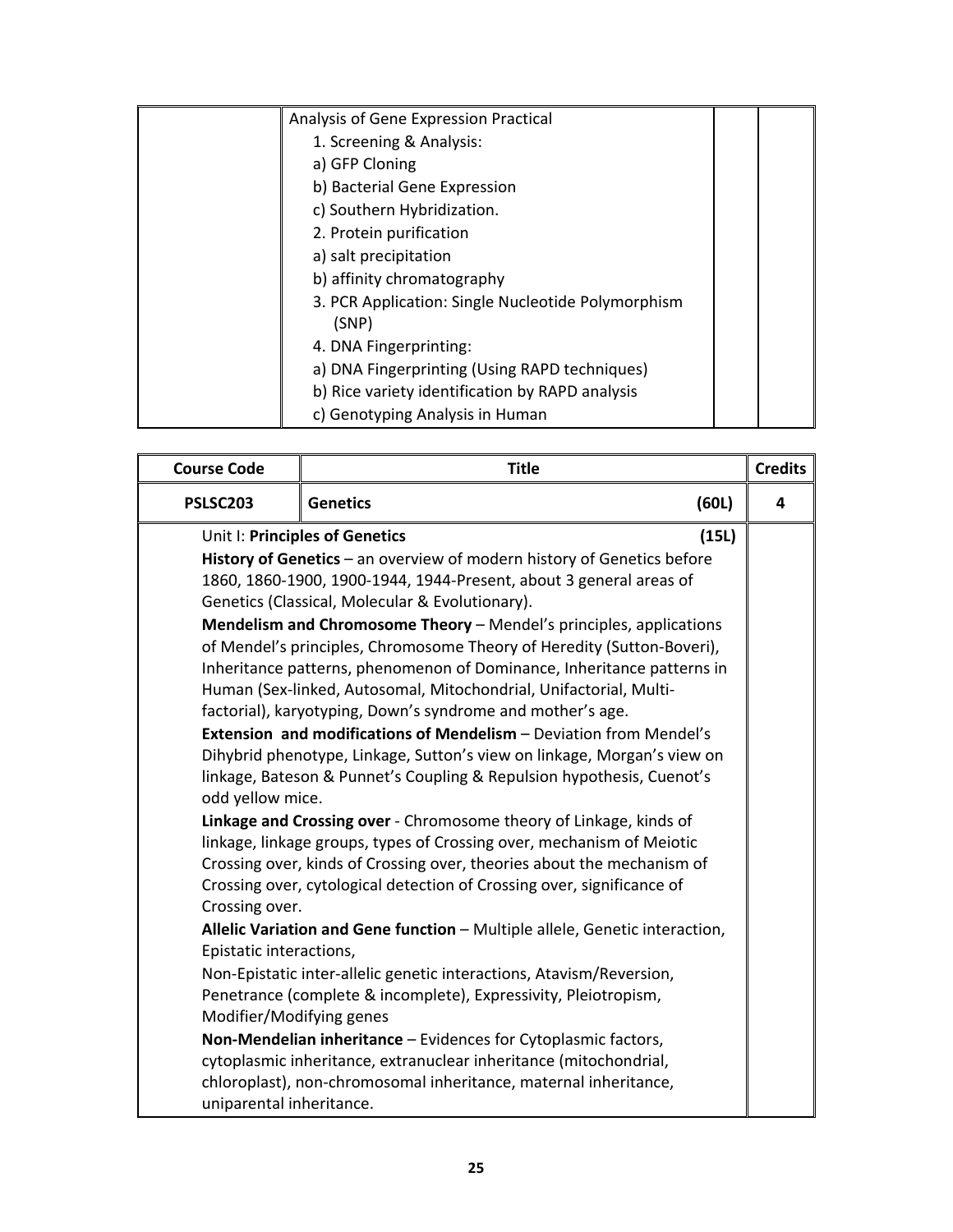| Chromosomal variation - Euploidy, Non-disjunction and Aneuploidy,             |  |
|-------------------------------------------------------------------------------|--|
| Aneuploid segregation in plants, Aneuploidy in Human, Polyploidy in Plants    |  |
| and Animals, Induced Polyploidy, applications of Polyploidy, Chromosomal      |  |
| Mosaics, Polytene chromosome in Diptera, Deletion, Duplication,               |  |
| Inversion, Translocation, Position Effect, fragile sites, copy number         |  |
| variations, Centromeric and Non-centromeric breaks in chromosomes,            |  |
| chromosomal rearrangements in Human being, Chromosomal aberrations            |  |
| and evolution, causes of variation (a) codominance (b) incomplete             |  |
| dominance (c) epistasis (d) suppression (e) duplication (f) homozygous        |  |
| lethality, dominance or recessiveness, complementation, inbreeding and        |  |
| effect on expression of recessive traits, multi-character crosses of diploid  |  |
| organisms, continuous and discontinuous variation                             |  |
| Eukaryotic gene mapping - Haploid mapping (2 point and 3 point cross),        |  |
| Diploid mapping (Tetrad analysis), determination of linkage groups,           |  |
| determination of map distance, determination of gene order, cytological       |  |
| mapping, deletion mapping, somatic cell hybridization, mapping with           |  |
| molecular markers.                                                            |  |
| Human Cyto-Genetics: Human karyotype, Banding techniques,                     |  |
| classification, use of Human Cyto-genetics in Medical science,                |  |
| Chromosomal abnormalities in spontaneous abortions, viable monosomies         |  |
| & trisomies, chromosomal deletions & duplications, genetics of                |  |
|                                                                               |  |
| chromosomal inversions& translocations, human traits, Genomic position        |  |
| effects on Gene expression.                                                   |  |
| Pedigree analysis - Symbols of Pedigree, Pedigrees of Sex-linked &            |  |
| Autosomal (dominant & recessive), Mitochondrial, and Incomplete               |  |
| dominance & Penetrance.                                                       |  |
| Formulating & Testing Genetic Hypothesis - problems of Sex-linkage,           |  |
| problems of genes with Multiple alleles, problems of gene interactions,       |  |
| Chi-square, t-test.                                                           |  |
| <b>Quantitative Genetics</b>                                                  |  |
| Relation between phenotype and genotype, Quantitative characteristics,        |  |
| Statistical methods of analysis, heritability to estimate variation, response |  |
| to selection                                                                  |  |
|                                                                               |  |
| Unit II: Bacterial and Viral Genetics<br>(15L)                                |  |
| Bacterial genome structure - Physical organization of bacterial genomes       |  |
| (Structure of the bacterial nucleoid, Replication and partitioning of the     |  |
| bacterial genome and Genome of Archaea).                                      |  |
| <b>Mechanism of genetic exchange:</b>                                         |  |
| Plasmids-Plasmid and bacterial sex, Types of plasmids -F Plasmid: a           |  |
| Conjugate plasmid', Mobilization of Non-conjugative plasmid, R plasmid,       |  |
| Col plasmid Copy number and incompatibility, Episomes.                        |  |
| Transposable elements-Insertion sequence and transposons, Integrons and       |  |
|                                                                               |  |
| Antibiotic-Resistance cassettes, Multiple Antibiotic Resistant bacteria, Mu-  |  |
| virus), phages, replica plating, intragenic recombination and its role in     |  |
| understanding gene mutations                                                  |  |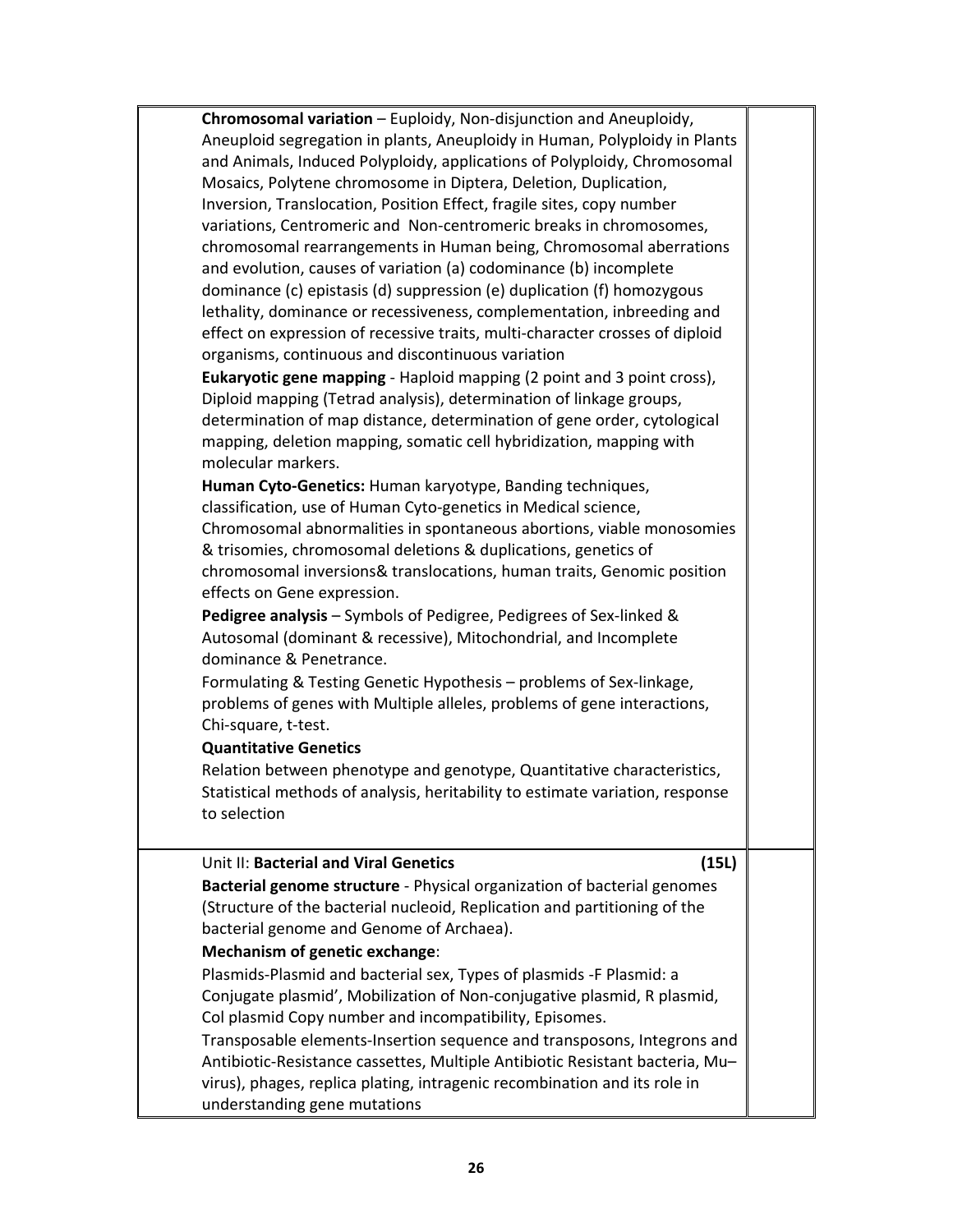| Bacteriophages: Stages in the Lytic Life Cycle of a typical phage, Properties<br>of a phage infected bacterial culture, Specificity in phage infection, E. coli<br>Phage T4, E.coli Phage T7, E.coli phage lambda, Immunity to infection,<br>Prophage integration, Induction of prophage, Induction & Prophage<br>excision, Repressor, Structure of the operator and binding of the repressor<br>and the Cro product, Decision between the lytic and lysogenic Cycles,<br>transducing phages, E.coli phage phiX174, filamentous DNA phages, Single<br>stranded RNA phages, The lysogenic Cycle.<br>Bacteriophage Genetics - Benzer's fine structure of gene in bacteriophage<br>T4, Plaque Formation and Phage Mutants, Genetic recombination in the<br>lytic cycle, (concept of recon, muton, cistron), deletion mapping -examples<br>mutation at rII locus.                                                                         |  |
|---------------------------------------------------------------------------------------------------------------------------------------------------------------------------------------------------------------------------------------------------------------------------------------------------------------------------------------------------------------------------------------------------------------------------------------------------------------------------------------------------------------------------------------------------------------------------------------------------------------------------------------------------------------------------------------------------------------------------------------------------------------------------------------------------------------------------------------------------------------------------------------------------------------------------------------|--|
| (15L)<br>Unit: III Genome maintenance and model organisms<br>DNA Replication: The Basic Rule for Replication of all Nucleic acids. The<br>Geometry of DNA Replication, prokaryotic and eukaryotic replication<br>machinery, Meselson Stahl experiment, Modes of replication,<br>Discontinuous and continuous replication, Events in the Replication Fork,<br>Initiation of Synthesis of the Leading Strand, Bidirectional Replication,<br>Termination of Replication, Direction of replication, Methylation of DNA<br>and Mismatch Repair, Replication of Eukaryotic Chromosomes - origins of<br>replication and their licensing, nucleosome assembly, replication of<br>chromosome ends, telomerase and disease.<br>Genetic Recombination: Types of Recombination, Breakage and Rejoining<br>and Heteroduplexes, Branch migration, Mismatch Base Pairs and Their<br>Resolution, Pairing of DNA molecules, Recombination in bacterial |  |
| transformation, Exchange between homologous double stranded<br>molecules, Models for Homologous Recombination, The Holliday Model,<br>The Asymmetric Strand Transfer Model, The recBC Protein, Transformation<br>in-Yeast.<br>Mutations and DNA repair- Terminology, Types of Mutations and their<br>Notation, Biochemical Basis of Mutants, Mutagenesis, Mutational Hot<br>Spots, Reversion, pleiotropy and accumulation of mutations in our DNA,<br>role of mutations in evolution, detection of mutation, repair pathways.<br>Organelle DNA - Gene structure and organization, replication, transcription<br>and translation of organelle DNA, Mitochondrial DNA organization is<br>variable, Mitochondria evolved by endosymbiosis, Non-universal codons in<br>mitochondrial DNA, Chloroplast genome codes for many proteins and<br>RNAs.<br>Transposable Elements: An Overview of Transposition, types of                        |  |
| transposable elements, Detection of Transposition in Bacteria, ,<br>Transposition mechanisms - Replicative, non-replicative and RNA<br>intermediate based, structural rearrangements and mutagenic effects of<br>Transposons, Role of IS elements in Hfr Formation, Types of bacterial<br>Transposons, Transposable Elements in Eukaryotes, Retroposons,<br>Limitation of Transposition, domestication of transposons, role of                                                                                                                                                                                                                                                                                                                                                                                                                                                                                                        |  |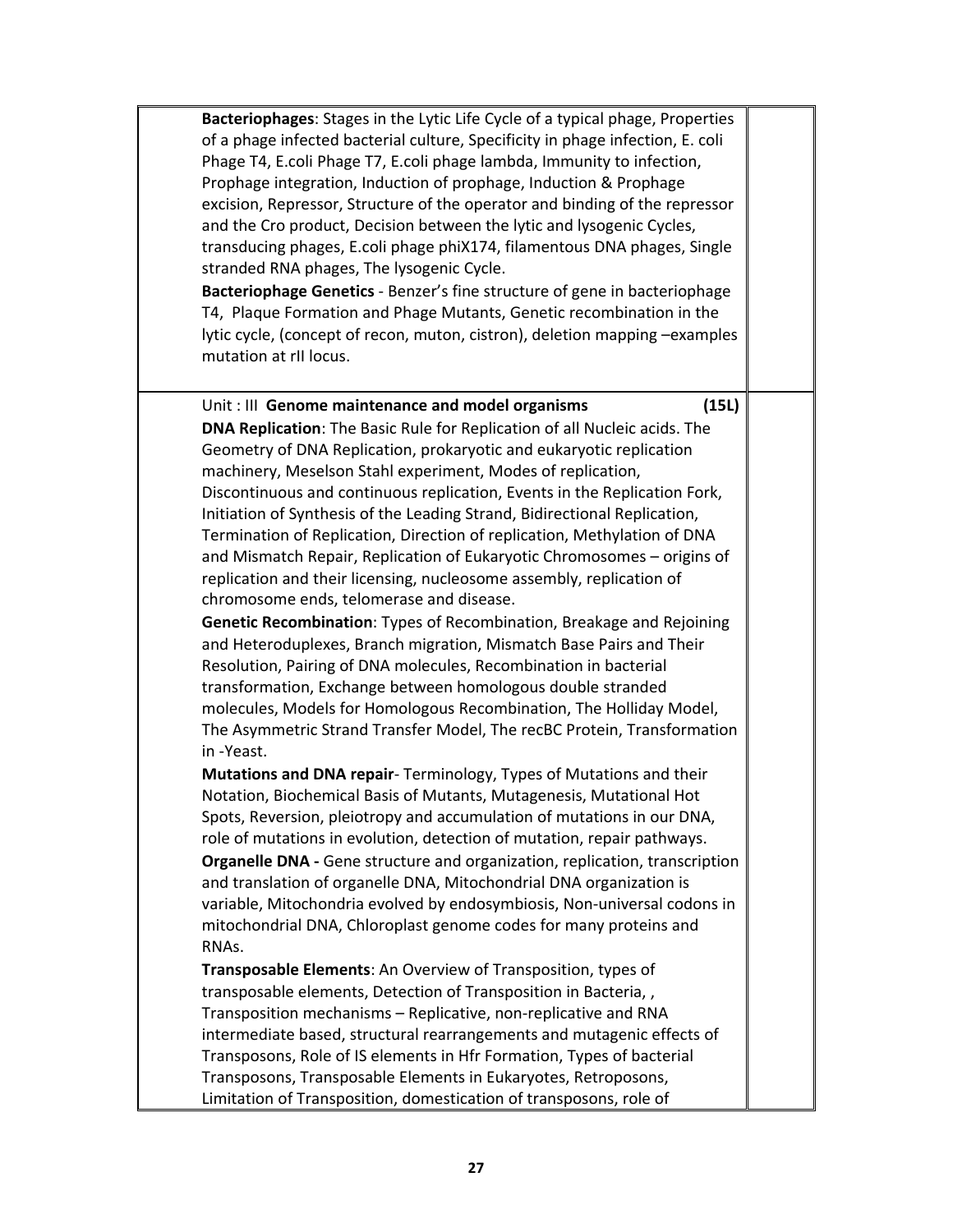| transposons in genome evolution.                                                                                                                       |  |
|--------------------------------------------------------------------------------------------------------------------------------------------------------|--|
| <b>Model organisms</b>                                                                                                                                 |  |
| Genomes of model organisms (E. coli, Yeast, Arabidopsis thaliana, C.                                                                                   |  |
| elegans, drosophila melanogaster, laboratory mouse, Zebra fish, Human),                                                                                |  |
| types of genomes, genomes & genetic variation, comparison of different                                                                                 |  |
| genomes, genome evolution                                                                                                                              |  |
| Genomics - about the genomics, history, comparative genomics,<br>comparative genomic hybridization, functional genomics                                |  |
| Genome projects - an overview of genome projects of human and other                                                                                    |  |
| model organisms of Human Genome Project                                                                                                                |  |
| Human Genome Project (HGP) – an overview of the project, goals of the                                                                                  |  |
| project, major scientific strategies& approaches used in HGP, expected                                                                                 |  |
| scientific & medical benefits of this project, about the organizations behind                                                                          |  |
| this project                                                                                                                                           |  |
| How Human genome was mapped – physical mapping, genetic mapping,                                                                                       |  |
| gene ontology, gene annotation                                                                                                                         |  |
| Technologies used in HGP - RFLP, microsatellite markers, STS, EST, DNA                                                                                 |  |
| sequencing, DNA microarray                                                                                                                             |  |
|                                                                                                                                                        |  |
| Unit: IV Applied Genetics<br>(15L)                                                                                                                     |  |
| Developmental genetics - Genetic determinants of developments in                                                                                       |  |
| drosophila, control of development in drosophila and flower development,                                                                               |  |
| epigenetic changes in development, development and apoptosis,                                                                                          |  |
| development and evolution.                                                                                                                             |  |
| Cancer Genetics: genetic disease, role of environmental factors, Genetic                                                                               |  |
| rearrangements in progenitor cells, oncogenes, tumor suppressor genes,                                                                                 |  |
| DNA repair genes, telomerase regulation, cancer and the cell cycle, virus-                                                                             |  |
| induced cancer, metastasis, interaction of cancer cells with normal cells,<br>microRNAs and cancer, role of chromosomal variations, epigenetic changes |  |
| and sequential mutations, apoptosis, therapeutic interventions of                                                                                      |  |
| uncontrolled cell growthelements in apoptosis, cancer genome project.                                                                                  |  |
| <b>Molecular Human Genetics</b>                                                                                                                        |  |
| Genetic mapping of Mendelian characters: Recombinants, Non-                                                                                            |  |
| recombinants, Genetic markers, Two point mapping, Multipoint mapping,                                                                                  |  |
| Fine mapping using extended pedigrees and ancestral haplotypes.                                                                                        |  |
| Identifying Human disease genes: Principles and strategies in identifying                                                                              |  |
| disease genes, Positional cloning, Use of chromosomal abnormalities,                                                                                   |  |
| confirming a candidate gene, various ways of identifying disease genes.                                                                                |  |
| Mapping and identifying genes conferring susceptibility to complex                                                                                     |  |
| diseases: Deciding whether a non-Mendelian character is genetic: the role                                                                              |  |
| of family, twin and adoption studies, Linkage analysis of complex                                                                                      |  |
| characters, Association studies and linkage disequilibrium, Identifying the                                                                            |  |
| susceptibility alleles, Examples that illustrate the varying success of genetic                                                                        |  |
| dissection of complex diseases.                                                                                                                        |  |
| Molecular Pathology: Rules for nomenclature of mutations & databases of                                                                                |  |
| mutations, Loss of function mutations, Gain of function mutations,                                                                                     |  |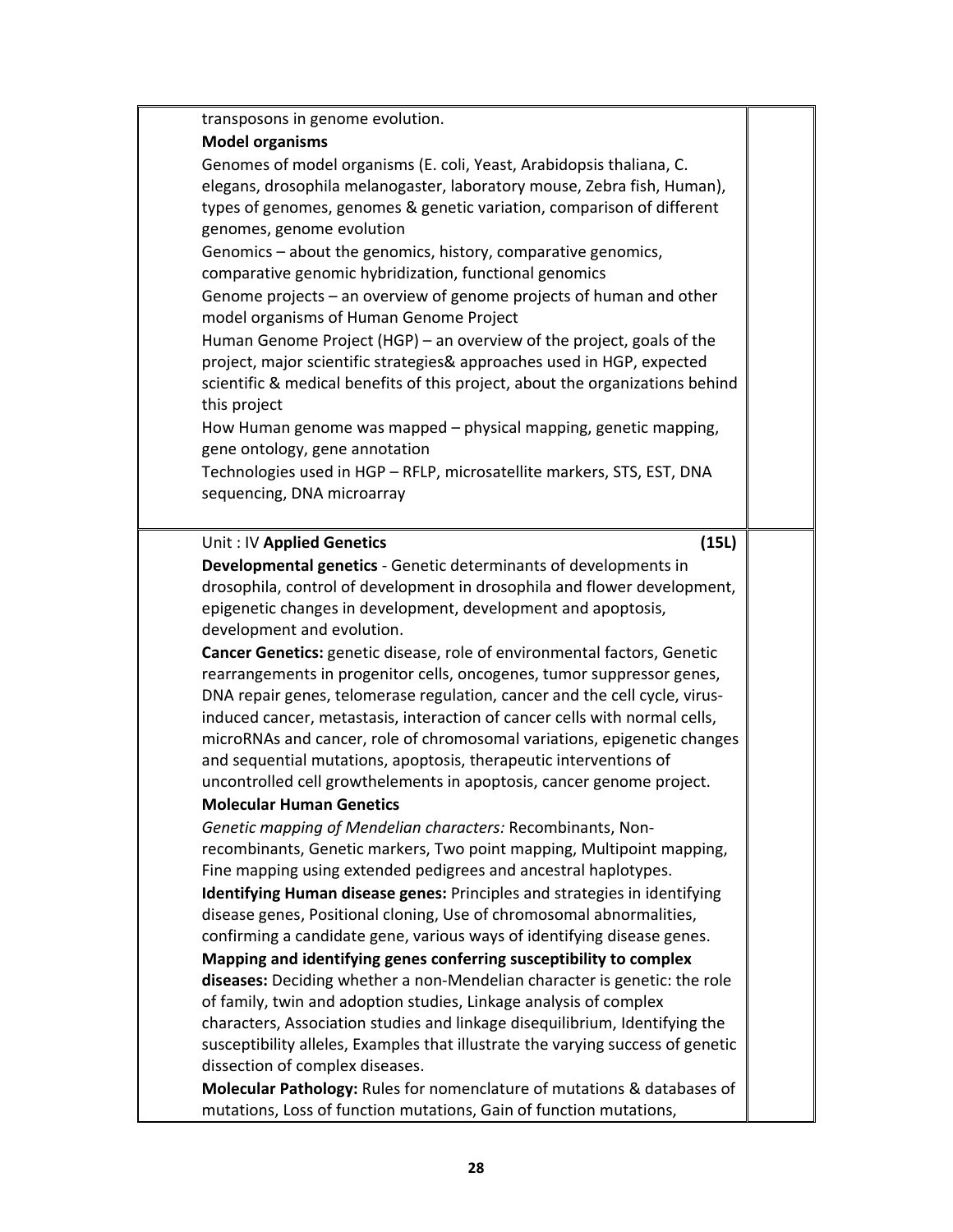Molecular pathology from gene to disease, Molecular pathology from disease to gene, Molecular pathology of chromosomal disorders.

| PSLSCP203 | <b>PRACTICAL VII: Genetics Practicals</b>                                | (60L) | $\mathbf{2}$ | 04 |
|-----------|--------------------------------------------------------------------------|-------|--------------|----|
|           | Mendelian Genetics – problem solving<br>1.                               |       |              |    |
|           | Population genetics – problem solving<br>2.                              |       |              |    |
|           | Gene mapping<br>3.                                                       |       |              |    |
|           | <b>Bacterial transduction</b>                                            |       |              |    |
|           | Transformation in E. coli DH5 $\alpha$                                   |       |              |    |
|           | Bacterial conjugation, interrupted mating                                |       |              |    |
|           | experiment                                                               |       |              |    |
|           | Phage growth and Titration                                               |       |              |    |
|           | Diauxic growth curve<br>4.                                               |       |              |    |
|           | Estimation of $\beta$ -galactosidase activity in <i>lac</i> operon<br>5. |       |              |    |
|           | and cya mutants with and without cAMP                                    |       |              |    |
|           | PCR mutagenesis<br>6.                                                    |       |              |    |
|           | Comparison of genomes-bioinformatic analysis<br>7.                       |       |              |    |
|           | <b>RFLP of Rice varieties</b><br>8.                                      |       |              |    |
|           |                                                                          |       |              |    |
|           |                                                                          |       |              |    |

| <b>Course Code</b>                                                      | Title                                                                                                                                                                                                                                                                                                                                                                                                                                                                                                                                                                                                                                                                                                                                                                                                                                                                                                                                                                                                        | <b>Credits</b> |  |  |  |  |  |  |  |
|-------------------------------------------------------------------------|--------------------------------------------------------------------------------------------------------------------------------------------------------------------------------------------------------------------------------------------------------------------------------------------------------------------------------------------------------------------------------------------------------------------------------------------------------------------------------------------------------------------------------------------------------------------------------------------------------------------------------------------------------------------------------------------------------------------------------------------------------------------------------------------------------------------------------------------------------------------------------------------------------------------------------------------------------------------------------------------------------------|----------------|--|--|--|--|--|--|--|
| Developmental Biology and Physiology and Neurology<br>PSLSC204<br>(60L) |                                                                                                                                                                                                                                                                                                                                                                                                                                                                                                                                                                                                                                                                                                                                                                                                                                                                                                                                                                                                              |                |  |  |  |  |  |  |  |
| of development.                                                         | (15L)<br>Unit I: Developmental Biology<br><b>Concepts of development: Potency, commitment, specification, induction,</b><br>competence, determination and differentiation; morphogenetic gradients;<br>cell fate and cell lineages; stem cells; genomic equivalence and the<br>cytoplasmic determinants; imprinting; mutants and transgenics in analysis<br>Gametogenesis, fertilization and early development: Production of<br>gametes, cell surface molecules in sperm-egg recognition in animals;<br>embryo sac development and double fertilization in plants; zygote<br>formation, cleavage, blastula formation, embryonic fields, gastrulation and<br>formation of germ layers in animals; embryogenesis, establishment of<br>symmetry in plants; seed formation and germination.<br>Differentiation of sex, structure, function and cellular interactions in<br>mammalian testis and ovary, mechanism of ovulation and fertilisation,<br>early embryonic development, implantation and placentation. |                |  |  |  |  |  |  |  |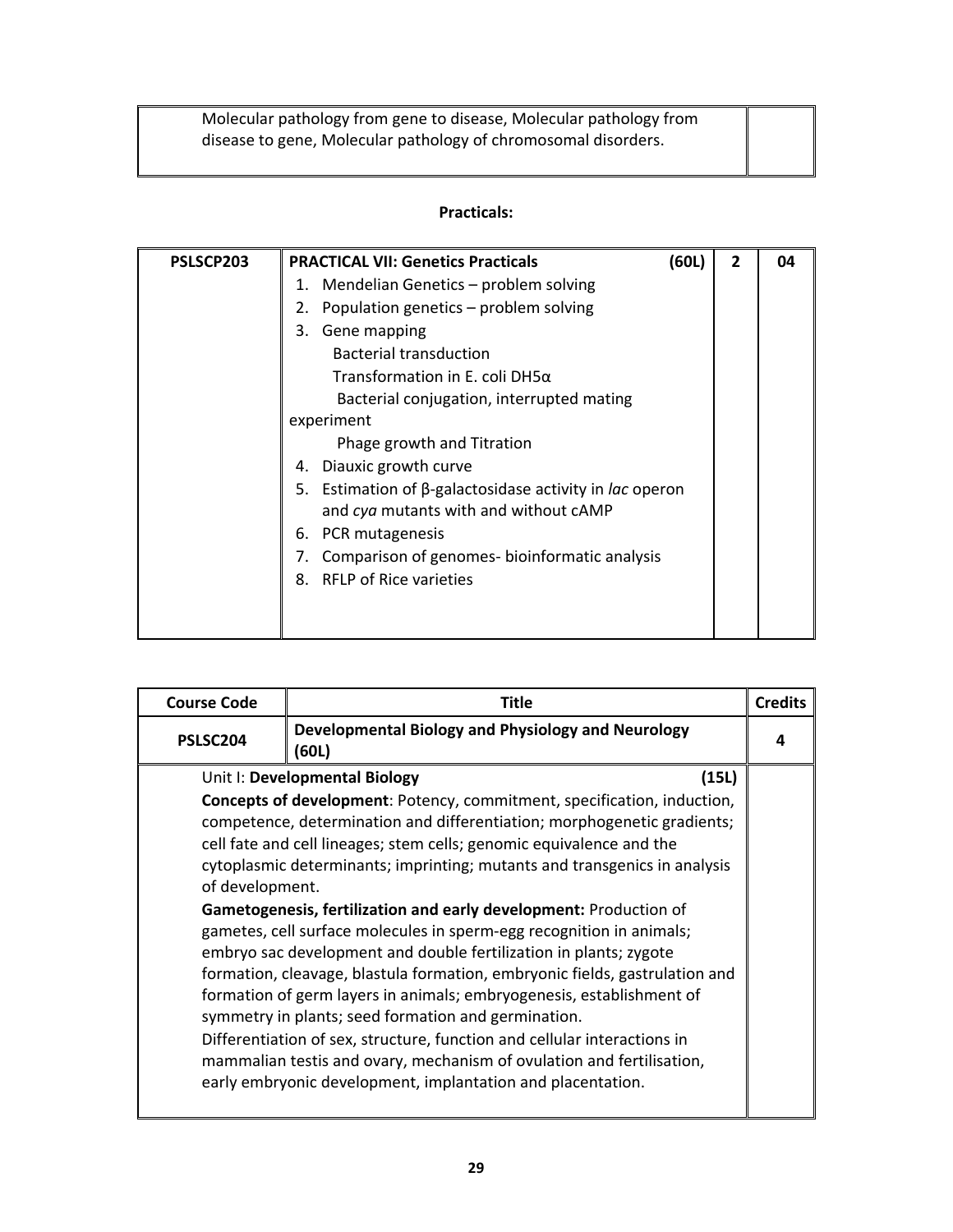| <b>Morphogenesis and organogenesis:</b><br>Programmed cell death, aging and senescence                                                                                                                                                                                                                                                                                                                 | Animals: Cell aggregation and differentiation in Dictyostelium; axes and<br>pattern formation in Drosophila, amphibia and chick; organogenesis -<br>vulva formation in Caenorhabditiselegans; eye lens induction, limb<br>development and regeneration in vertebrates; differentiation of neurons,<br>post embryonic development-larval formation, metamorphosis;<br>environmental regulation of normal development; sex determination<br>Plants: Organization of shoot and root apical meristem; shoot and root<br>development; leaf development and phyllotaxy; transition to flowering,<br>floral meristems and floral development in Arabidopsis and Antirrhinum.<br>Adaptive radiation: Reptiles: Turtle, Tortoise, Chameleon, Phrynosoma,<br>Wall lizard, Rat Snake, Sea Snake, Crocodile or Gharial; Mammals : Duck                                                                                                                                                                                                                                                                                                               |  |
|--------------------------------------------------------------------------------------------------------------------------------------------------------------------------------------------------------------------------------------------------------------------------------------------------------------------------------------------------------------------------------------------------------|------------------------------------------------------------------------------------------------------------------------------------------------------------------------------------------------------------------------------------------------------------------------------------------------------------------------------------------------------------------------------------------------------------------------------------------------------------------------------------------------------------------------------------------------------------------------------------------------------------------------------------------------------------------------------------------------------------------------------------------------------------------------------------------------------------------------------------------------------------------------------------------------------------------------------------------------------------------------------------------------------------------------------------------------------------------------------------------------------------------------------------------|--|
| [Dugong])                                                                                                                                                                                                                                                                                                                                                                                              | billed Platypus, Kangaroo, Bottle nose dolphin, Blue whale, Sea Cow                                                                                                                                                                                                                                                                                                                                                                                                                                                                                                                                                                                                                                                                                                                                                                                                                                                                                                                                                                                                                                                                      |  |
| Unit II: Plant Physiology<br>biosynthesis.<br>cytokines, ethylene, abscissic acid).<br>photoperiodism and biological clocks.<br>Plant Life processes: Light control of plant development<br>homeostatic genes and their role inorganogenesis.<br>through cells, across membranes, through xylem and phloem;<br>nitrogenous compounds and their roles.<br>biotic stress and tolerance to abiotic stress | (15L)<br>Photosynthesis: Light harvesting complexes; mechanisms of electron<br>transport; photo-protective mechanisms; plant mitochondrial electron<br>transport and ATP synthesis; alternate oxidase; photorespiratory pathway.<br>Nitrogen metabolism: Nitrate and ammonium assimilation; amino acid<br>Plant hormones: Biosynthesis, storage, breakdown and transport;<br>physiological effects and mechanisms of action (auxins, gibberellins,<br>Sensory photobiology: Structure, function and mechanisms of action of<br>phytochromes, cryptochromes and phototropins; stomatal movement;<br>(phytomorphogenesis) and therole of Photoreceptors (red/blue/UV), plant<br>Solute transport and photoassimilate translocation: Uptake, transport<br>and translocation of water, ions, solutes and macromolecules from soil,<br>transpiration; mechanisms of loading and unloading of photoassimilates.<br>Secondary metabolites - Biosynthesis of terpenes, phenols and<br>Stress physiology: Responses of plants to biotic (pathogen and insects) and<br>abiotic (water, temperature and salt) stresses; mechanisms of resistance to |  |
| Unit: III Animal Physiology<br>groups, haemoglobin, immunity, haemostasis.                                                                                                                                                                                                                                                                                                                             | (15L)<br>Blood and circulation: Blood corpuscles, haemopoiesis and formed<br>elements, plasma function, blood volume, blood volume regulation, blood                                                                                                                                                                                                                                                                                                                                                                                                                                                                                                                                                                                                                                                                                                                                                                                                                                                                                                                                                                                     |  |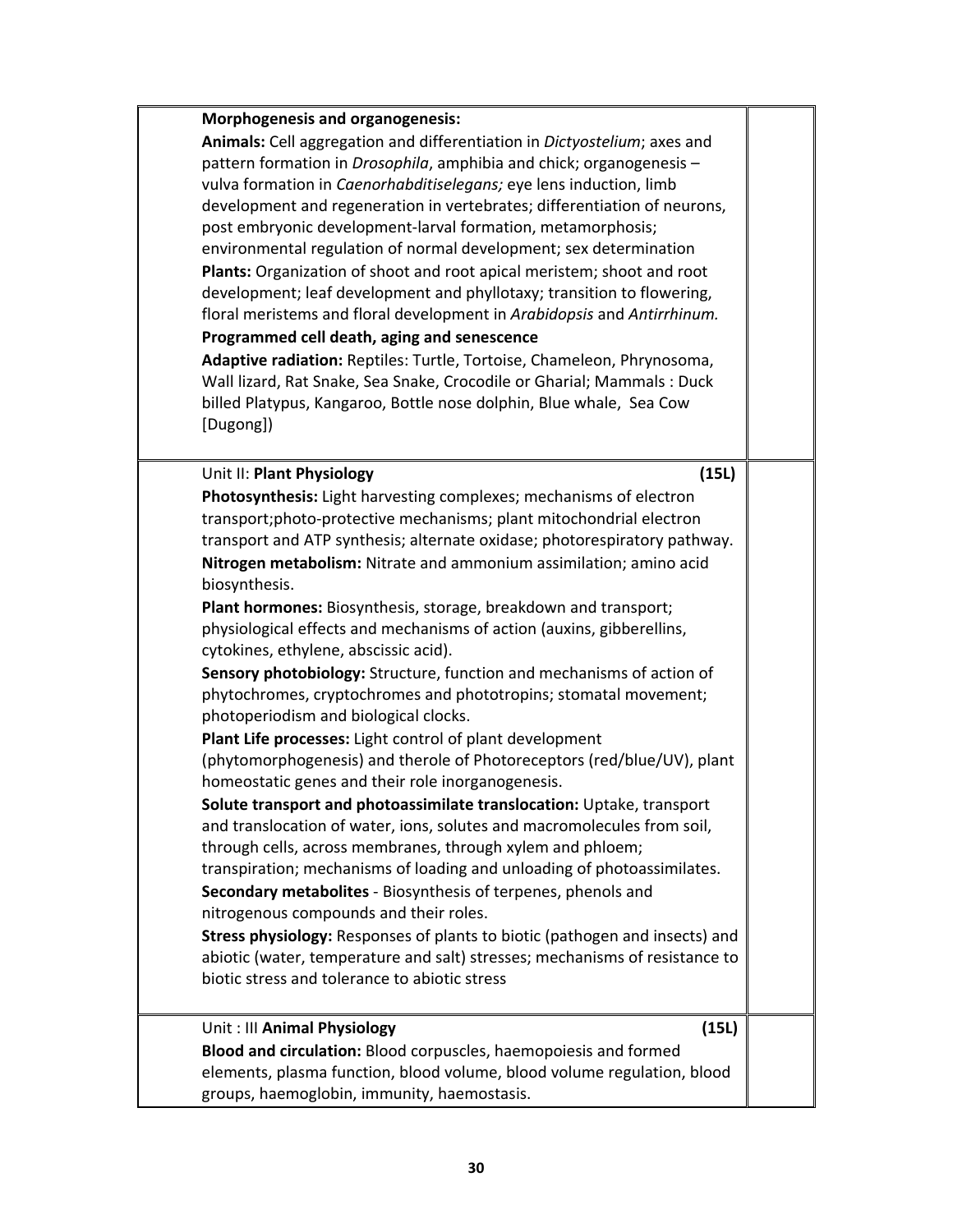| (Hearts: Types, heart in Daphnia, cockroach and chordates (1, 2, 3 and 4    |       |  |
|-----------------------------------------------------------------------------|-------|--|
| chambered heart)                                                            |       |  |
| Cardiovascular System: Comparative anatomy of heart structure,              |       |  |
| myogenic heart, specialized tissue, ECG - its principle and significance,   |       |  |
| cardiac cycle, heart as a pump, blood pressure, neural and chemical         |       |  |
| regulation of all above.                                                    |       |  |
| Respiratory system: Comparison of respiration in different species,         |       |  |
| anatomical considerations, transport of gases, exchange of gases, waste     |       |  |
| elimination, neural and chemical regulation of respiration.                 |       |  |
| (Respiration: Types of respiratory surfaces; General body surface: Cell     |       |  |
| membrane - ex. Amoeba                                                       |       |  |
| Skin - ex. Earthworm and Frog; Specialized respiratory structures: Trachea  |       |  |
| and spiracles, Gills of fish, Lungs of Frog and Human, Air sacs of Birds.   |       |  |
| External respiration and cellular respiration with reference to human)      |       |  |
| Digestive system: Digestion, absorption, energy balance, BMR.               |       |  |
| (Animals without alimentary canal, ex. Amoeba; Animals with incomplete      |       |  |
| alimentary canal, ex. Hydra; Animals with complete alimentary canal, ex.    |       |  |
| Bird; Digestion in Ruminants)                                               |       |  |
| <b>Excretory system:</b> Comparative physiology of excretion, kidney, urine |       |  |
| formation, urine concentration, waste elimination, micturition, regulation  |       |  |
| of water balance, blood volume, blood pressure, electrolyte balance, acid-  |       |  |
| base balance.                                                               |       |  |
| Thermoregulation: Comfort zone, body temperature - physical, chemical,      |       |  |
| neural regulation, acclimatization.                                         |       |  |
| Osmoregulation                                                              |       |  |
| <b>Stress and adaptation</b>                                                |       |  |
| Endocrinology and reproduction: Endocrine glands, basic mechanism of        |       |  |
| hormone action, hormones and diseases; reproductive processes,              |       |  |
| neuroendocrine regulation.                                                  |       |  |
|                                                                             |       |  |
| Unit: IV Neurobiology                                                       | (15L) |  |
| History and development of Neuroscience                                     |       |  |
| Nervous system: Neurons, action potential, gross neuro-anatomy of the       |       |  |
| brain and spinal cord, central and peripheral nervous system, neural        |       |  |
| control of muscle tone and posture.                                         |       |  |
| Sense organs: Vision, hearing and tactile response.                         |       |  |
| Neuroscience: Fundamentals of nerve function, synapses,                     |       |  |
| neurotransmitters                                                           |       |  |
| Technological, conceptual, and cultural influences that have shaped         |       |  |
| understanding of brain and nervous system                                   |       |  |
| Various states of brain activities (Conscious, subconscious, unconscious)   |       |  |
| <b>Biological Clocks and Circadian Rhythm</b>                               |       |  |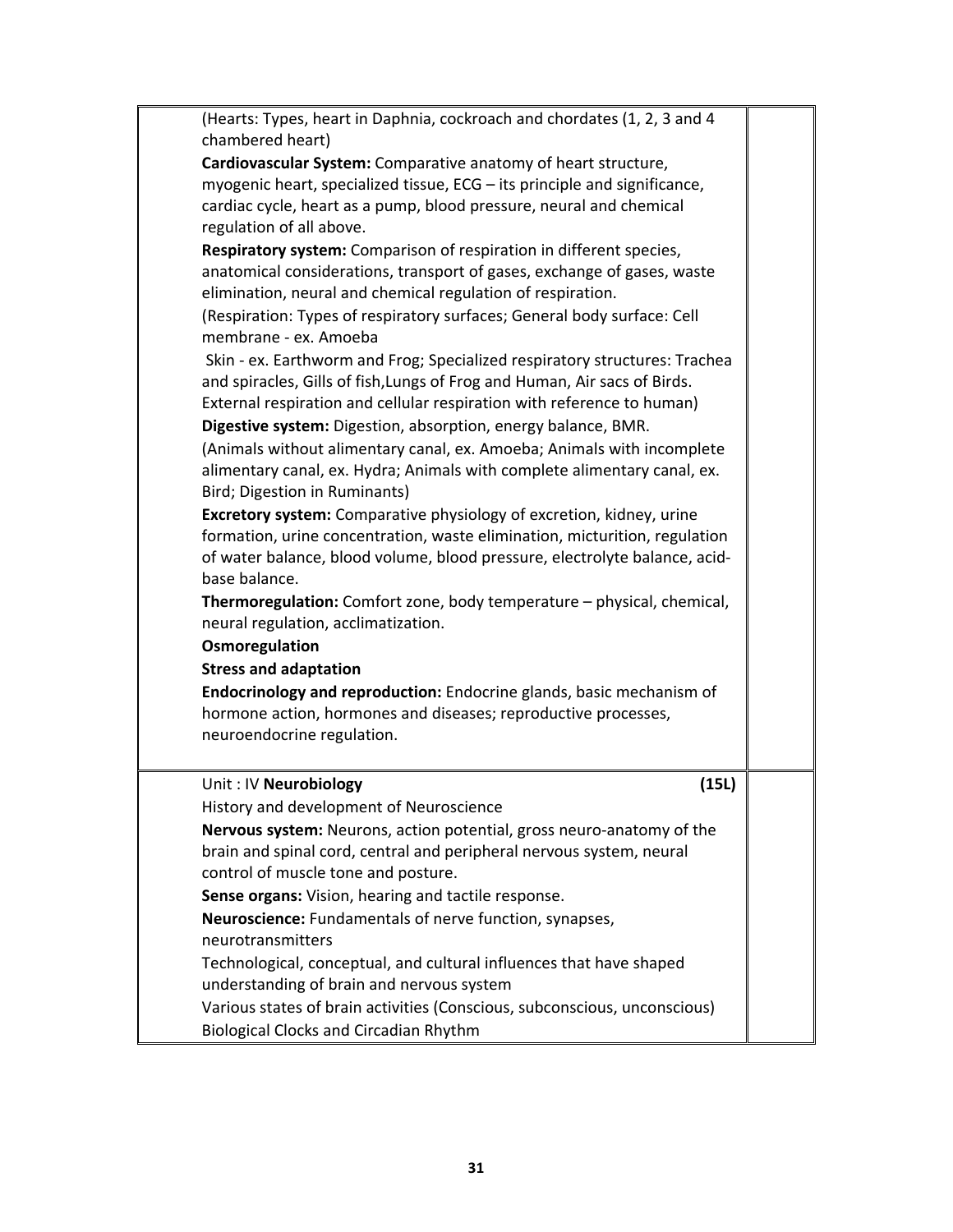|           | <b>Practicals</b>                                                                                                                                                                                                                                                                                                            |              |    |
|-----------|------------------------------------------------------------------------------------------------------------------------------------------------------------------------------------------------------------------------------------------------------------------------------------------------------------------------------|--------------|----|
| PSLSCP204 | Developmental Biology and Physiology and Neurology (60L)                                                                                                                                                                                                                                                                     | $\mathbf{2}$ | 04 |
|           | <b>Developmental Biology</b>                                                                                                                                                                                                                                                                                                 |              |    |
|           | 1. Temporary squash preparation of onion/garlic root-tip<br>cells to study stages of mitosis.                                                                                                                                                                                                                                |              |    |
|           | 2. Temporary preparation of polytene chromosomes<br>from salivary gland cells of Drosophila/Chironomus.                                                                                                                                                                                                                      |              |    |
|           | 3. Study of chromosome structures in human karyotype.                                                                                                                                                                                                                                                                        |              |    |
|           | 4. Study of different types of chromosome banding<br>techniques.                                                                                                                                                                                                                                                             |              |    |
|           | 5. Pedigree analysis.                                                                                                                                                                                                                                                                                                        |              |    |
|           | 6. Observation of morphogenetic movements in chick<br>embryo.                                                                                                                                                                                                                                                                |              |    |
|           | <b>Plant Physiology</b>                                                                                                                                                                                                                                                                                                      |              |    |
|           | 1. Determination of primary production of an area by<br>harvest method.                                                                                                                                                                                                                                                      |              |    |
|           | 2. Determination of primary production of an area by<br>chlorophyll method.                                                                                                                                                                                                                                                  |              |    |
|           | 3. Determination of primary aquatic production by<br>harvest method.                                                                                                                                                                                                                                                         |              |    |
|           | 4. Effect of water and salinity stress on chlorophyll<br>content of leaves.                                                                                                                                                                                                                                                  |              |    |
|           | 5. Estimation of the total nitrogen content of a plant<br>using Kjeldahl's method.                                                                                                                                                                                                                                           |              |    |
|           | 6. Estimation of ascorbic acid in ripe and unripe fruits                                                                                                                                                                                                                                                                     |              |    |
|           | 7. Assaying IAA oxidase activity in green and senescent<br>leaves                                                                                                                                                                                                                                                            |              |    |
|           | 8. Studies on induction of amylase activity by GA3 in<br>germinating cereal grains                                                                                                                                                                                                                                           |              |    |
|           | <b>Animal Physiology:</b>                                                                                                                                                                                                                                                                                                    |              |    |
|           | 1. Study of heart of cockroach, determination of the rate<br>of heart beat in Daphnia, study of whole mount and<br>L.S. of following hearts: fish (2-chambered), Frog (3-<br>chambered), mammal (4-Chambered).<br>2. Study of ECG in human.                                                                                  |              |    |
|           | 3. Study of accessory respiratory organsin: Anabas,<br>Clarius, Sacchobranchus and Boleopthalmus.                                                                                                                                                                                                                            |              |    |
|           | 4. Study of nutritional apparatus: Amoeba, L.S. of Hydra,<br>Planaria, digestive system of cockroach and earthworm<br>(both for demonstration only), Detection of activity of<br>digestive enzymes (invertase, amylase, protease and<br>lipase) from the gut of cockroach<br>5. Study of Paramoecium culture to observe food |              |    |
|           | vacuole, contractile vacuole and ciliary movement.                                                                                                                                                                                                                                                                           |              |    |

H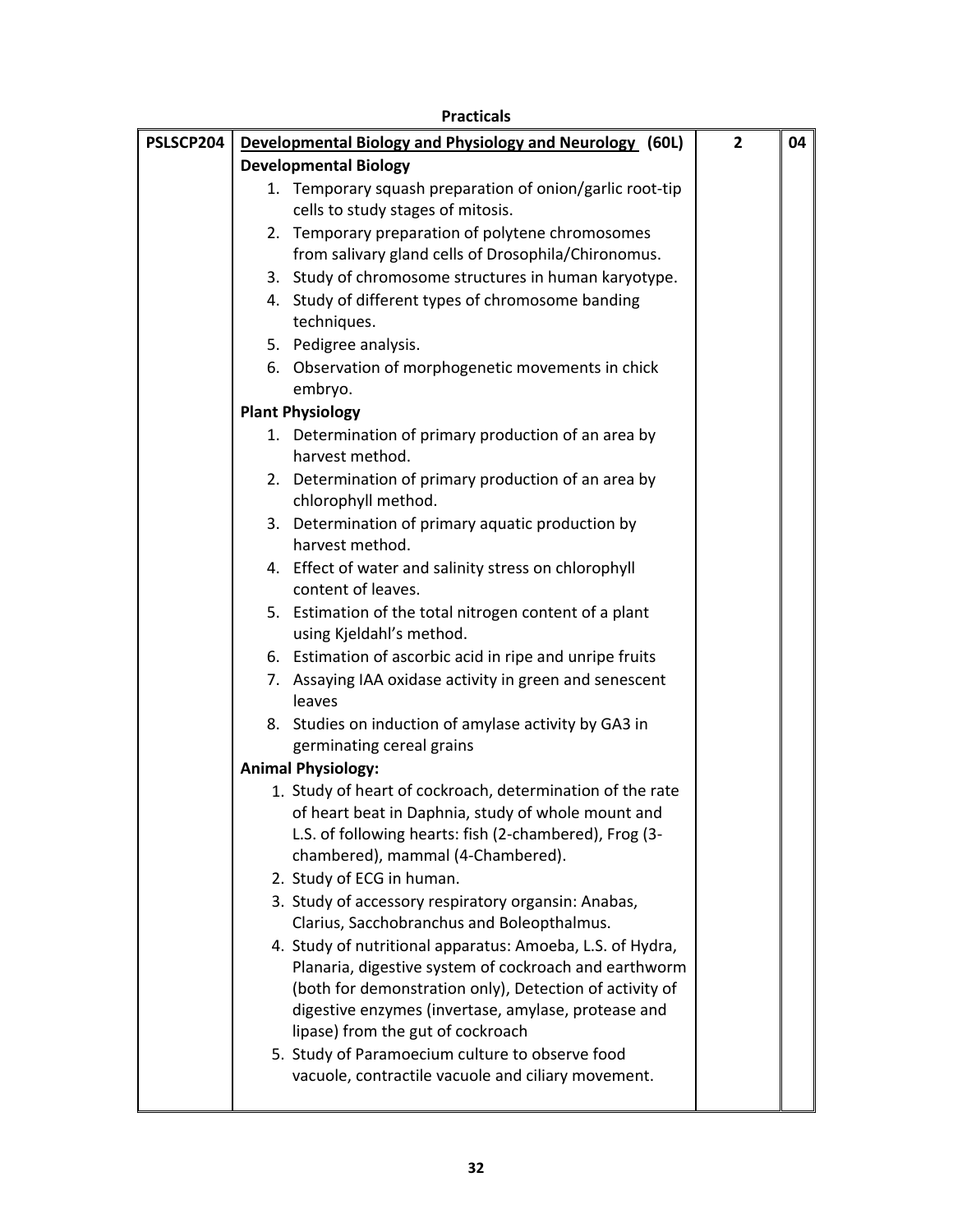## **REFERENCES**

# **PSLSCT101**

- 1. Sustaining Life by Eric Chivian and Aaron Bernstein (Jun 2, 2008): How Human Health depends upon Biodiversity: Amazon Press.
- 2. Understanding Biodiversity by David Zeigler (May 30, 2007): Amazon Press
- 3. Environmental Biology edited by Mike Calver*et al*: Cambridge University Press
- 4. The Cambridge Encyclopedia of Human Evolution (Cambridge Reference Book) by SteveJones
- 5. Molecular Environmental Biology by Seymour J. Garte, Lewis Publishers (1994): 256pp
- 6. The International Handbook on Environmental Technology Management; Edited by DoraMarinova*et al*: Amazon Press

# **PSLSCT102**

- 1. Principles of Biochemistry; Lehninger, AL. Nelson, David L., Cox Micheal M. (III Ed. 2000, Worth Pub.)
- 2. Biochemistry: Stryer, L. New York, W.H. Freeman, 1995
- 3. Student's Companion for Stryer's Biochemistry Gumport, Richard I. Jonas, Ana Mintel,Richard Rhodes, CarlNew York, W. H. Freman, 1995
- 4. Biochemistry and Molecular Biology: Elliott, William H. Elliott, Daphne C.; Oxford, Oxford University Press, 1997
- 5. Oxford Dictionary of Biochemistry & Molecular Biology; Oxford, Oxford University Press, 1997
- 6. Proteins Structures and Molecular Properties; Creighton, T. E.; New York, Freeman and Co., 1993  $(2<sup>nd</sup> Edition)$

# **PSLSCT103**

- 1. Molecular Cell Biology **‐** Harvey Lodish*et al;* New York: W. H. Freeman; 2000.
- 2. Essential Cell Biology by Bruce Alberts, Dennis Bray, Karen Hopkin and Alexander
- 3. Johnson; Amazon Press (Mar 27, 2009)
- 4. Cell Biology by C. B. Pawar; Himalaya Publishing House
- 5. Cell and Molecular Biology (Concepts &Expts) Gerald Karp; John Wiley & Sons
- *6.* Bacterial Gene Regulation and Trancriptional Network: Ed. M. MadanBabu; *MRC*
- 7. *Laboratory of Molecular Biology, Cambridge, UK;* Caister Academic Press
- 8. Textbook of Microbiology by Ananthanarayan and Paniker‐ Orient Blackswan,
- 9. Microbiology; Prescot and Dunn

## **PSLSCT104**

- 1. Analytical Techniques in Biochemistry and Molecular Biology by RajanKatoch, Springer 2011.
- 2. Modern Analytical Biochemistry; Rodney Boyer (3rd Edition)
- 3. Principles of Instrumental Analysis: Skoog
- 4. Instrumentation: Wilson & Walker

## **PSLSCT201**

- 1. Molecular Biology of Cell,  $5^{th}$  edition (2008): B. Alberts
- 2. Molecular Cell Biology,  $6<sup>th</sup>$  edition (2000): H. Lodish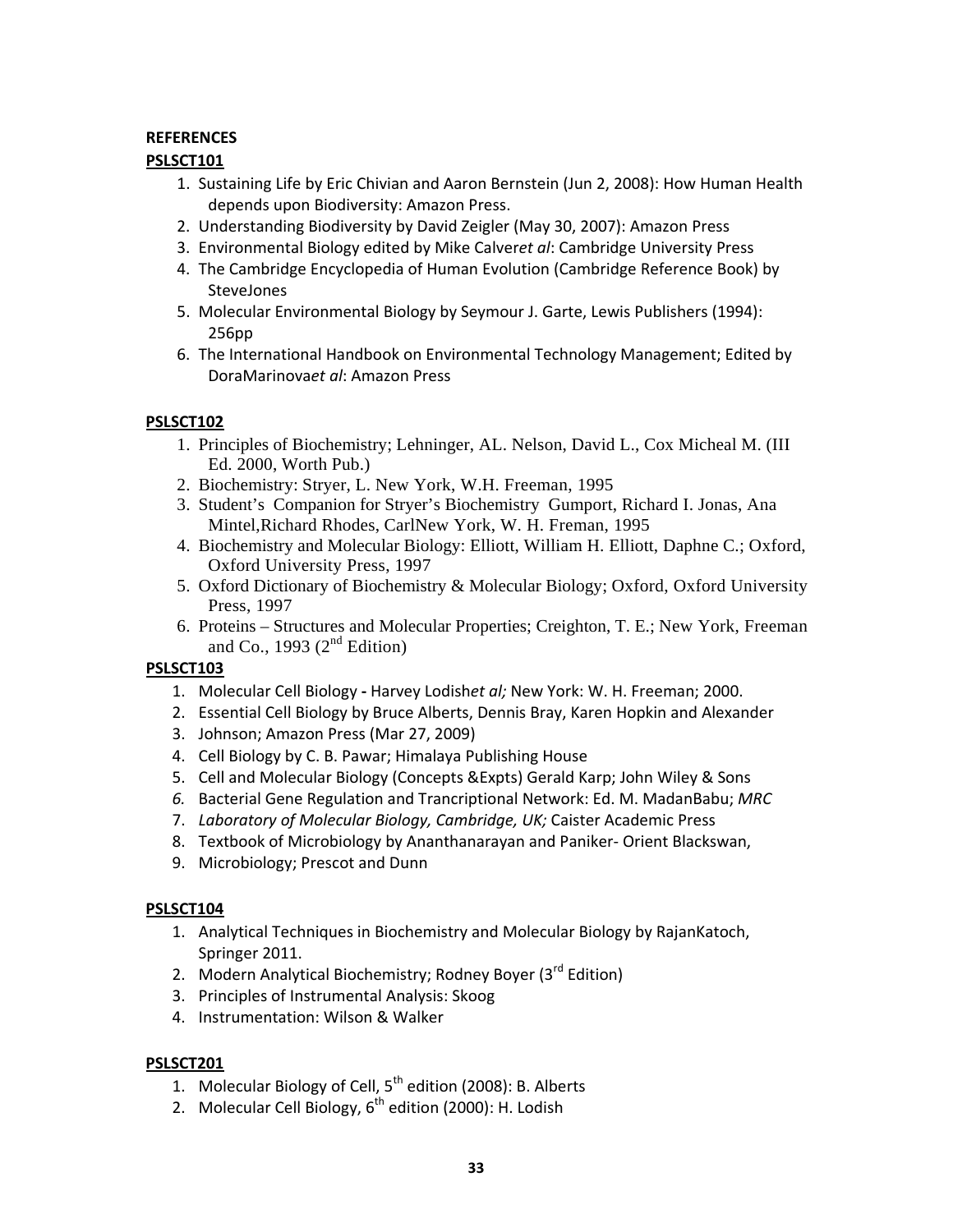- 3. Cellular and Molecular biology,  $6<sup>th</sup>$  edition (2009): Karp G
- 4. Cell Biology, 2<sup>nd</sup> edition (2008): Pollard, Earnshaw and Lippincot Schwartz
- 5. The Cell: A Molecular Approach, 4<sup>th</sup> edition: Cooper & Hausman
- 6. Cell Biology A short course,  $3^{rd}$  edition (2011): S. Bolsover, E. Shepherd and H., White
- 7. Cell Biology: A Laboratory Handbook, 3<sup>rd</sup> edition (2006): Julio Cenis
- 8. The Biogenesis of Cellular Organelles (2005): Chris Mullins
- 9. Biotechnology- An Introduction (2008): S. Ignacimuthu, S. J.

### **PSLSCT202**

- 1. Molecular biology,  $5<sup>th</sup>$  edition (2011): Weaver
- 2. Molecular biology of Cell $5^{th}$  edition (2008): Alberts
- 3. Cellular and Molecular biology,  $6<sup>th</sup>$  edition (2009): Karp G
- 4. Fundamental Molecular Biology (2007): Allison
- 5. Molecular Biology, 2<sup>nd</sup> edition (2013): D. Clark and N. Pazdernick
- 6. Short Protocols in Molecular Biology ‐ 5th Edition:Frederick M. Ausubel , Roger Brent , Robert E. Kingston
- 7. Molecular Biology: A laboratory Manual, 2<sup>nd</sup>edition, 1989: Maniatis, Fritsch and Sambrook
- 8. Molecular Biology: A laboratory Manual, 4<sup>th</sup> edition, 2012: M. Green and J. Sambrook
- 9. An introduction to Molecular Biotechnology–Molecular fundamentals, methods and applications in Modern Biotechnology (2006): ed. Micheal Wink
- 10. Pharmaceutical Biotechnology –Drug Discovery and Clinical Applications (2004): *Edited by O. Kayser and R.H. Muller*

## **PSLSCT203**

- 1. Genetics: A Conceptual Approach,  $4^{th}$  edition (2012) : Benjamin Pierce
- 2. Genes XI (2013): Krebs, Lewin and Goldstein
- 3. Introduction to Genetic Analysis (2008): A. Griffith, et. al
- 4. Genetic: Analysis & Principles,  $4^{th}$  edition (2012) : R. J. Brooker

#### **PSLSCT204**

- 1. The History of Neuroscience in Autobiography Vols. Ed. Larry R. Squire. Amazon Pub.
- 2. Neuroscience: Exploring the Brain by Barry W. Connors. Amazon Pub.
- 3. Clinical Neuroscience by Kelly Lambert & Craig Kinsley. Worth Pub.Inc. 2005.
- 4. http://5e.plantphys.net/
- 5. Plant Physiology by Lincoln Taiz, Eduardo zeiger
- 6. Guyton & Hall Textbook of Medical Physiology 12th Ed. Elsevier Pub. 2011.
- 7. Developmental Biology Ninth Ed. 2010. Scott F. Gilbert
- 8. Mechanisms in Plant Development by Ottoline Leyser& Stephen Day. Amazon Pub.